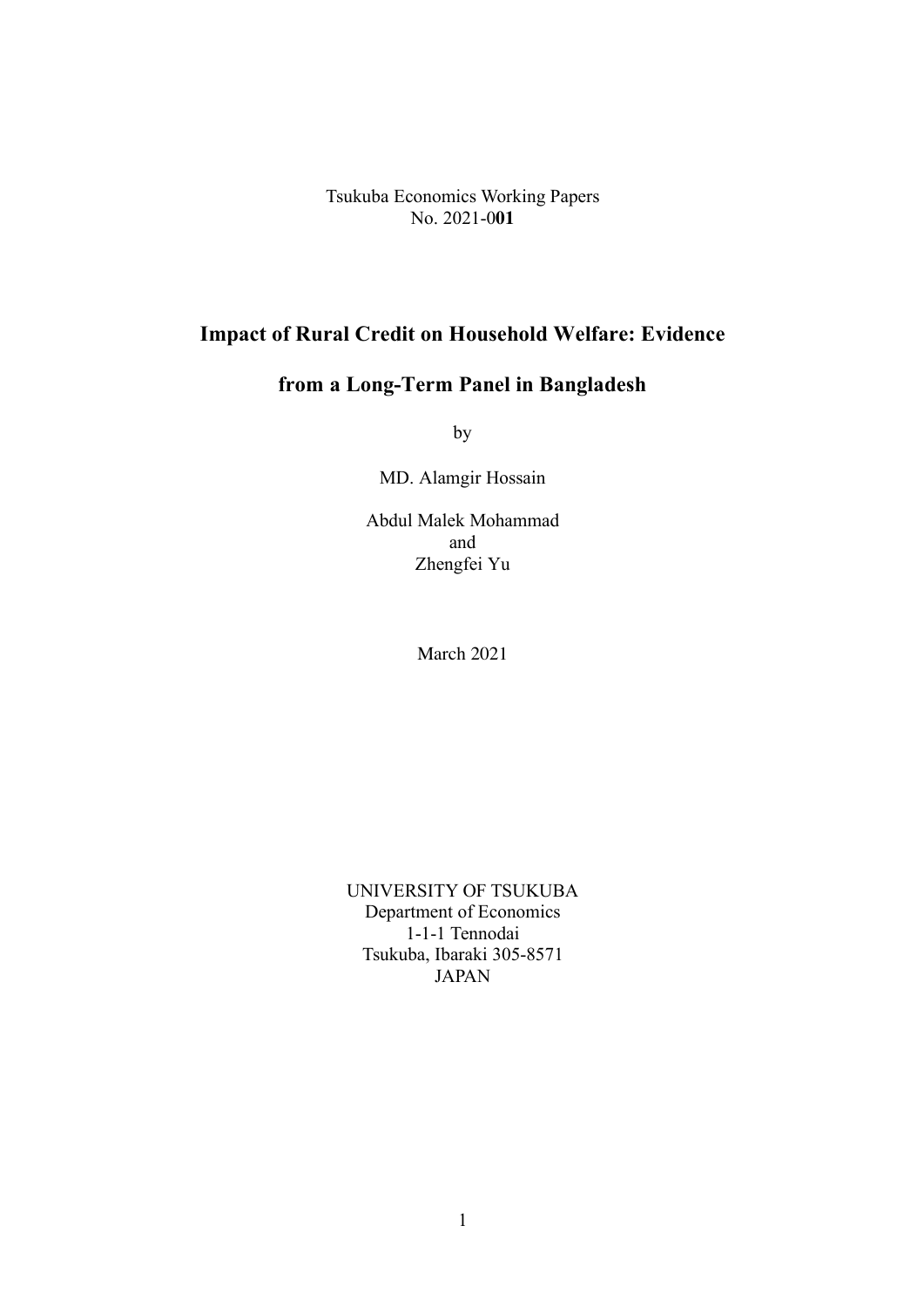## **Impact of Rural Credit on Household Welfare: Evidence**

## **from a Long-Term Panel in Bangladesh**

## **Authors**<sup>1</sup>

MD. Alamgir Hossain Accounts and Budgeting Department, Bangladesh Bank, Dhaka, Bangladesh

Abdul Malek Mohammad2 Graduate School of Humanities and Social Science, University of Tsukuba, Japan and Zhengfei Yu

Graduate School of Humanities and Social Science, University of Tsukuba, Japan

#### **Abstract**

Access to rural credit has long been considered a potential solution to ease liquidity constraints and improve household welfare in Bangladesh. Earlier studies on rural credit mostly focused on the impact of microfinance; however, the available results could not provide conclusive findings and failed to suggest how different sources of credit, namely, banks, microfinance institutes, and informal channels affect household welfare in the long term. This study aims to evaluate the long-term impact of different rural credit sources on household welfare indicators. To generate evidence, we use fiveround (1988, 2000, 2004, 2008, and 2014) panel datasets of a nationally representative sample survey. We use a household-level panel fixed-effect model to estimate the impact on different outcome indicators. The results suggest that access to rural credit from any source has no significant impact on

Email: abdul.malek.ft@u.tsukuba.ac.jp

 $\frac{1}{1}$ We thank the Economics Professors specially Hisahiro Naito and Yuko Nakano and Scholars at Program in Economics and Public Policy (PEPP) at University of Tsukuba, Japan for their helpful comments during PEPP seminars, and ANM Mahfuzur Rahman, Hasib Reza and Colleagues at Socioconsultant for answering our queries on data preparation. Finally, we thank late Dr. Mahabub Hossain for granting access to the dataset.

<sup>2</sup> Correspondence: Room No. 8A406, University of Tsukuba, 1-1-1 Tennodai, Tsukuba, Ibaraki-305-8571, Japan.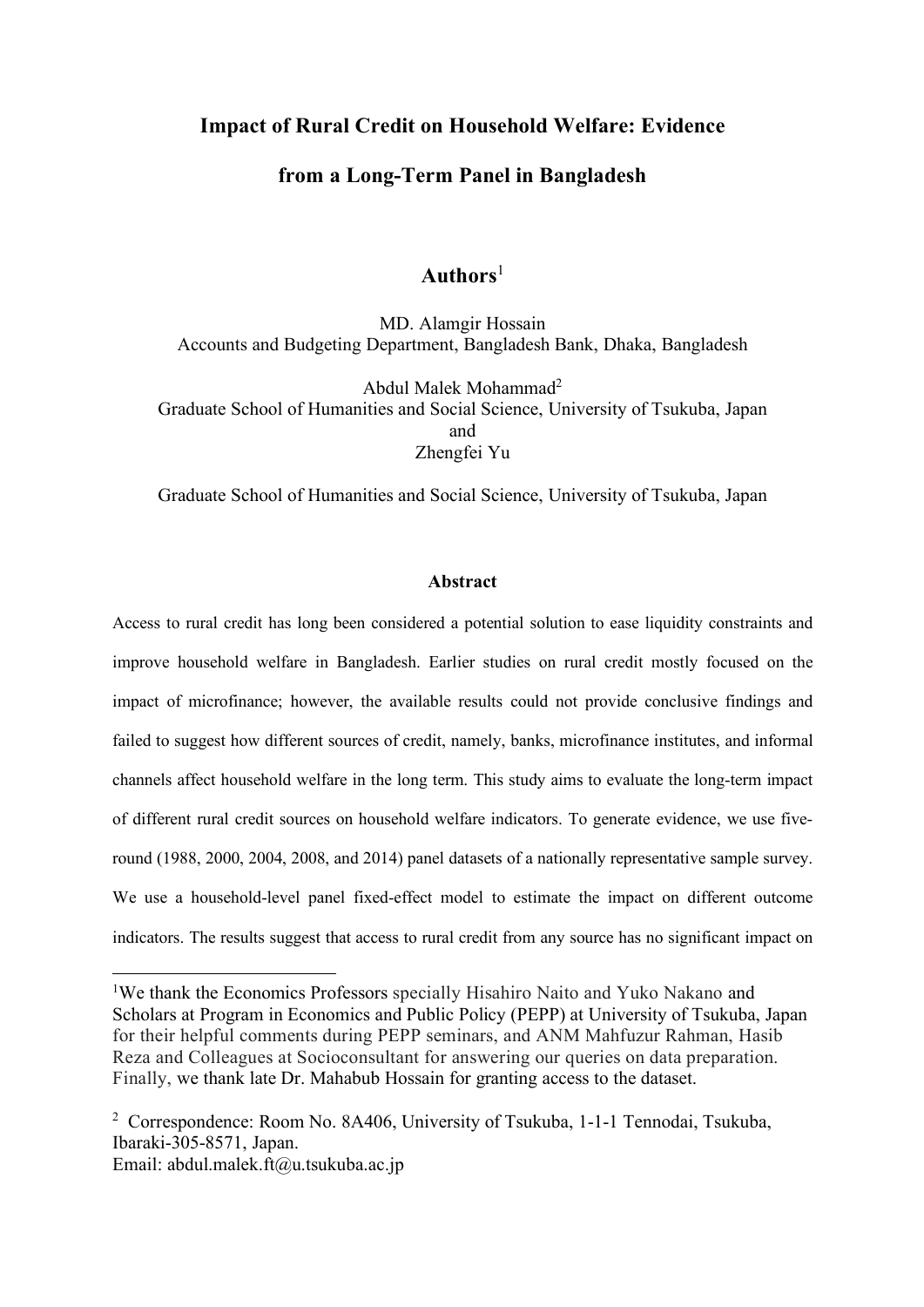the increase in the household economic welfare in the long term. However, in the short term, access to bank credit increases the access to rented-in land, improves rice yield, and enhances girls' school enrollment among rural households. The impact estimates are found to be consistent across different model specifications, implying the robust internal validity of the study results.

Key words: Long-term impact, panel data, rural credit sources, rural households, economic welfare, Bangladesh

JEL Codes: 012, Q14, I31 and C33

#### **1. Introduction**

In many developing countries, access to rural credit has long been considered a potential solution to the liquidity constraints of households that fail to develop livelihoods and improve their welfare (Lin et al., 2019).In Bangladesh, rural households often borrow from formal, quasi-formal and informal sources. Formal credit sources include commercial banks and other formal financial intermediaries in rural areas. Microfinance institutions (MFIs) are considered as a quasi-formal source of credit. Friends, relatives and local money lenders constitute informal credit facilities. If credit can be accessed through any source; such as banks, MFIs or individuals, credit-constrained rural households may become involved in income generating activities (IGAs) and improve household welfare. Formal banking services are yet to cover most rural households for high operating costs and less profit (de Aghion, Armendáriz, & Morduch 2007).Since the late 1980s, with the advent of MFIs, such as Grameen Bank and extended agricultural loan support from agricultural banks, rural people's credit demand has been mitigated to a certain extent. However, the importance of money lenders and other informal sources exists in rural households, even with higher interest rates, due to their convenient accessibility (Manig, 1996; Mallick, 2012). Microcredit, the basis for the Nobel Peace Prize in 2006,which is also a great innovation in easing the credit access for the poor people and a pathway to leave poverty, has been a debatable issue in recent years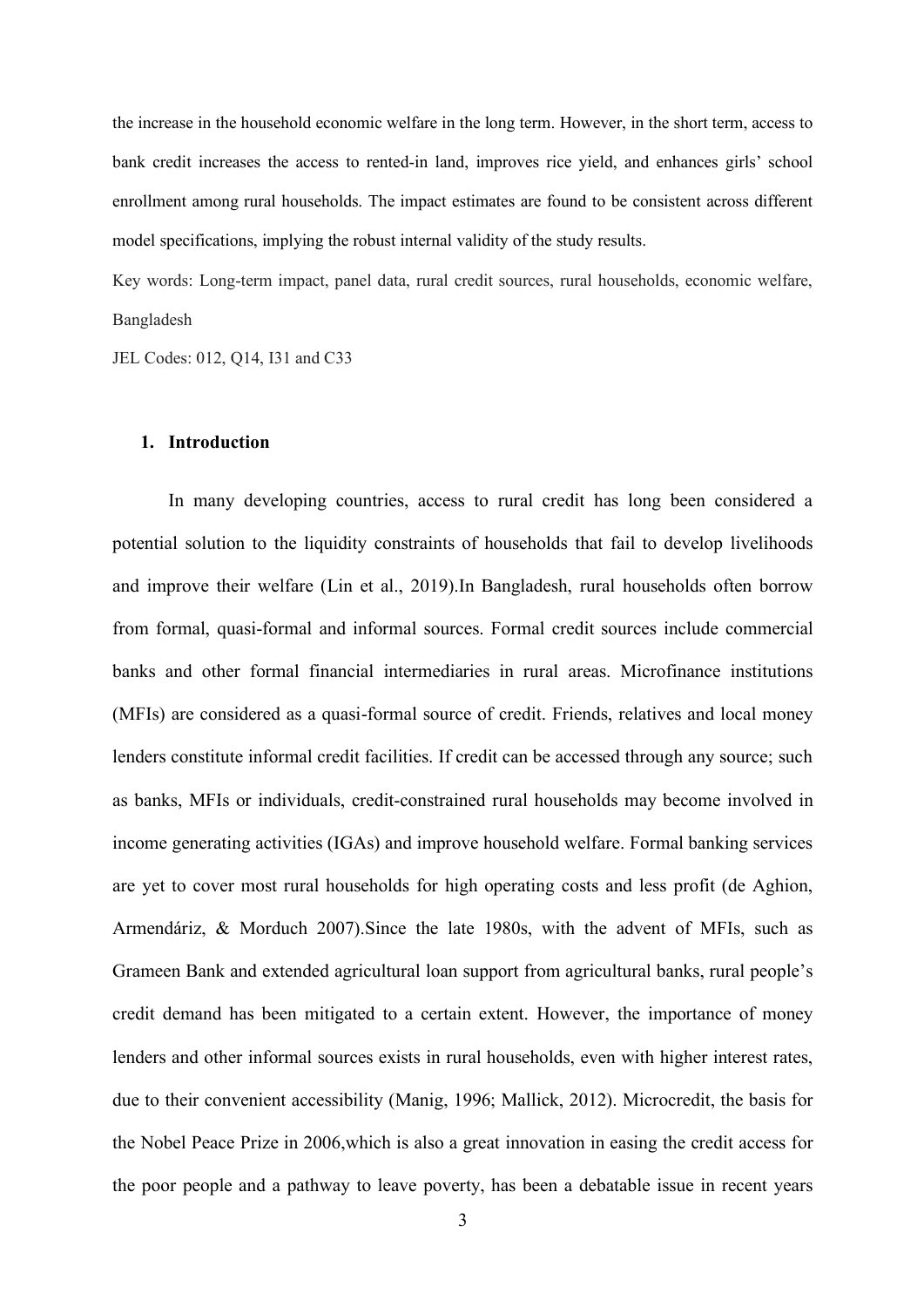because of its differential impact on various welfare outcomes (Banerjee et al., 2015; Banerjee, Karlan, & Zinman, 2015).

Rural credit, especially microcredit, has been established to be successful in many parts of the world. Many researchers and scholars globally have examined the causal effect of microcredit on the welfare indicators of rural households. However, informal credit and other non-MFI credit sources have largely been unexplored. Thus far, none of the randomized experiments has determined any significant positive impact of microcredit on household income (Angelucci, Karlan, & Zinman, 2015; Augsburg et al., 2012; Banerjee et al., 2015; Hossain et al., 2019; Karlan & Zinman, 2011; Tarozzi, Desai, & Johnson, 2013). Some studies have established significant results on borrowers' solvency and poverty measures (Imai & Azam, 2012; Khandker, 1998 & 2005; Rui & Xi, 2010; Tedeschi, 2008; Zaman, 1999), while others (Diagne & Zeller,2001; Shaw, 2004) fail to locate any impact on poverty. The impact of microcredit on various household welfare measurements has also been overestimated (Banerjee et al., 2015).

The use of long-term panel data for impact evaluation has also been suggested by numerous researchers (Banerjee et al., 2015; Banerjee, Karlan, & Zinman 2015; Islam 2011; Kabeer 2005; Khandker 2005; LaLonde 1986). Most of the previous microfinance studies were unable to control for fungibility (Hulme 2000; Khalily 2004; Pitt & Khandker 1998), which may overestimate the results. The failure to consider other close substitutes of MFIs, such as formal and informal credit, has been regarded as one of the challenges in evaluating microcredit programs (Banerjee et al. 2015; Banerjee 2013). Owing to the lack of longer-term household-level panel data, there has been no evidence of whether rural credit access has sustainable welfare impacts. In addition to contributing to the continuing debate on microcredit impact, our objective is to evaluate the impact of different credit sources on household welfare from a long-term (three decades) perspective.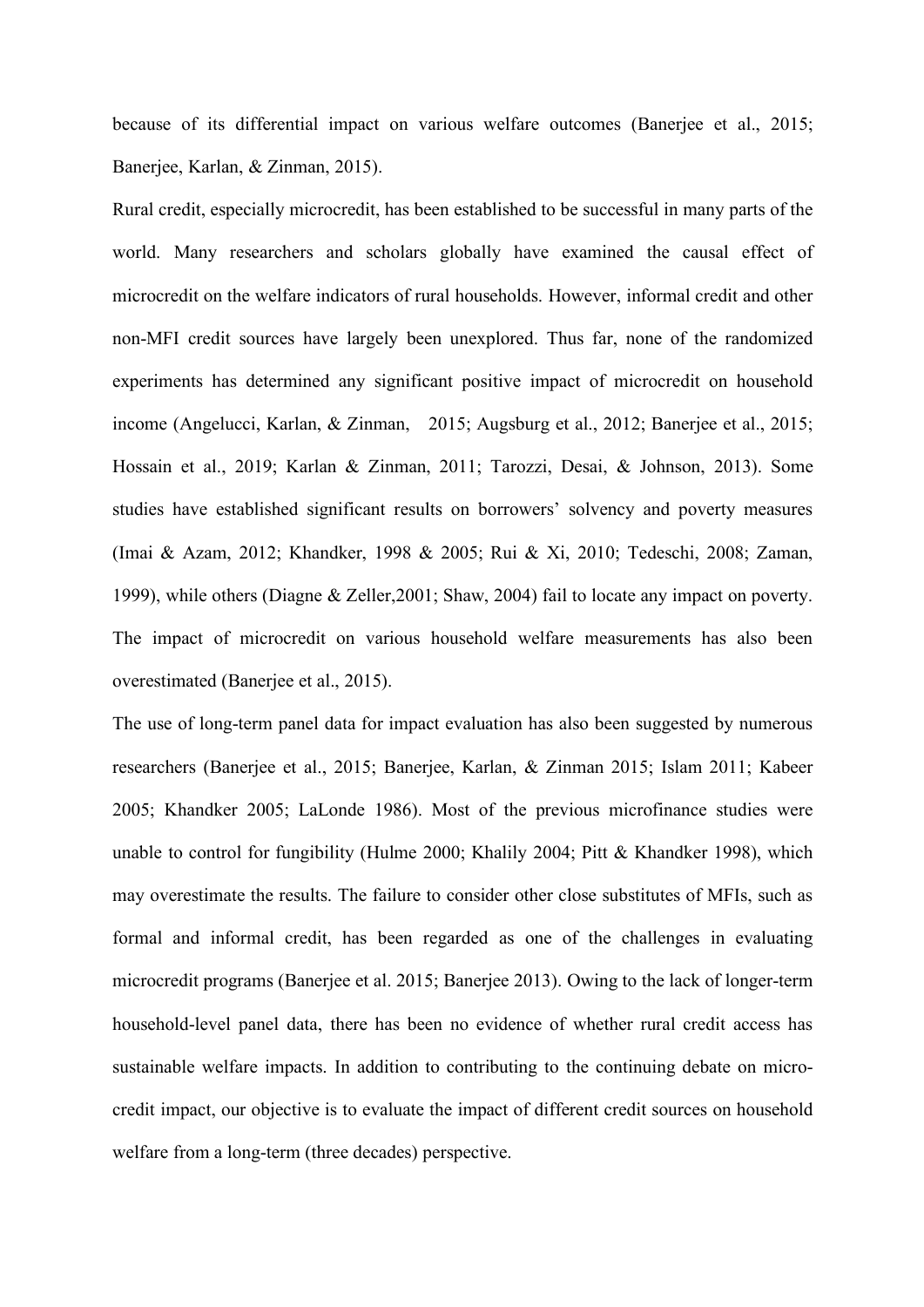We use a widely used (Kikkawa & Otsuka 2020, Kikkawa, Matsumoto & Otsuka 2018, Balagtasa etal 2014, Hossain, Rahman & Estudillo 2009, Hossain 2007, Nargis & Hossain 2006) long term panel dataset, recently known as the Mahabub Hossain (MH) panel survey data (Gautam & Faruqee, 2016). This dataset was earlier collected by the Bangladesh Institute of Development Studies (BIDS), International Rice Research Institute (IRRI) and BRAC. The data was collected from a nationally representative sample following a multistage (districts-unions-villages-households) random sampling technique from 62 villages in Bangladesh. The original sample consisted of 1,231 households in 1988, 1,872 in 2000, 1,927 in 2004, 2,010 in 2008, and 2,846 households in 2014.

We use a household-level panel fixed-effect model to estimate the impacts on different outcome indicators. The results suggest that access to rural credit from any source has no significant impact on the increase in household economic welfare in the longer term. However, in the shortrun, access to bank credit increases access to rented-in land, improves rice yield, and enhances girls' school enrollment among rural households. As a by-product of our study, in line with the theory of dynamic incentives for microfinance borrowers (Shapiro, 2015), we find a long-term association between households and MFIs.The impact estimates are found to be consistent across different model specifications, implying robust internal validity of the study results.

The remainder of this paper is organized as follows: We present an overview of the rural credit market in Bangladesh, followed by a description of the sampling design, data and a summary of the statistics and empirical strategies. Finally, the regression's results with a robustness check are presented, followed by a conclusion and an indication which can be used for future research.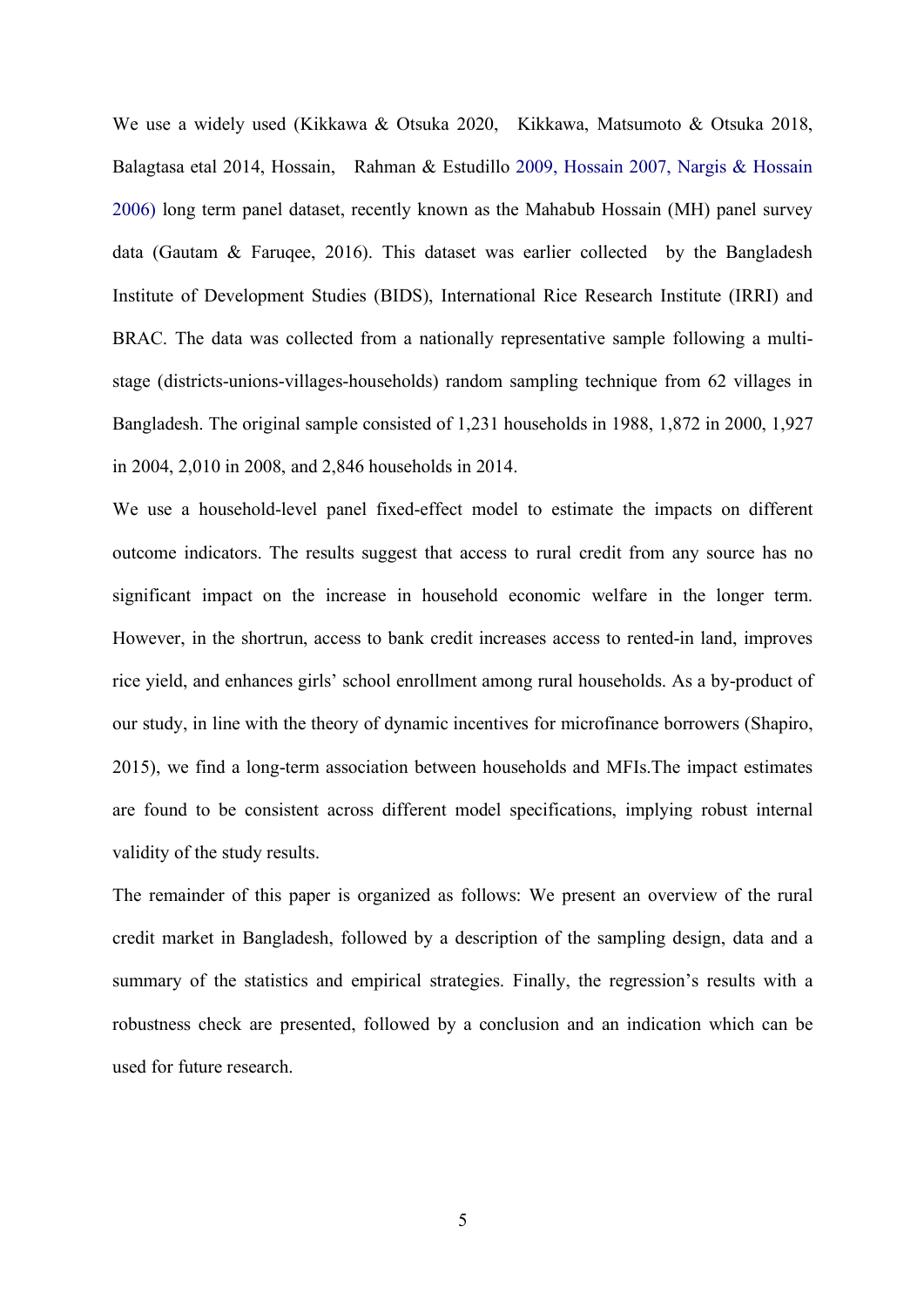#### **2. Overview of the Rural Credit Market in Bangladesh**

Bangladesh's rural credit market consists of formal, quasi-formal and informal borrowing sources. Agricultural banks, such as Bangladesh Krishi Bank (BKB), Rajshahi Krishi Unnoyan Bank (RKUB), state-owned commercial banks and other private scheduled banks are the main sources of formal credit. In contrast, microcredit from MFIs is known as a quasi-formal source (Hasan & Malek, 2017). Village people also rely on informal sources, such as moneylenders, landlords, owners of sharecropped land, businesspersons, relatives, and friends. However, the demand for informal loans declines with the spread of MFIs in the village credit market (Berg, Emran & Shilpi, 2013).

At present, 60 scheduled banks, five non-scheduled banks and 34 non-bank financial institutions operate throughout Bangladesh (Bangladesh Bank Website 2021). According to the Central Bank, the number of rural bank branches should be a minimum of 50% of the total of new branches approved in a given calendar year. Currently, the total number of bank branches is 10588 of which 5452 branches are in urban areas and 5136 are located in rural areas. Only 10.30% of the total of formal banking loans and advances have been disbursed through urban branches (Bangladesh Bank, 2020). Most banking activities in rural areas focus on savings but not on credit accounts (Islam & Mamun, 2011). A comparison of loan disbursements by the urban and rural branches of formal banking is demonstrated in Annex Figure 1. Loans and advances in urban branches have expanded at an increasing rate since 2000, with a sudden increase in 2011, due to an increase in government borrowing from the banking sector, while total credit disbursement by rural branches observed slow growth. The lack of a large loan demand, a high operating cost per loan and smaller deposits make rural branches less profitable and borrowing costs higher for clients, that induce banks to concentrate only on urban areas (de Aghion et al., 2007).According to Figure 1, borrowing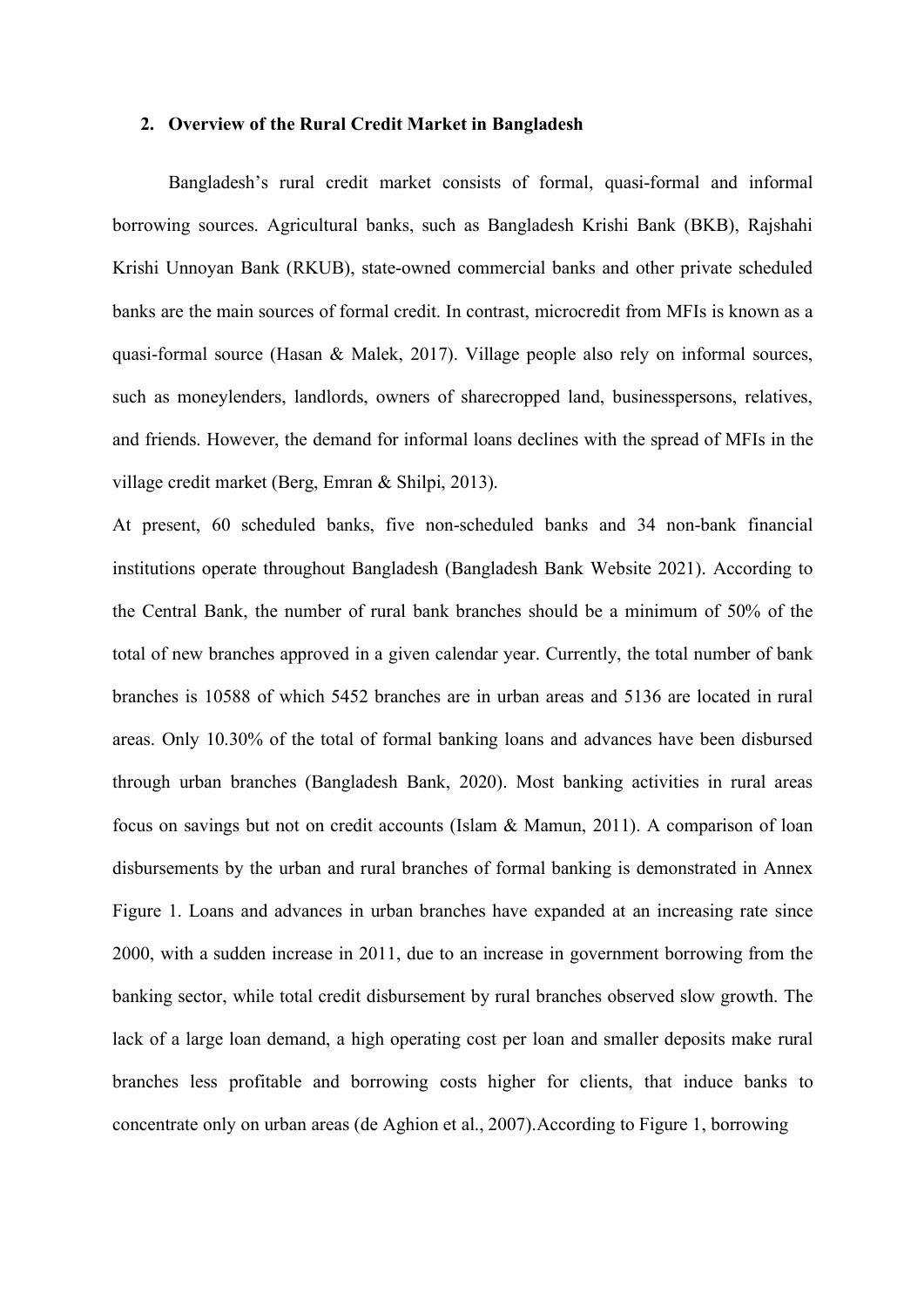

Figure 1. Trend of credit participation by rural households from different sources, 1988-2014 Source: Author's calculation from five rounds of MH survey datasets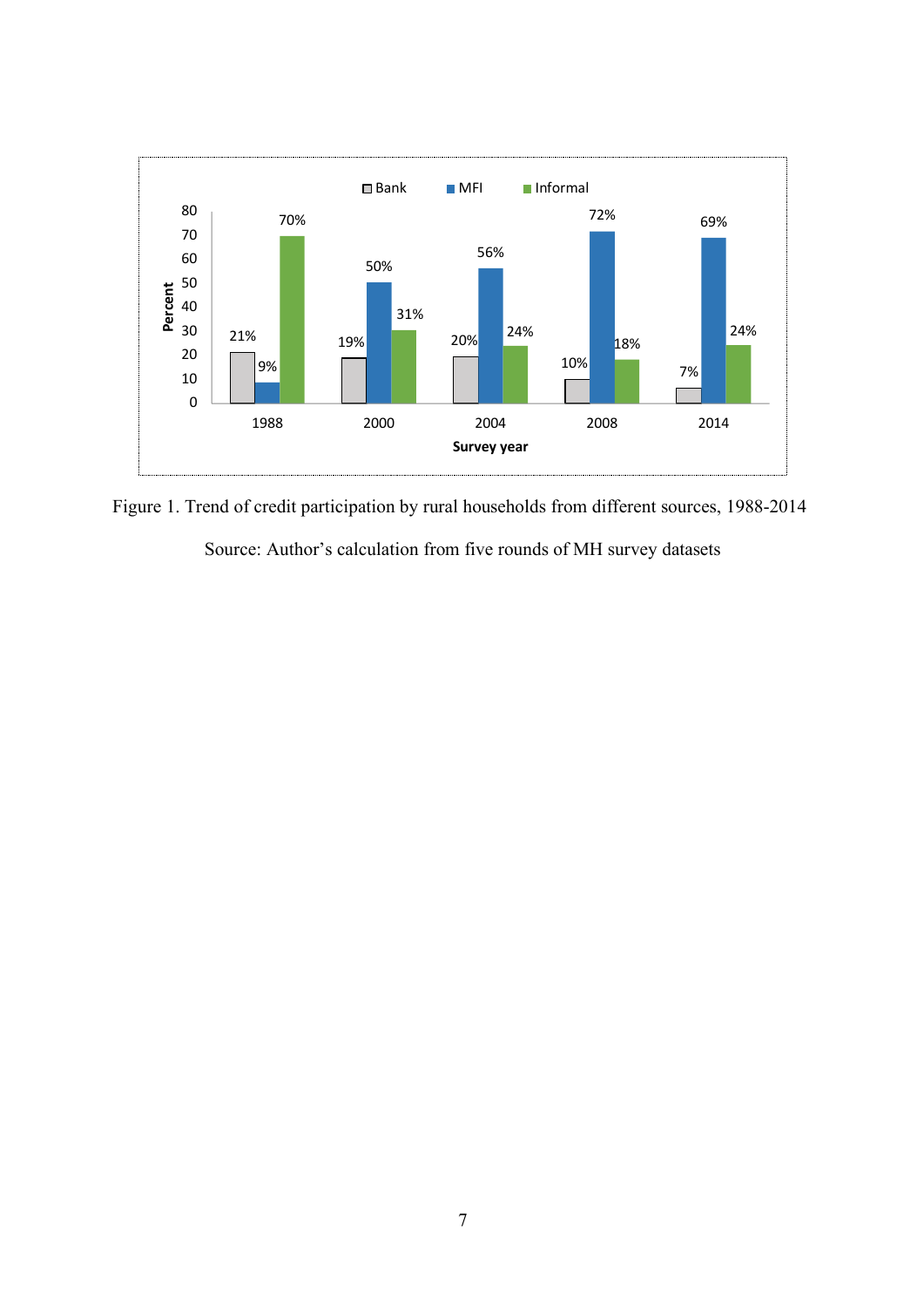from commercial banks indicates a declining trend, while MFI borrowing demonstrates an increasing trend over the last 25 years.

In 1959, Akhter Hameed Khan, a social scientist, initiated "Comilla Model" for rural advancement which failed, due to inefficient control and lack of a donor fund(Berg, Emran & Shilpi, 2013; Alamgir, 2010).They added that the founder of Grameen Bank Muhammad Yunus and the late Fazle Hasan Abed of BRAC, the largest nongovernmental organization (NGO), which originated in Bangladesh, learnt some lessons from this failure. In addition, they adopted a more efficient and centralized means of control and a new credit delivery channel targeting the poor without collateral. Grameen Bank was recognized as an independent bank in 1983 and received the Nobel Peace Prize together with its founder in 2006 for their contribution to social development and the rural economy. Following the approach and success of Grameen and BRAC, many other MFIs have evolved over the years and are associated with diversified social programs to connect to the poor in rural areas. According to the Microcredit Regulatory Authority (MRA), Bangladesh has more than 30 million borrowers of microcredit, which is the highest number in the world after India. A total of 783 MRA-registered MFIs with 17120 branches operate mostly in rural areas. The total microcredit disbursement until 2017 by MFIs, including Grameen Bank, Government projects, Commercial banks, and other members of MRA, was 1313.67 billion Taka (Annex Figure 2). Approximately 91% of borrowers in the microfinance sector are women in Bangladesh and 40% of the total loans are provided for agricultural purposes.

In the earlier days, the urgent credit requirements of rural households were mainly served by *Mohajons* (money lenders) and landowners, due to the lack of formal sources of credit. These *Mohajons*, also called "usurious monopolists," charged exorbitant rates of interest for lending money. The lack of the required collateral for formal credit and convenient accessibility of informal credit resulted in the latter being sustainable over a period of decades, despite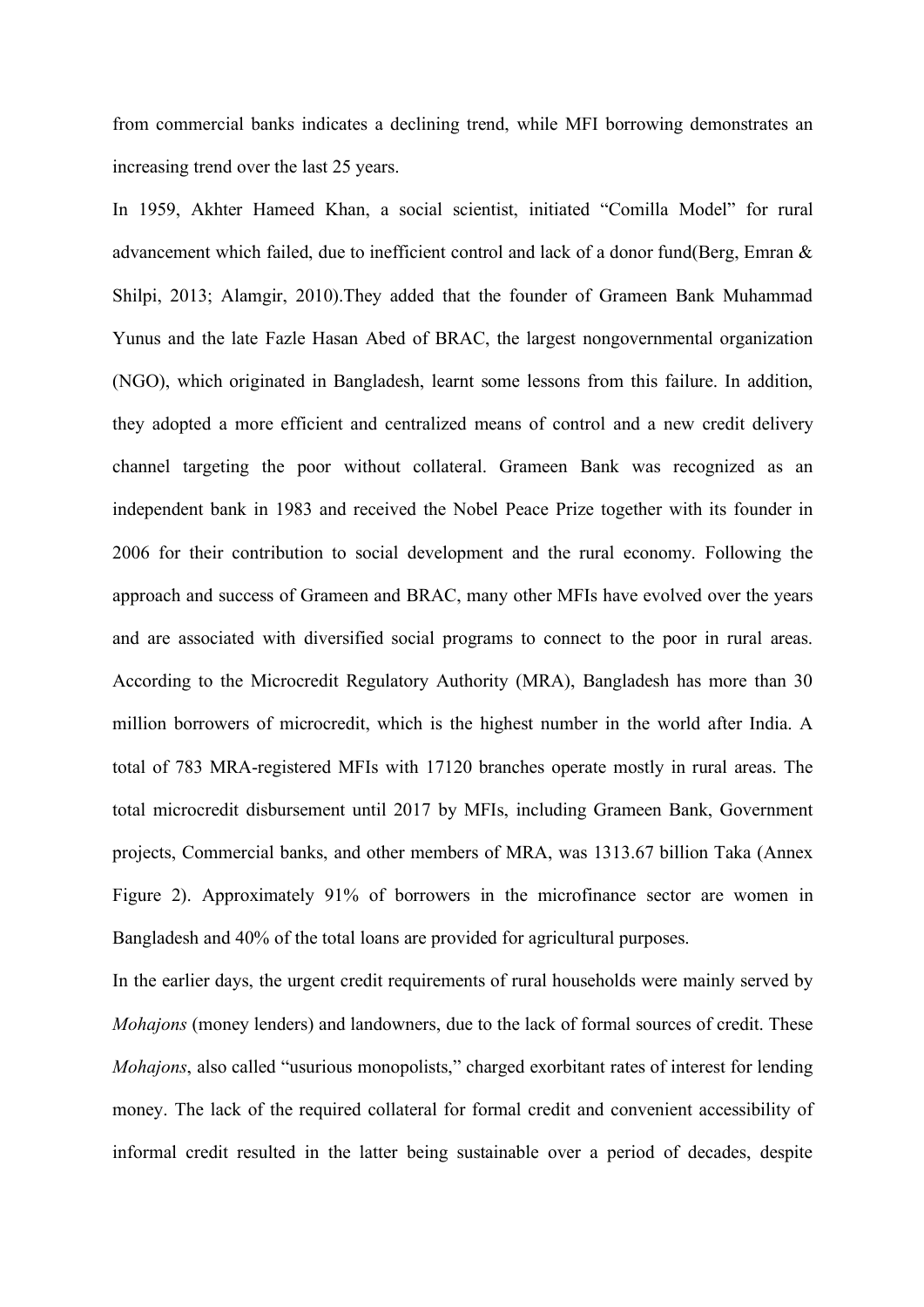charging a 100-120% interest rate per annum (Berg,Emran&Shilpi 2013). This form of borrowing mostly occurs without legal paperwork, is sometimes inaccurate and may have a fraudulent intension; driving people into absolute poverty commitments that sometimes drive them into acute poverty (Mudahar & Ahmed, 2010). Our estimation suggests that the share of informal credit has been reduced over the years in rural areas, with an increase in microfinance program coverage and spread of loans (See Annex Figure 3).

#### *3.* **Sampling design, data description and a summary of the statistics**

As mentioned earlier, we used a five-round panel dataset (1988, 2000, 2004, 2008 and 2014) from the Mahabub Hossain (MH) survey. The data were earlier collected by the Bangladesh Institute of Development (BIDS), the International Rice Research Institute (IRRI), and BRAC. The first round survey was conducted in 1987-1988 as a component of the "Livelihood Systems in Bangladesh" project. Detailed information on farm and non-farm activities, borrowing, income and expenditure, poverty, resource ownership and other household and village-level characteristics are collected.

It is a panel-structured survey covering 62 districts out of 64 districts (in total) in the country. The sample villages and households are selected based on a multistage random sampling method using socio-economic indicators of each district (Hossain, Rahman, & Estudillo, 2009; Rahman & Hossain, 1995). During the census period, due to administrative problems, two villages were dropped, and on average, 153 households` data from each of the remaining villages were collected. Based on the land tenure and ownership from all households in the villages, households were classified into four groups (rich, solvent, poor, and ultra-poor) for stratification following the participatory rural appraisal (PRA) approach. From each of the 64 villages, 20 households were randomly selected in the first round in 1988, resulting in a total of 1280 households being surveyed.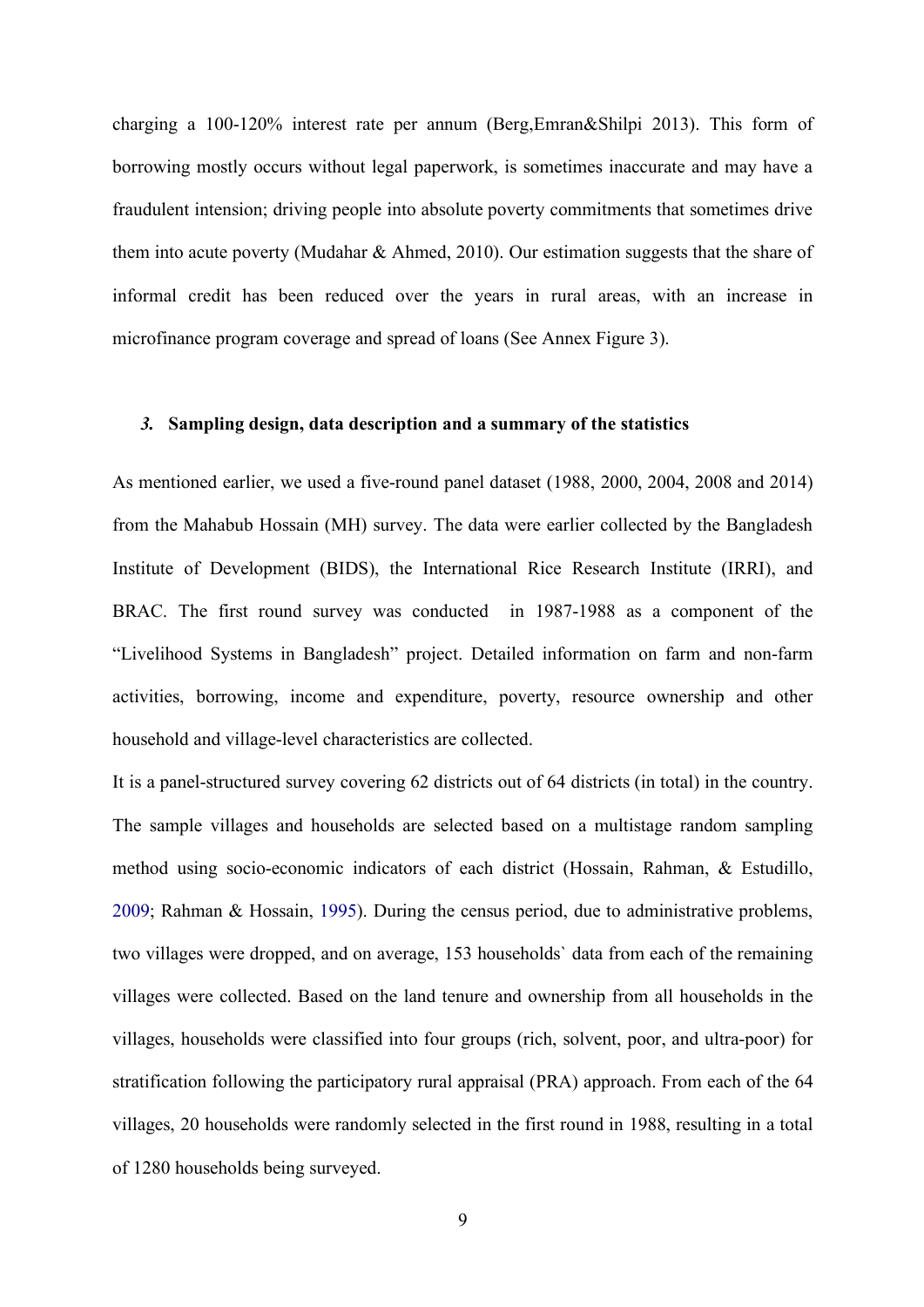The same villages were surveyed again in 2000, 2004, 2008 and 2014 to collect data from the original households and their descendants. Over the years, many households were divided into multiple new households (e.g., for marriage), and some also permanently migrated. To address sample attrition and keep the sample representative of the population, some new households were added in each round. In 2000, a second-round survey was conducted on 1880 households. The third-round survey was conducted in 2004 on 1930 households and in the fourth-round, the sample comprised of 2010 households. In the final round of the survey (in 2014), the total sample size was 2846, including the households present in the first four waves and their offshoots.

To conduct the panel data analyses, we first created a balanced panel dataset of 804 identical households. We determined that some households moved to and from other villages. To control this in the second stage, we drop those households, and finally, we are left with 791 households that are present in all five rounds of the survey. To describe the summary of the statistics, we use only those 791 consistent households, as depicted in Table 1.

Table 1 indicates that over the study period, the average household size, male headships in households, land owned by households, working members of households and farm size decreased. In contrast, the household members' average age, educational level, migration, and access to electricity improved gradually from 1988 to 2014. This represents the rural development in terms of education, migration, life expectancy and the access to electricity. Due to the scarcity of the land and the nature of the law, the average land ownership and farm size will be reduced with the increasing number of households.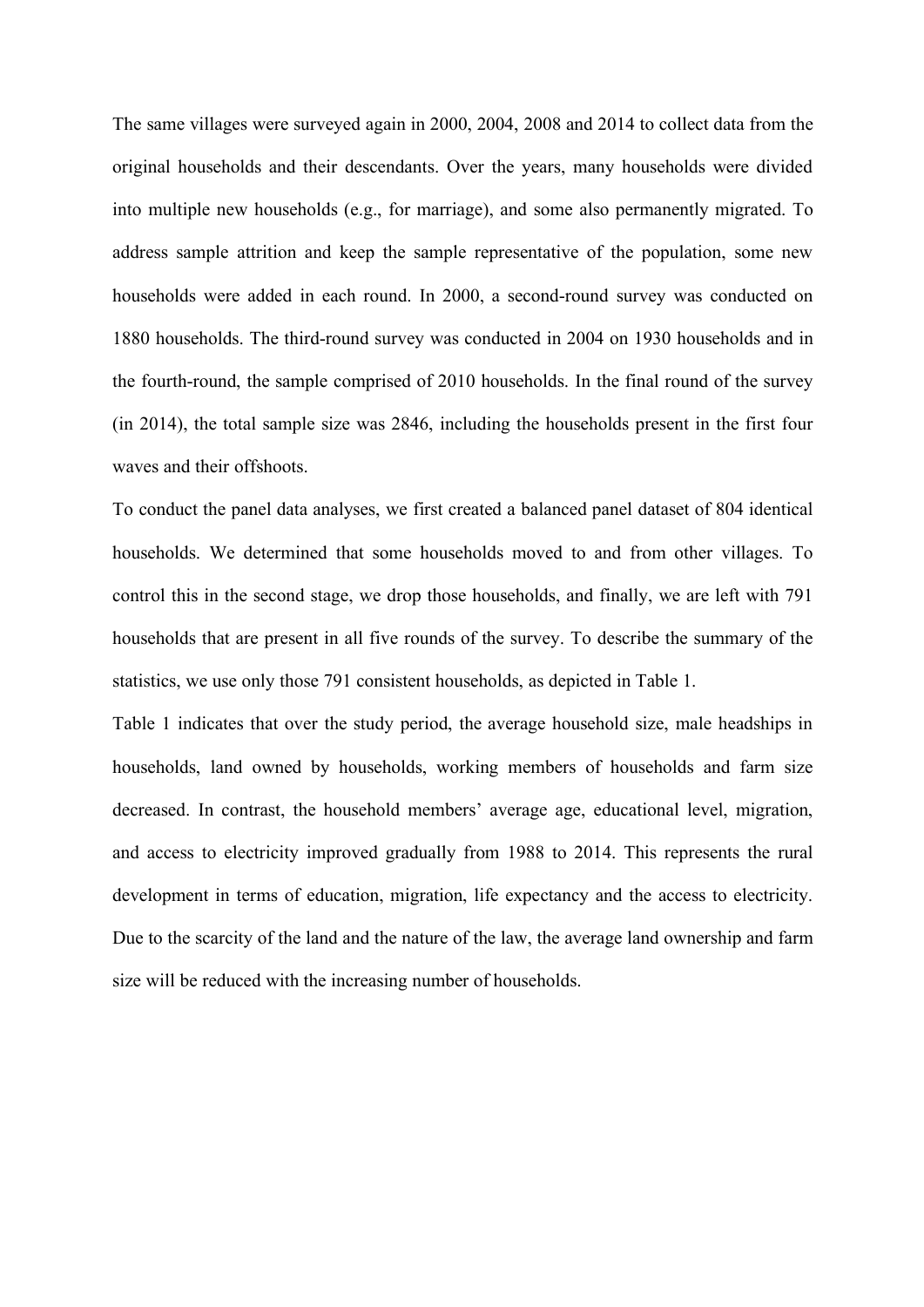|                                      | 1988                      | 2000                      | 2004                      | 2008                     | 2014                     |
|--------------------------------------|---------------------------|---------------------------|---------------------------|--------------------------|--------------------------|
| Household size (No of members)       | 6.13                      | 5.59                      | 5.36                      | 5.29                     | 4.60                     |
| Gender of household head (Male=1,    | (2.89)<br>0.95            | (2.52)<br>0.94            | (2.31)<br>0.93            | (2.35)<br>0.88           | (2.01)<br>0.84           |
| Female=0)                            | (0.20)                    | (0.22)                    | (0.25)                    | (0.31)                   | (0.36)                   |
| Age of household head (years)        | 41.73                     | 45.90                     | 47.85                     | 49.3                     | 48.1                     |
| Education of head (schooling years)  | (13.96)<br>3.17<br>(3.94) | (12.41)<br>3.76<br>(4.21) | (12.75)<br>3.98<br>(4.41) | (13.7)<br>3.95<br>(4.29) | (13.5)<br>4.55<br>(4.43) |
| Highest education by a member of     | 4.83<br>(4.27)            | 6.89<br>(3.92)            | 7.23<br>(3.90)            | 7.62<br>(3.67)           | 8.89<br>(4.41)           |
| Total working member of household    | 1.71<br>(1.08)            | 1.58<br>(0.90)            | 1.67<br>(0.90)            | 1.68<br>(1.02)           | 1.32<br>(0.68)           |
| Land owned by household (hector)     | 0.70<br>(1.04)            | 0.58<br>(1.02)            | 0.52<br>(0.87)            | 0.50<br>(0.88)           | 0.40<br>(0.73)           |
| Farm size (hector)                   | 0.59                      | 0.41                      | 0.40                      | 0.35                     | 0.31                     |
|                                      | (0.97)                    | (0.68)                    | (0.76)                    | (0.60)                   | (0.55)                   |
| Migration (if any member             | 0.10                      | 0.50                      | 0.21                      | 0.25                     | 0.35                     |
| $migrated=1)$                        | (0.30)                    | (1.11)                    | (0.41)                    | (0.43)                   | (047)                    |
| Distance to upazila headquarter from | 5.45                      | 5.45                      | 5.44                      | 5.45                     | 5.48                     |
| village (kilometer)                  | (3.41)                    | (3.41)                    | (3.42)                    | (3.42)                   | (3.46)                   |
| Electricity Access (village has      | 0.25                      | 0.49                      | 0.63                      | 0.80                     | 0.88                     |
| $electricity=1)$                     | (0.43)                    | (0.50)                    | (0.48)                    | (0.39)                   | (0.32)                   |

Table1. Characteristics of Sample Households, 1988-2014

Note: The numbers in parentheses are standard deviations.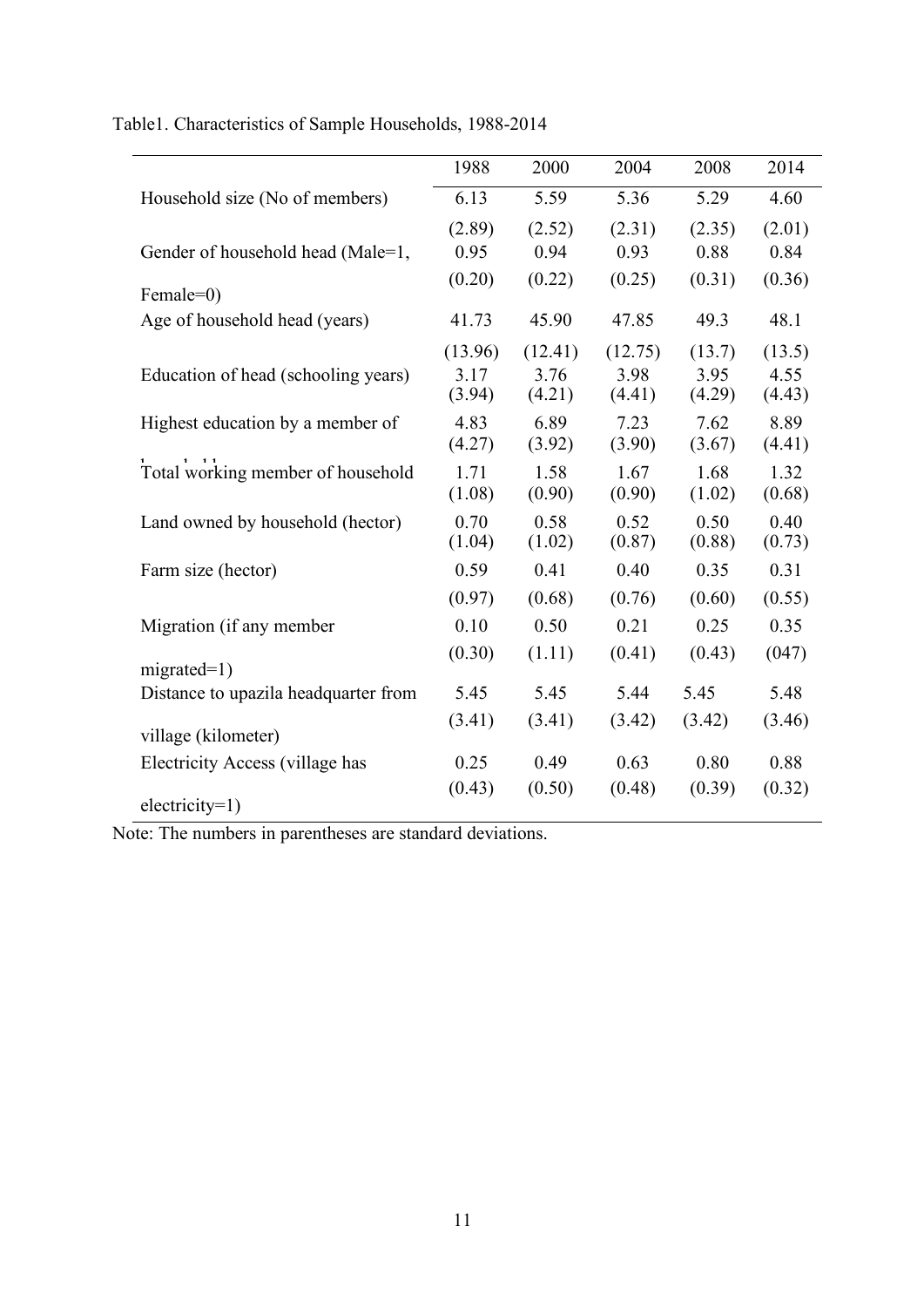The main outcome variables that measured household welfare are presented in Table 2. In rural areas, households with labor forces and bullocks for cultivation try to access more land to cultivate crops. They can take land as rented-in from others. Rented-in land by households has increased from 1988 (0.13 hector) to 2014 (0.16 hector) as compared to total land owned by a household. The total land owned by households declined from 0.70 to 0.40% over the survey periods (Table 1). Although land ownership decreased, rented-in land increased slightly. Because of green revolution technologies in Bangladesh, agricultural productivity increased exponentially and modern rice variety adoption continued to replace traditional varieties. In 1988, 47% of the total rice yield (780 kg per household) used the traditional varieties, whereas 93% of the rice production (1,652 kg per household) adopted the modern variety in 2014.

Household income, which is the main indicator of welfare, has been reported for each of the five waves. Here, all monetary figures have been adjusted based on the CPI index (base year 2010), which is obtained from IMF statistics. From the first round, the average total income continued to increase through 2014, with a slight decrease in 2000 and 2004, rising to 1,47,821 Taka from 1,20,428 Taka in 1988. The CPI adjusted income amounts were reduced by 2% in 2000 from 1988 and 5% in 2004 from 2000. The average total income per household indicates an increase of approximately 13% in 2008 from 2004 and 16% in 2014 from 2008. Household income from crop cultivation, total agricultural income, and wage income indicated a downward trend, while business income and remittance inflows have increased over the years.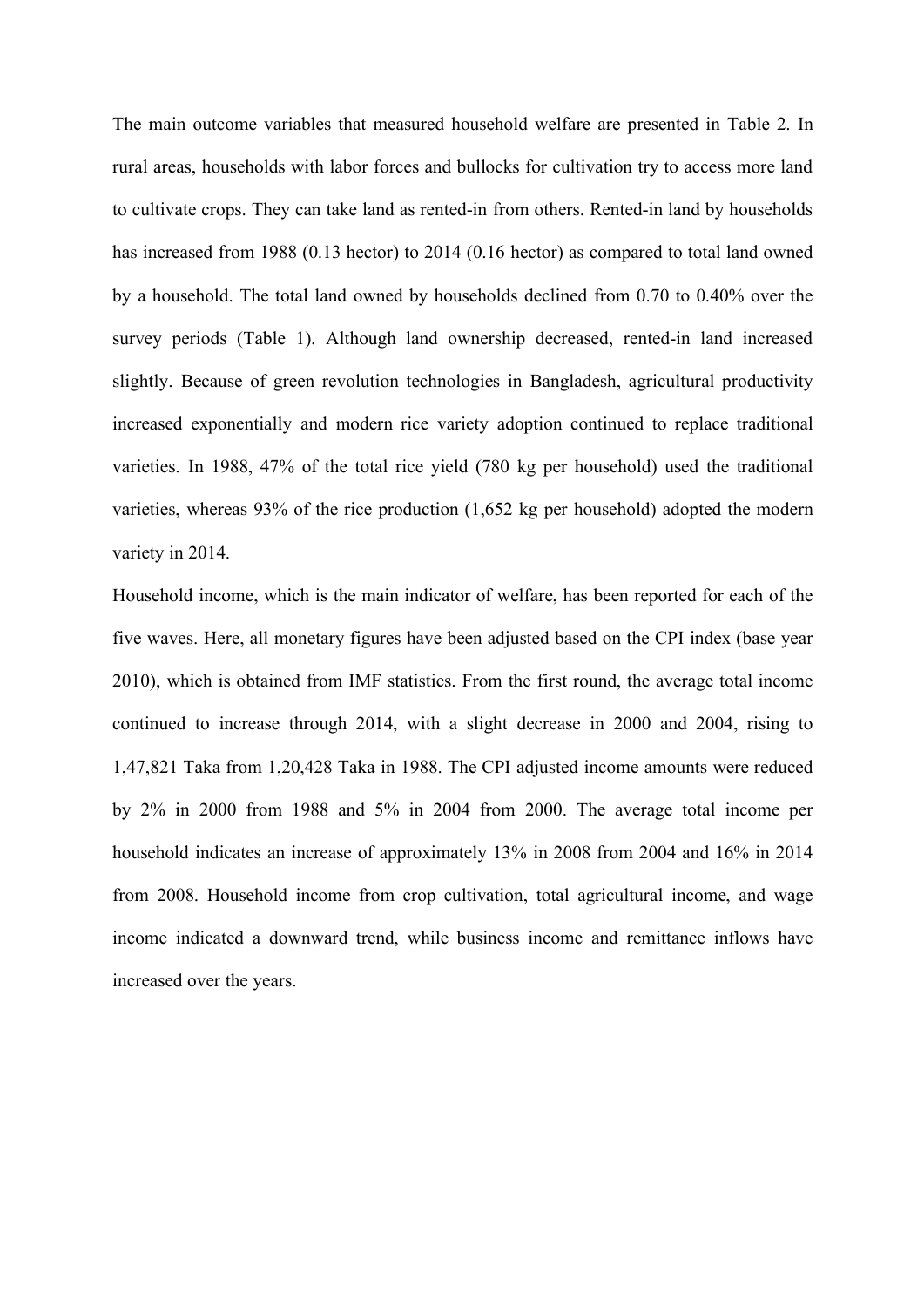|  | Table 2. Summary of Main Outcome Variables, 1988-2014 |  |  |  |  |
|--|-------------------------------------------------------|--|--|--|--|
|--|-------------------------------------------------------|--|--|--|--|

|                                 | 1988       | 2000       | 2004       | 2008       | 2014         |
|---------------------------------|------------|------------|------------|------------|--------------|
| Rented-in land (hector)         | 0.13       | 0.13       | 0.15       | 0.12       | 0.16         |
|                                 | (0.31)     | (0.33)     | (0.33)     | (0.30)     | (0.44)       |
| Total rice yield (kg)           | 1,657      | 2,065      | 1,732      | 1,544      | 1,652        |
|                                 | (3,316)    | (5,943)    | (3,017)    | (2,829)    | (2, 873)     |
| Traditional variety             | 780        | 151        | 253        | 156        | 102          |
|                                 | (1,656)    | (784)      | (846)      | (922)      | (450)        |
| Modern variety                  | 877        | 1,913      | 1,478      | 1,388      | 1,550        |
|                                 | (2,378)    | (5,503)    | (2,621)    | (2,722)    | (2,829)      |
| Total household                 | 120,428    | 118,093    | 111,569    | 126,929    | 147,821      |
| income(BDT/year)                | (175, 389) | (174, 429) | (144, 323) | (167, 736) | (175,995)    |
|                                 |            |            |            |            |              |
| Crop income                     | 43,002     | 28,577     | 30,417     | 33,098     | 28,354       |
|                                 | (69, 506)  | (63, 494)  | (58, 851)  | (70,211)   | (72, 163)    |
| Non-crop income                 | 25,796     | 21,983     | 14,837     | 15,023     | 24,685       |
|                                 | (37, 171)  | (36, 553)  | (33, 616)  | (33,026)   | (39, 207)    |
| Wage income                     | 25,205     | 11,044     | 13,158     | 17,796     | 20,034       |
|                                 | (87, 522)  | (20, 490)  | (23, 440)  | (28, 011)  | (32,176)     |
| Income from business            | 10,701     | 30,456     | 21,539     | 16,668     | 24,958       |
|                                 | (34,215)   | (1,21,574) | (63, 587)  | (57, 661)  | (65,207)     |
| Income from agriculture         | 68,798     | 50,560     | 51,366     | 55,937     | 53,040       |
|                                 | (80,087)   | (76, 812)  | (71,039)   | (82, 613)  | (86, 536)    |
| Remittance inflows              | 9,801      | 17,460     | 16,699     | 27,992     | 40,425       |
|                                 | (94, 526)  | (58,992)   | (57, 747)  | (1,00,659) | (1, 18, 686) |
| Poverty status (poor=1, non-    | 0.59       | 0.47       | 0.41       | 0.53       | 0.38         |
|                                 | (0.49)     | (0.49)     | (0.49)     | (0.49)     | (0.48)       |
| School enrollmentrate for boys  | 64.49      | 90.86      | 92.39      | 90.90      | 96.77        |
|                                 | (45.26)    | (27.06)    | (25.90)    | (28.37)    | (17.72)      |
| School enrollmentrate for girls | 56.52      | 91.96      | 94.86      | 96.15      | 98.09        |
|                                 | (47.36)    | (26.06)    | (21.45)    | (18.46)    | (13.70)      |

Note: Numl Note: Numbers in parentheses are standard deviations. All monetary figures are adjusted for inflation using a Consumer Price Index (CPI)of 28.66, 53.91, 64.60, 87.73 and 136.13 for 1988,

13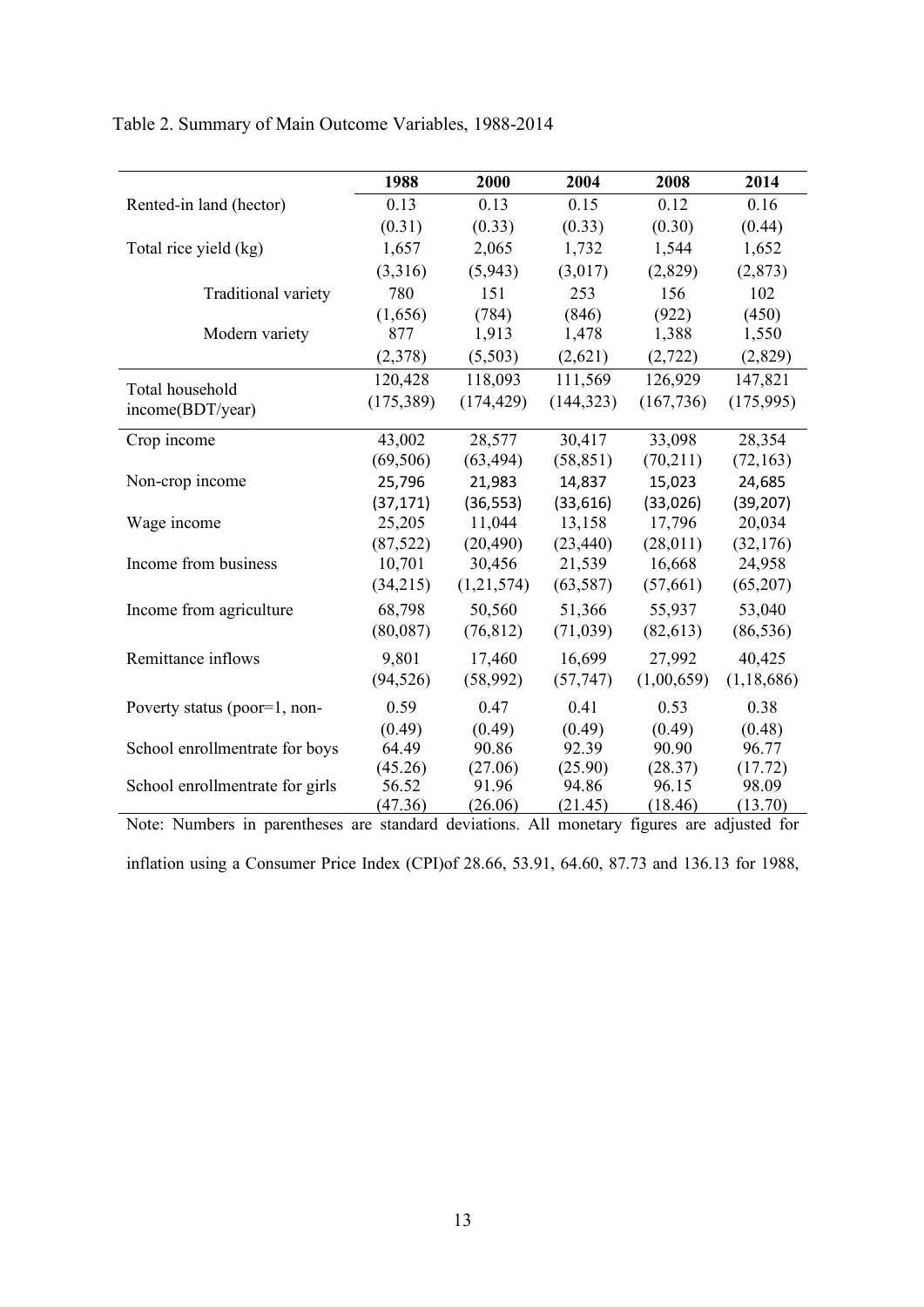During the survey period, rural poverty was reduced by almost half. A poverty status indicator is calculated using the absolute poverty line income, as per the FAO norm (Annex Table 1). Households who are unable to incur the minimum required food (2,110 calories of food per head) and non-food expenses (30% for non-foods) are treated as absolute poor or otherwise non-poor.

School enrollment<sup>3</sup> for an eligible child (more than five years old children) is a mandatory pre-requirement to develop an educated society. In rural areas, where acute poverty prevails, households find it difficult to send their children to school because of financial difficulties and unawareness. Whether a person attends school is the main determinant of school enrollment. Of the total number of boys and girls, the percentage of students attending school is the rate of enrollment for each gender. The school enrollment rate for boys has increased from 64.5% to 96.7% over the years. Initially, the girls' school enrollment rate was less than that of the boys; however, this trend was reversed in 2014.

#### **4. Empirical Strategies**

 $\overline{a}$ 

To measure the welfare effect, we compare the outcomes between credit takers and similar non-credit takers. However, a simple comparison is questionable, due to the nonrandom credit disbursement, self-selection bias, fungibility and other unobservable factors that affect credit participation and household welfare (Bao Duong & Izumida, 2002; Islam, 2011; Khalily 2004; Khandker & Rashidur, 1999; Khandker, 2005; Pitt & Khandaker, 1996 & 1998; Quach, Mullineux, & Murinde, 2005). The household credit participation decision is highly influenced by its member's capacity to repay, entrepreneurship skills, latent abilities, and some other unobserved behaviors. To address these issues, we use a household-level

Enrollment rate  $=$  (number of children attend to school/total number of kids in household)  $\times$  100To calculate enrollment variables, only children aging from six to 10 years of age have been considered as school enrollment rate in this age group.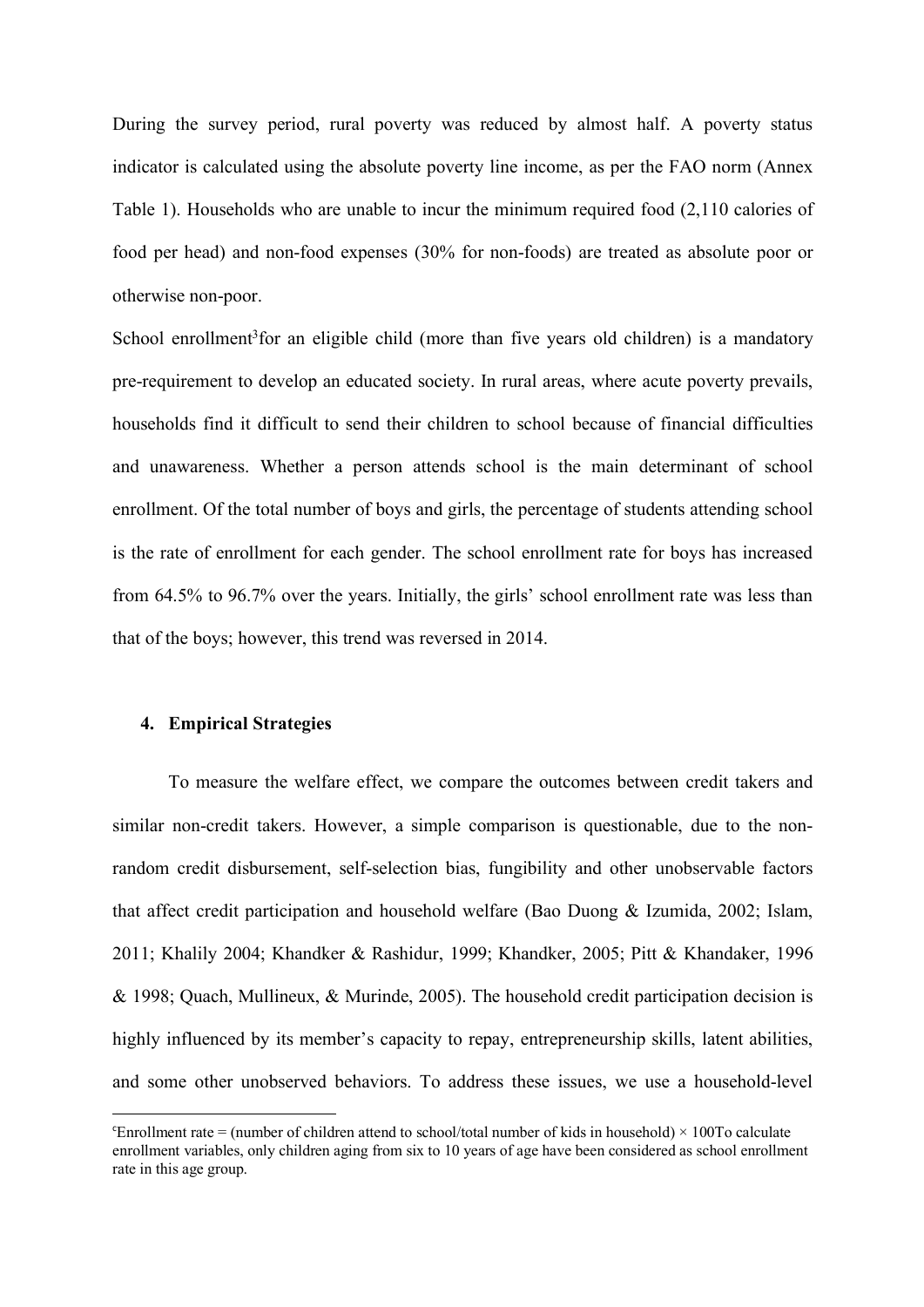fixed effect model to control for unobserved factors, such as individual-or village-level heterogeneity that may be correlated with independent variables.

Our first set of regression equations is as follows, with  $k=0$ , 1 and 2, respectively:

$$
W_{it} = \beta_0 + \beta_1 C_{i(t-k)} + \beta_2 X_{it} + \delta_t + \alpha_i + \varepsilon_{it}
$$
 (1)

Where  $W_{it}$  represents the welfare indicators (for example household income) for household i at time t and X*it* is a vector of the household and village level observed characteristics with the relevant control variables. In addition,  $\overline{C_{i(t-k)}}$  indicates household i's credit participation from any source in the current period if  $k = 0$ , previous period if  $k=1$ , or two periods ago if k=2,  $\delta_t$  and  $\alpha$  denote the time fixed effect and household fixed effect. The coefficient  $\beta_1$  measures the effect of any credit access (in the current or previous periods) on the outcome variables and  $\overline{\epsilon_{it}}$  is the error term.

Robust standard errors were clustered at the household level. Household and village level attributes  $X_{it}$  contain the total land owned by household (hector), farm size (hector), age of household head, age squared, gender of the head, education of the head (schooling years), education square, highest educational attainment from household (schooling years), household size (number of members), total number of workers in the household, migration status and access to electricity are used as control variables.

We then conduct a more detailed analysis of the effect of the credit sources by replacing  $\overline{C_{i(t-k)}}$  with three indicators for credit sources: Bank credit, MFI credit and informal credit. This leads to the second set of regression equations:

$$
W_{it} = \beta_0 + \beta_{11} Bank_{i(t-k)} + \beta_{12} IMF_{i(t-k)} + \beta_{13} In formal_{i(t-k)} + \beta_{2} X_{it} + \delta_t
$$
  
+  $\alpha_i + \varepsilon_{it}$ , (2)  
where  $Bank_{i(t-k)}$  *IMF*<sub>*i(t-k)*</sub> and  $Informal_{i(t-k)}$  denote household i's access to the credit  
provided by banks, the IMF, and informal channels. The coefficients  $\beta_{11}$ ,  $\beta_{12}$  and  $\beta_{13}$   
capture the effect of each credit source on the household's outcome.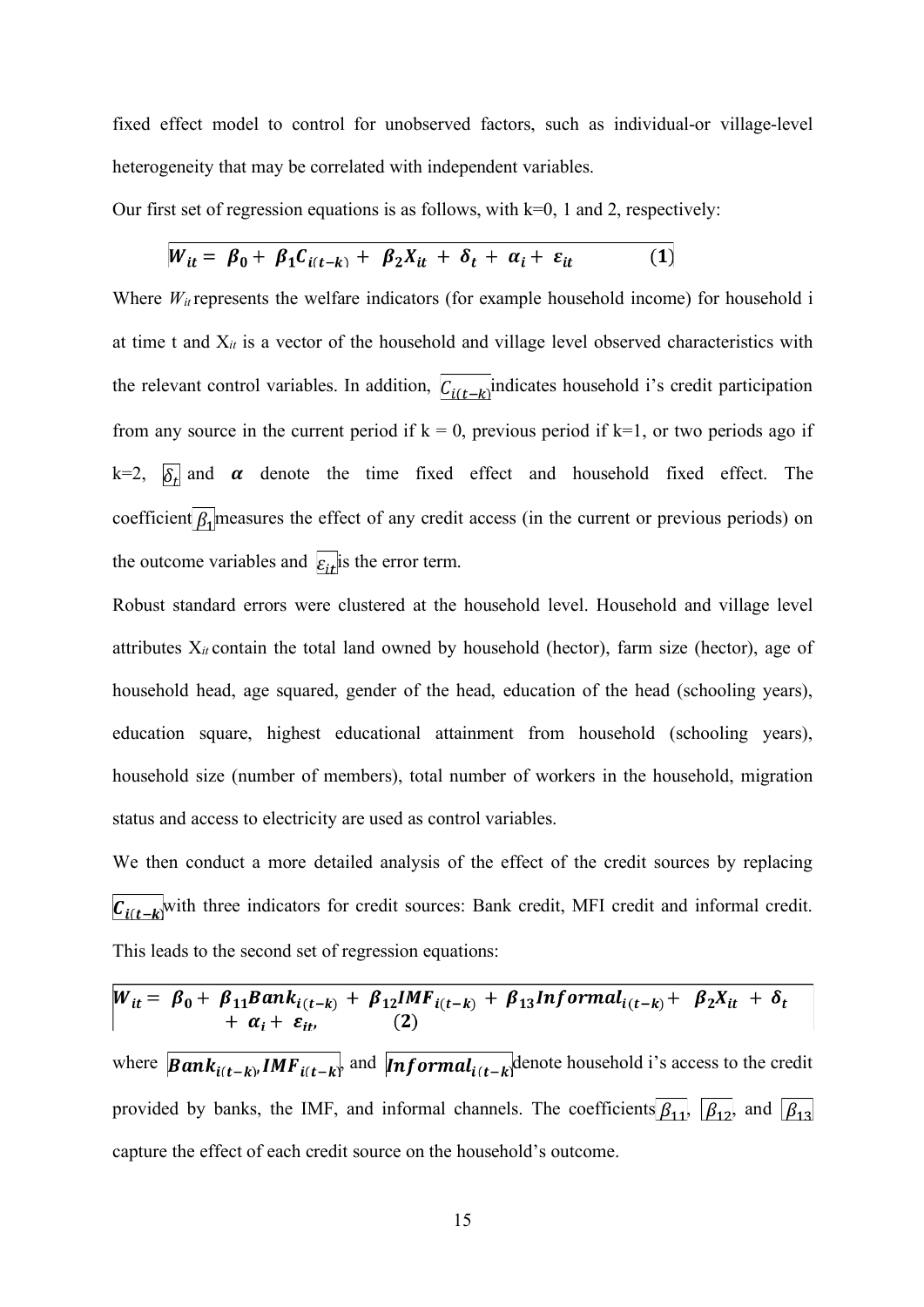The estimates of regression equations (1) and (2) for the different outcome variables are presented in Tables 3–7. The outcome variables we consider include rented-land, rice yields, household income, poverty reduction and child school enrollment. In each table, columns (1) to (3) correspond to k=0,1 and 2. Panel A reports the estimates of  $\sqrt{\beta_1}$  in regressions (1) and Panel B presents the estimates of  $\beta_{11}$ ,  $\beta_{12}$  and  $\beta_{13}$  in regressions (2).

#### **5. Regression results and discussion**

#### *Impact on rented-in land*

Rural credit-constrained households are likely to ease their liquidity problems through formal or informal borrowing. Therefore, credit access can encourage rural households to engage more in farm activities. In the village area, landless or land-deficient households require financial capital for the permission to cultivate land by way of obtaining land as rented-in. Farmers usually pay a fixed amount of rent before growing crops on other land. Table 3 summarizes the impact of credit access on rented-in land estimated from regressions (1) and (2).Column (1) of Panel (A) indicates that current year access to any credit increases land obtained as rent by around 17% as compared to non-borrowers. Column (1) of Panel (B) further finds that only credit from the formal banking institutions (increases rented-in land by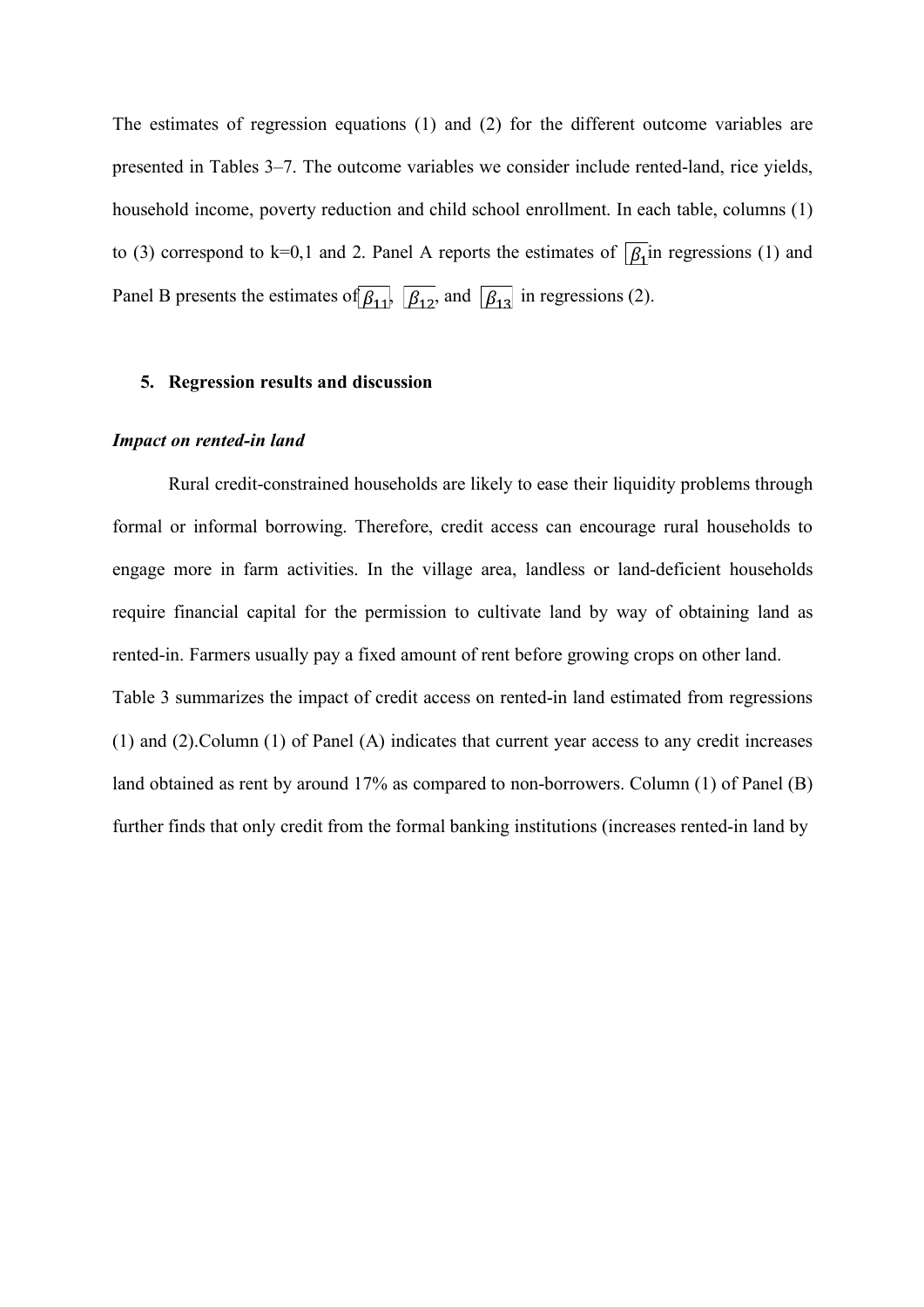| Main dependent variable:                                                | (1)            | (2)              | (3)              |  |  |  |
|-------------------------------------------------------------------------|----------------|------------------|------------------|--|--|--|
| Log of rented-in land (decimals)                                        | Current credit | $1st$ credit lag | $2nd$ credit lag |  |  |  |
| Panel A: Credit participation dummy from any source $(1 = yes, 0 = no)$ |                |                  |                  |  |  |  |
| Any credit                                                              | $0.169*$       | $-0.210**$       | $-0.092$         |  |  |  |
|                                                                         | (0.092)        | (0.094)          | (0.088)          |  |  |  |
| R-squared                                                               | 0.122          | 0.123            | 0.121            |  |  |  |
| Panel B: Differential impact (credit dummy for each credit source)      |                |                  |                  |  |  |  |
| Bank credit                                                             | $0.544***$     | $-0.110$         | $-0.159$         |  |  |  |
|                                                                         | (0.210)        | (0.186)          | (0.158)          |  |  |  |
| MFI credit                                                              | 0.081          | $-0.122$         | $-0.326***$      |  |  |  |
|                                                                         | (0.109)        | (0.117)          | (0.122)          |  |  |  |
| Informal credit                                                         | 0.208          | $-0.375***$      | $0.192*$         |  |  |  |
|                                                                         | (0.132)        | (0.129)          | (0.111)          |  |  |  |
| R-squared                                                               | 0.127          | 0.125            | 0.127            |  |  |  |

#### Table 3. Impact of Credit on Rented-in Land Using Panel Fixed Effects

Note: Household and village characteristics, such as age, age squared, education, education squared and gender of household head, land owned, household size, farm size, total workers in household, migration status and electricity access are controlled. The results are estimated using the panel data for 791 households. Year and household fixed effects are applied in both panels. Robust standard errors in the parentheses are clustered at household levels, which are presented in parentheses. \*\*\*P<0.01,  $*P<0.05$ ,  $*P<0.1$ .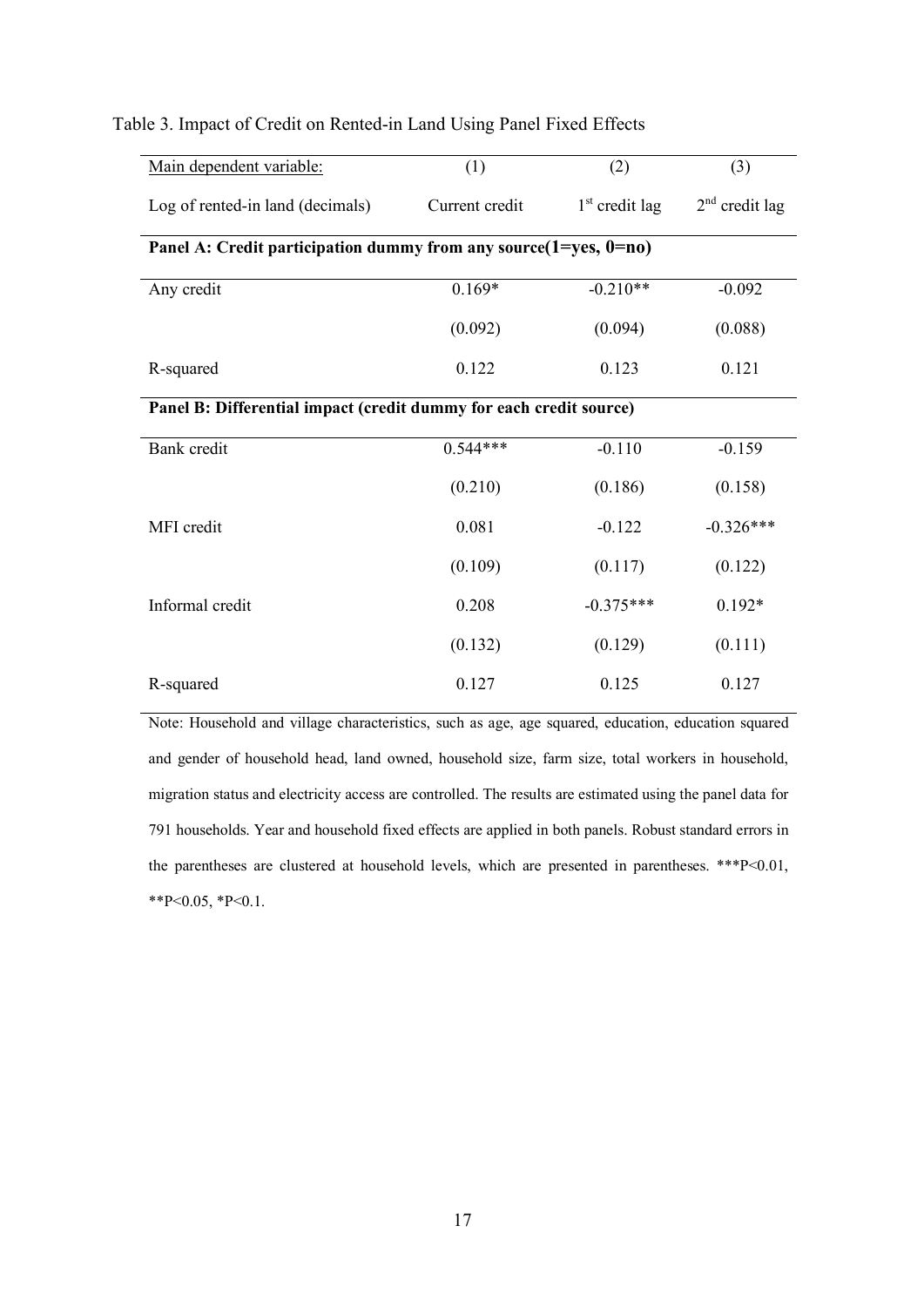54%) is the main catalyst. This is probably because the agricultural loan size from commercial banks: BKB and RKUB are usually higher than MFIs and other informal sources. As a result, credit from sources other than banks may not be sufficient for a household to rent more cultivable land.

Columns (2) and (3) suggest that MFI and informal borrowers tend to lose their rented-in land after the first and second rounds of the survey. One-period-lagged informal credit has a negative impact (rented-in land reduces by 37.5%) and two-period-lagged MFI borrowers take less land (32%) from the tenancy market as compared to non-borrowers.

The intervention of agricultural microcredit for tenant farmers increases the rented-in land under leasing or sharing cropping, albeit not significantly (Hossain et al. 2019). This study determines similar results for the microcredit impact and additionally discovers that in the long term, it may have negative impacts. The supply of land is limited and many unobservable factors, except financial liquidity, play an important role in this case. This tenancy market influences agricultural production; while contrarily, other forms of inflow (profit, income and remittances) influenced by participation may also contribute to the tenancy market.

### *Impact on rice yield*

To cultivate rice, the main staple food in Bangladesh, approximately 67% of the total cultivated area is used (Hossain et al., 2018), accounting for 75% of the total crop production (Talukder & Chile 2014), whose production cost is often mobilized from the rural credit market. Therefore, we used the farm rice yield as a measure of the agricultural productivity. The impact of current and lagged credit on the total rice production by a household has been estimated.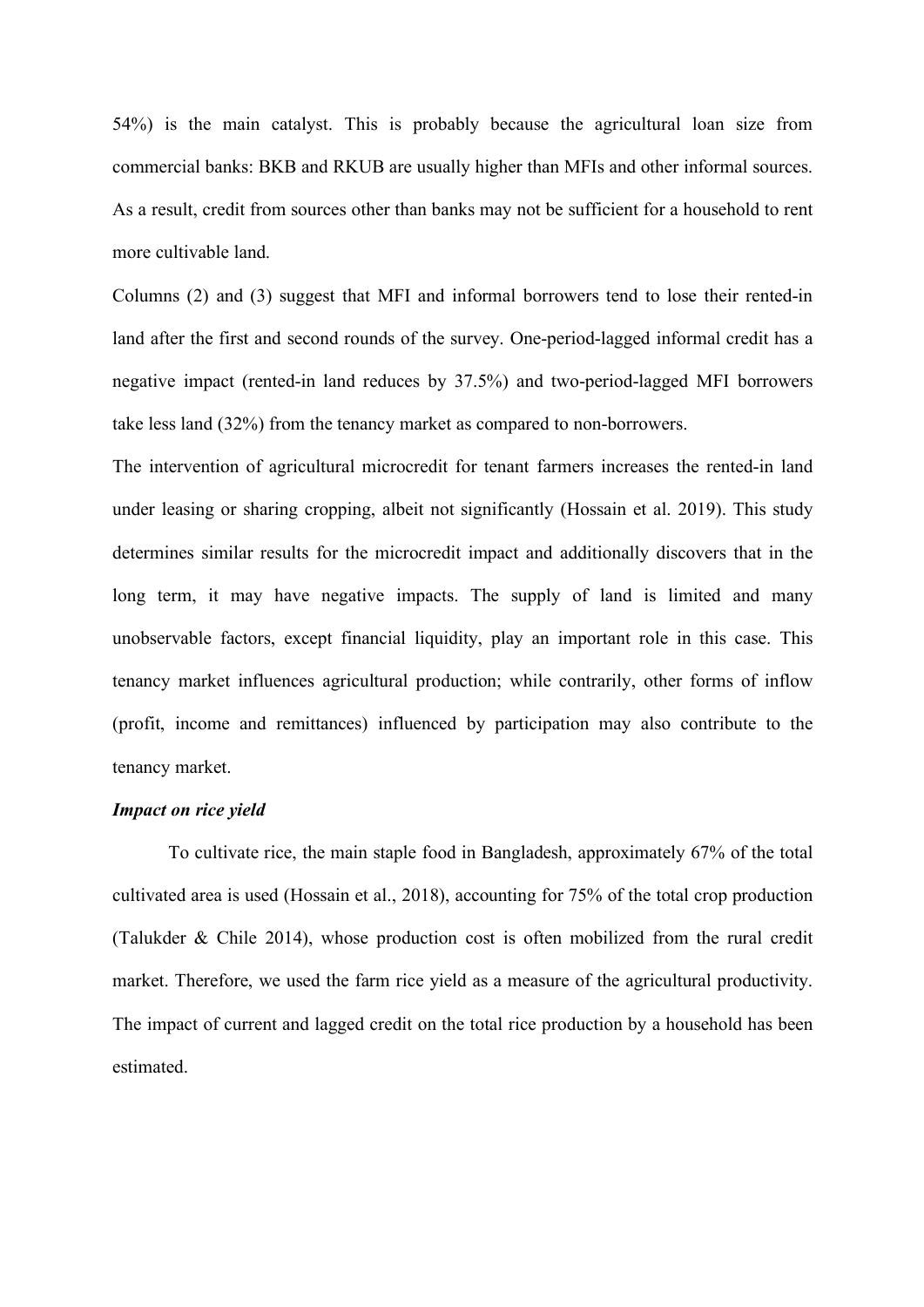| Main dependent variable:                                           | (1)                                                                     | (2)              | (3)              |  |  |  |  |  |
|--------------------------------------------------------------------|-------------------------------------------------------------------------|------------------|------------------|--|--|--|--|--|
| Log of total rice yield                                            | Current credit                                                          | $1st$ credit lag | $2nd$ credit lag |  |  |  |  |  |
|                                                                    | Panel A: Credit participation dummy from any source $(1 = yes, 0 = no)$ |                  |                  |  |  |  |  |  |
| Any credit                                                         | 0.077                                                                   | $-0.229$         | $-0.075$         |  |  |  |  |  |
|                                                                    | (0.146)                                                                 | (0.153)          | (0.146)          |  |  |  |  |  |
| R-squared                                                          | 0.119                                                                   | 0.120            | 0.119            |  |  |  |  |  |
| Panel B: Differential impact (credit dummy for each credit source) |                                                                         |                  |                  |  |  |  |  |  |
| Bank credit                                                        | $0.614**$                                                               | $-0.328$         | $-0.202$         |  |  |  |  |  |
|                                                                    | (0.287)                                                                 | (0.319)          | (0.254)          |  |  |  |  |  |
| MFI credit                                                         | 0.178                                                                   | $-0.146$         | $-0.373*$        |  |  |  |  |  |
|                                                                    | (0.170)                                                                 | (0.185)          | (0.208)          |  |  |  |  |  |
| Informal credit                                                    | $-0.065$                                                                | $-0.250$         | 0.266            |  |  |  |  |  |
|                                                                    | (0.212)                                                                 | (0.216)          | (0.177)          |  |  |  |  |  |
| R-squared                                                          | 0.121                                                                   | 0.120            | 0.122            |  |  |  |  |  |

#### Table 4. Impact of Credit Participation on Rice Yield Using Panel Fixed Effects

Note: Age, age squared, education, education squared and gender of household head, land owned, household size, farm size, total workers in household, migration status and electricity access are controlled. The results are estimated using the panel data for 791 households. Year and household fixed effects are applied in both panels. Robust standard errors are clustered at household levels, which are presented in parentheses. \*\*\*P<0.01, \*\*P<0.05, \*P<0.1.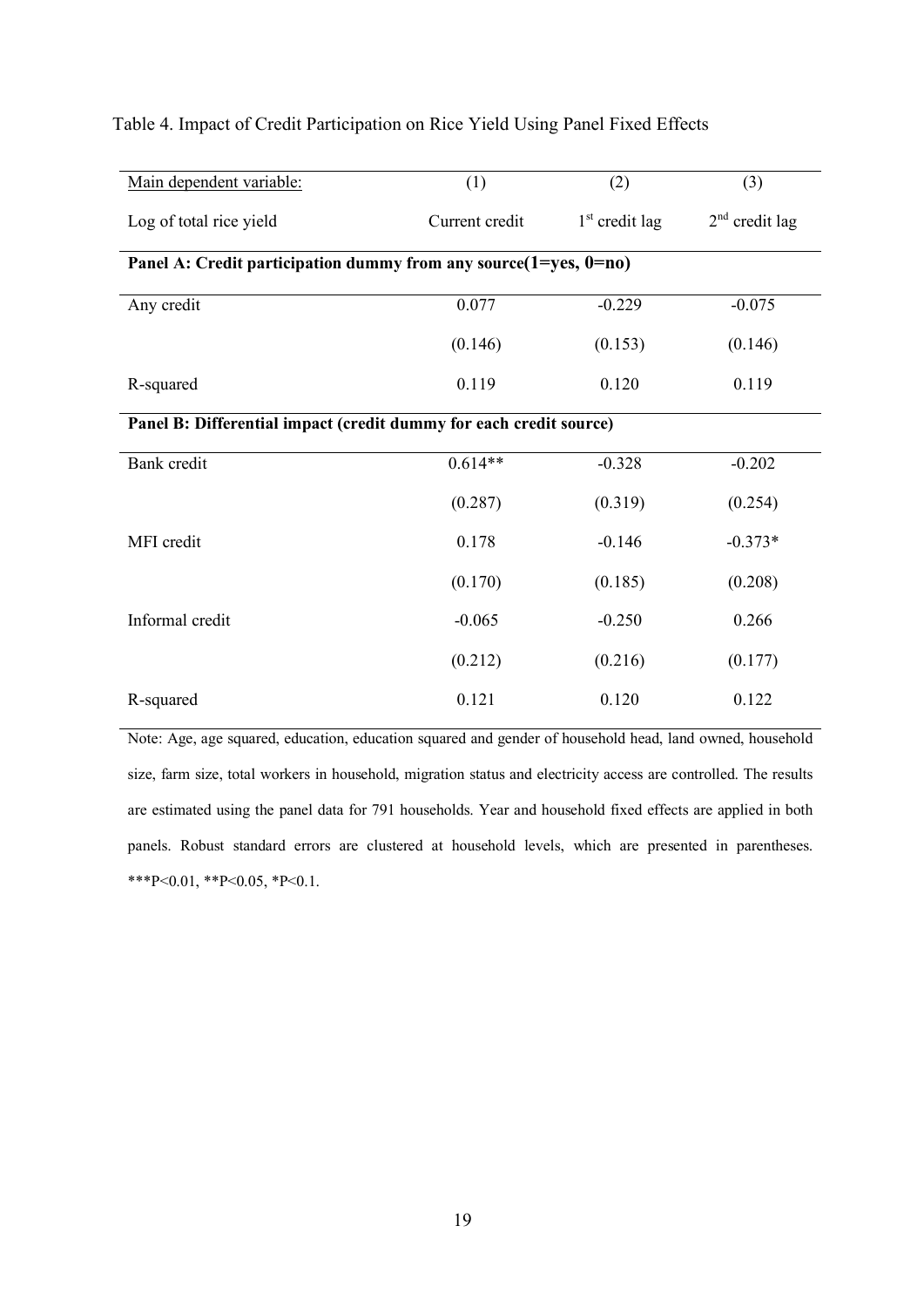Table 4 summarizes the results of the current (latest) and previous credit access on rice yieldcontrolling household and village characteristics, using household fixed effects and year fixed effects. Access to any credit does not have any significant impact on households' rice yield, not only in the latest period but also in earlier periods.

If the credit access is disaggregated into three main sources, then it is established that the significant positive impact of the current credit participation on household rice yield is associated with only commercial bank credit. Bank credit increases the total rice yield by 61%. This result is consistent with Miah et al. (2006), who studied RKUB and GB loans and noted that farmers use commercial bank loans more than microcredit for rice production and rice yield increased by 1.21, as compared to non-borrowers. However, in the longer term (using first and second credit lags), the commercial bank credit impact is not sustained and no other credit source could increase the rice yield in the longer term.

In every season, farmers require financial capital to prepare the land and purchase material inputs. A convenient agricultural loan facility may assist households in increasing their farm rice yield. From the microcredit literature, we learned that borrowing farmers tend to adopt modern technology, HYV seeds, improved fertilizers, and other inputs, which could increase technical efficiency and productivity. The adoption of new technologies in agriculture and increased crop yield through credit access has been studied by many scholars worldwide, including experimental studies (Hossain et al., 2019; Abate et al., 2016; Abdulai & Huffman, 2005; Anang, Bäckman, & Sipiläinen, 2016; Bao Duong & Izumida, 2002; Binam et al., 2003; Chandio et al., 2018; Croppenstedt, Demeke, & Meschi, 2003; Girabi & Mwakaje, 2013; González, 2014;; Isham, 2002; Javed et al., 2006; Miah, Alam & Rahman, 2006; Rahman, 2011; Islam, Sumelius, & Bäckman,2012). However, using long-term panel data, we did not locate any evidence that microcredit increases the farm rice yield.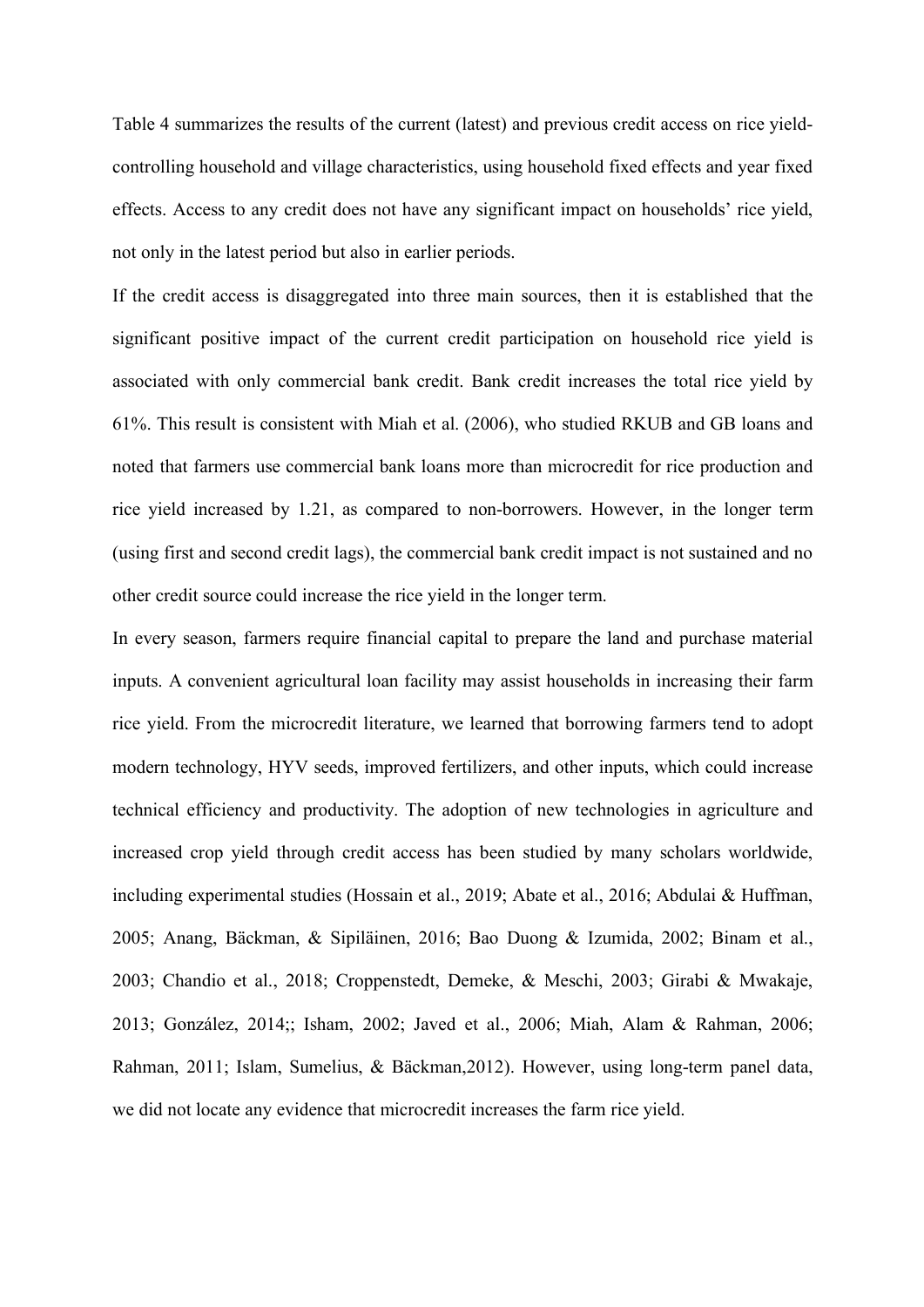Our results suggest that current year commercial bank credit increases MV rice yield, although MFI and informal credit participation do not have any impact on traditional or MV rice yields. However, we do not note any impact of one lagged credit on rice yield except MFI credit access (30% increase of the traditional variety rice yield at a five percent significance level) and log of the loan amount (at a 10% level of significance). If is because the MFI loan might have been used for alternate purposes (working capital for other crops and small businesses). In addition, for the longer term, we also do not determine any consistent impact of the credit amount, which supports an increase in the household rice yield.

#### *Impact on household income*

Most of the rural household income sources are not restricted to one income source but rather multiple income sources, which helps them to smoothly run the consumption and address shocks. The major components of household income are crop income, non-crop farm income, wage income, business income and remittance income. Therefore, any individual measurement of an income component is likely to lack accuracy, therefore, it is optimal to consider all the related income sources. The impact of credit access on different components of household income using a five-round panel dataset was regressed separately, as shown in Annex Table 2.

Access to any credit source increases the income from crops and businesses but reduces the remittance earnings for the borrower as compared to non-borrowers, as borrowers engage in agriculture and self-employment activities instead of migrating. Bank and informal credit do not have any impact on any of the components of household income, whereas solely MFI credit increases agricultural (crop and non-crop farm income together) and business income. However, it is also important to estimate the impact on total household income, as presented in Table 5.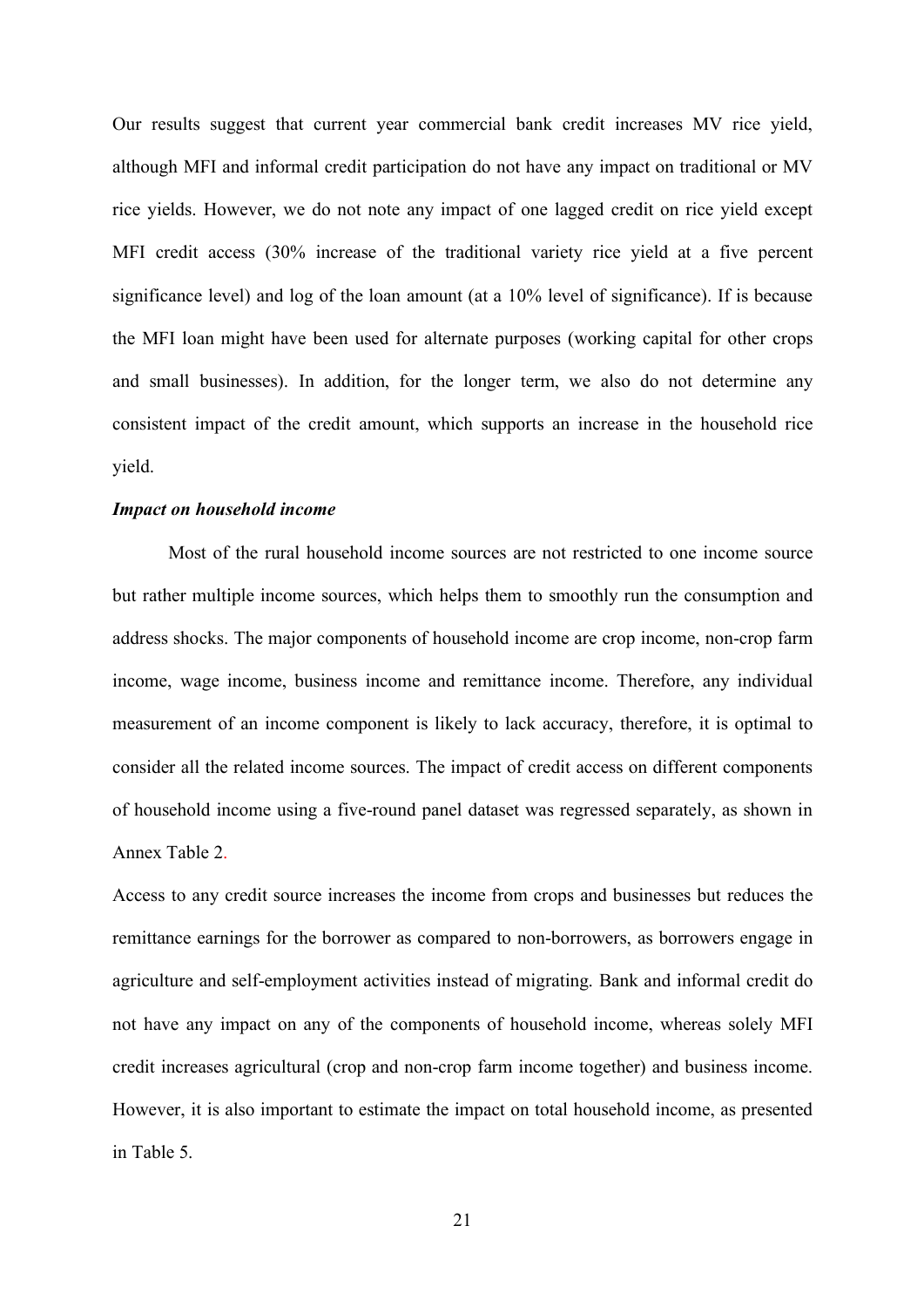| Main dependent variable:                                           | (1)            | (2)              | (3)              |  |  |  |  |
|--------------------------------------------------------------------|----------------|------------------|------------------|--|--|--|--|
| Log of total household income                                      | Current credit | $1st$ credit lag | $2nd$ credit lag |  |  |  |  |
| Panel A: Credit participation dummy from any source(1=yes, 0=no)   |                |                  |                  |  |  |  |  |
| Any credit                                                         | 0.039          | 0.034            | $-0.036$         |  |  |  |  |
|                                                                    | (0.034)        | (0.032)          | (0.034)          |  |  |  |  |
| R-squared                                                          | 0.204          | 0.204            | 0.204            |  |  |  |  |
| Panel B: Differential impact (credit dummy for each credit source) |                |                  |                  |  |  |  |  |
| Bank credit                                                        | 0.054          | 0.038            | 0.030            |  |  |  |  |
|                                                                    | (0.065)        | (0.057)          | (0.064)          |  |  |  |  |
| MFI credit                                                         | 0.058          | 0.057            | $-0.045$         |  |  |  |  |
|                                                                    | (0.037)        | (0.038)          | (0.042)          |  |  |  |  |
| Informal credit                                                    | $-0.015$       | 0.007            | $-0.066*$        |  |  |  |  |
|                                                                    | (0.050)        | (0.048)          | (0.039)          |  |  |  |  |
| R-squared                                                          | 0.205          | 0.204            | 0.205            |  |  |  |  |

#### Table 5: Impact of Credit on Total Household Income Using Panel Fixed Effects

Note: Age, age squared, education, education squared and gender of household head, land owned, household size, farm size, total workers in household, highest educational level by any member, migration status and electricity access are controlled.The results are estimated using the panel data for 791 households.Year and household fixed effects are applied in both panels. Robust standard errors are clustered at household levels which are presented in parentheses. \*\*\*P<0.01, \*\*P<0.05, \*P<0.1.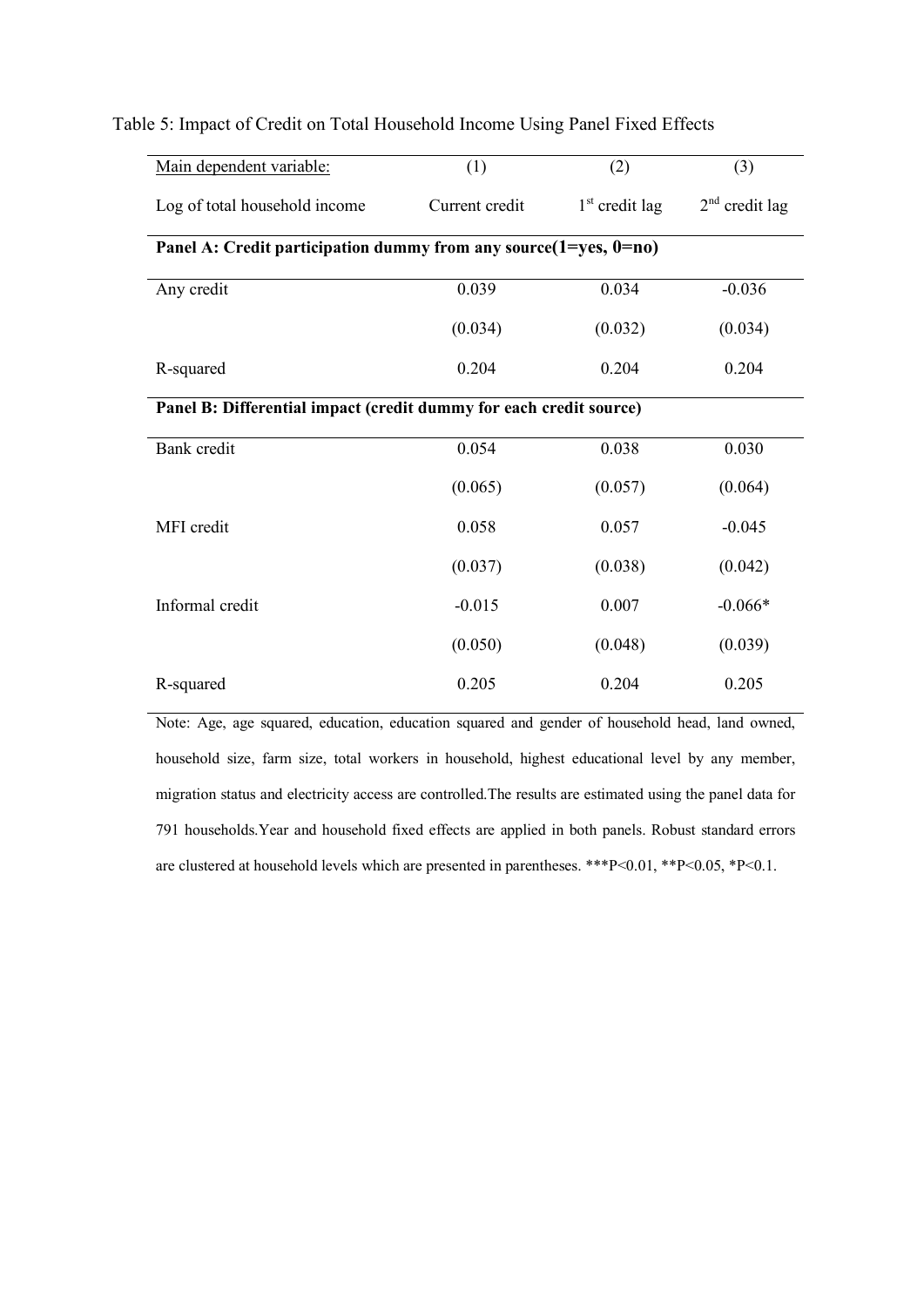Using the fixed effect models (1) and (2), we noted consistent results with previous studies where no experimental study and most other non-experimental studies failed to locate any significant impact on the increasing household income. Access to any credit for both the current year and lagged credit does not influence the total income. When the credit impact is segregated into bank, MFI, and informal credit, we also do not establish any evidence that proves that access to any credit source has an impact on the total household income.

In addition to total household income, analyzing different components of income, we find that in the short term access to any credit increase crop and business income but reduce remittance income significantly. Differential impact indicates microcredit as the main underlying reason for the rise in agriculture and business income. Surprisingly, these impact estimates are not consistent and also negative in the long term for second credit lag. That means though MFI credit can be initially helpful in agriculture and business but in the longer period this does not sustain. Whereas, wage income for the households who access to bank credit increase significantly in the long term instead of increasing other components of income. This indicates improper utilization of agriculture and SME loans by the rural households.

#### *Impact on poverty reduction*

Access to credit facilities for rural credit-constrained households improves productivity, smooth income and consumption flows, diversifies other income earning options, generates self-employment and increases other benefits (Khandker 1998; Morduch 2011; Pitt & Khandker 1998; Robinson 2001). As defined earlier, poverty estimates are correlated with household income and expenditure, and this is the ultimate outcome of increasing household welfare. Table 6 depicts the regression results of the impact of credit on poverty using household-level panel fixed effects.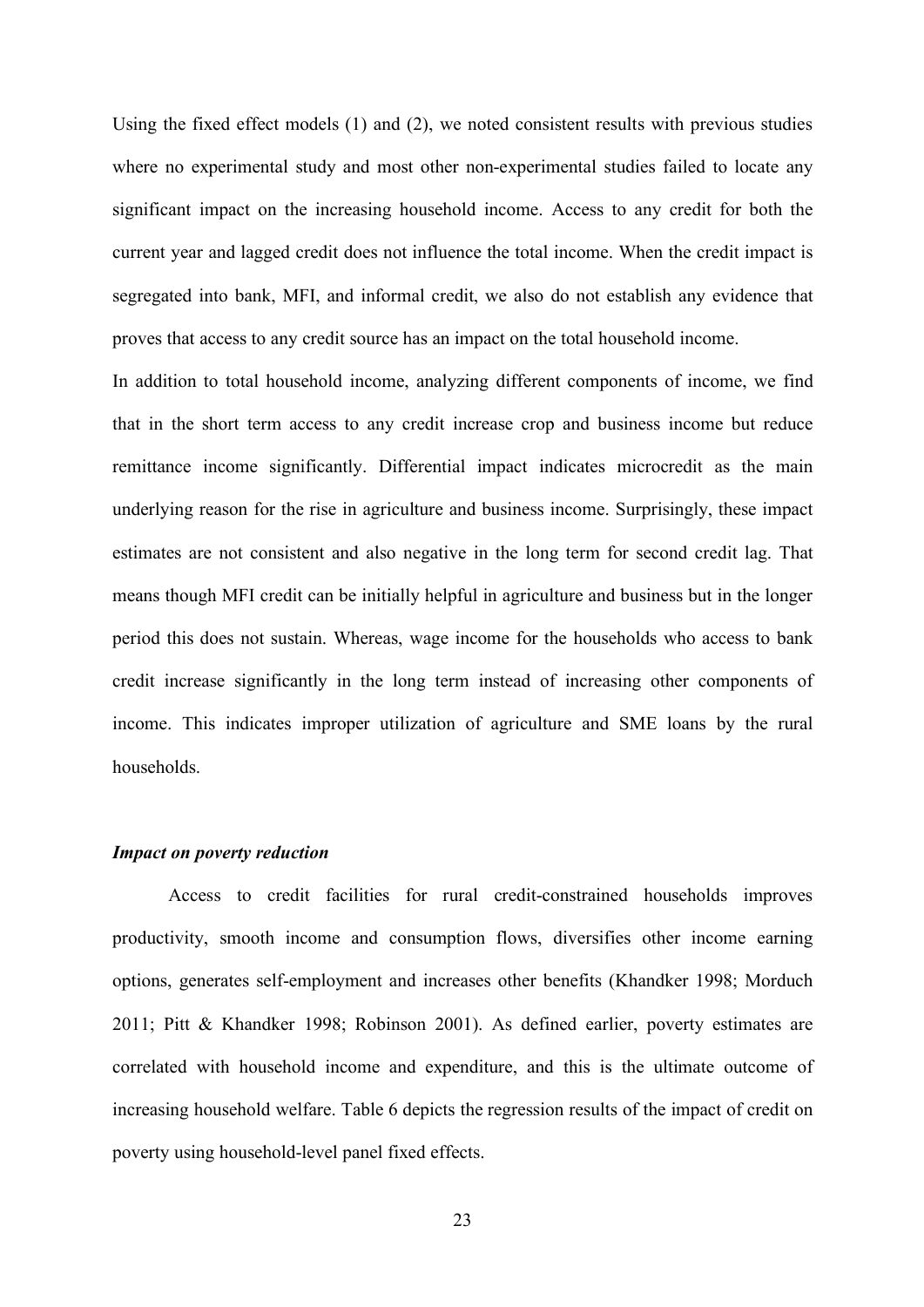| Main dependent variable:                                           | (1)                                                                     | (2)              | (3)              |  |  |  |  |  |
|--------------------------------------------------------------------|-------------------------------------------------------------------------|------------------|------------------|--|--|--|--|--|
| Household's poverty status                                         | Current credit                                                          | $1st$ credit lag | $2nd$ credit lag |  |  |  |  |  |
|                                                                    | Panel A: Credit participation dummy from any source $(1 = yes, 0 = no)$ |                  |                  |  |  |  |  |  |
| Any credit                                                         | $-0.029$                                                                | $-0.021$         | 0.020            |  |  |  |  |  |
|                                                                    | (0.024)                                                                 | (0.022)          | (0.022)          |  |  |  |  |  |
| R-squared                                                          | 0.104                                                                   | 0.103            | 0.103            |  |  |  |  |  |
| Panel B: Differential impact (credit dummy for each credit source) |                                                                         |                  |                  |  |  |  |  |  |
| Bank credit                                                        | $-0.024$                                                                | $-0.017$         | 0.001            |  |  |  |  |  |
|                                                                    | (0.047)                                                                 | (0.041)          | (0.039)          |  |  |  |  |  |
| MFI credit                                                         | $-0.005$                                                                | $-0.037$         | 0.005            |  |  |  |  |  |
|                                                                    | (0.028)                                                                 | (0.029)          | (0.030)          |  |  |  |  |  |
| Informal credit                                                    | $-0.044$                                                                | 0.013            | 0.043            |  |  |  |  |  |
|                                                                    | (0.034)                                                                 | (0.033)          | (0.028)          |  |  |  |  |  |
| R-squared                                                          | 0.104                                                                   | 0.104            | 0.104            |  |  |  |  |  |

#### Table 6. Impact on Poverty Status of Rural Households Using Fixed Effects

Note: Age, age squared, education, education squared and gender of household head, land owned, household size, farm size, total workers in household, highest educational level by any member, migration status and electricity access are controlled. The results are estimated using the panel data for 791 households. Year and household fixed effects are applied in both panels. Robust standard errors are clustered at household levels which are presented in parentheses. \*\*\*P<0.01, \*\*P<0.05, \*P<0.1.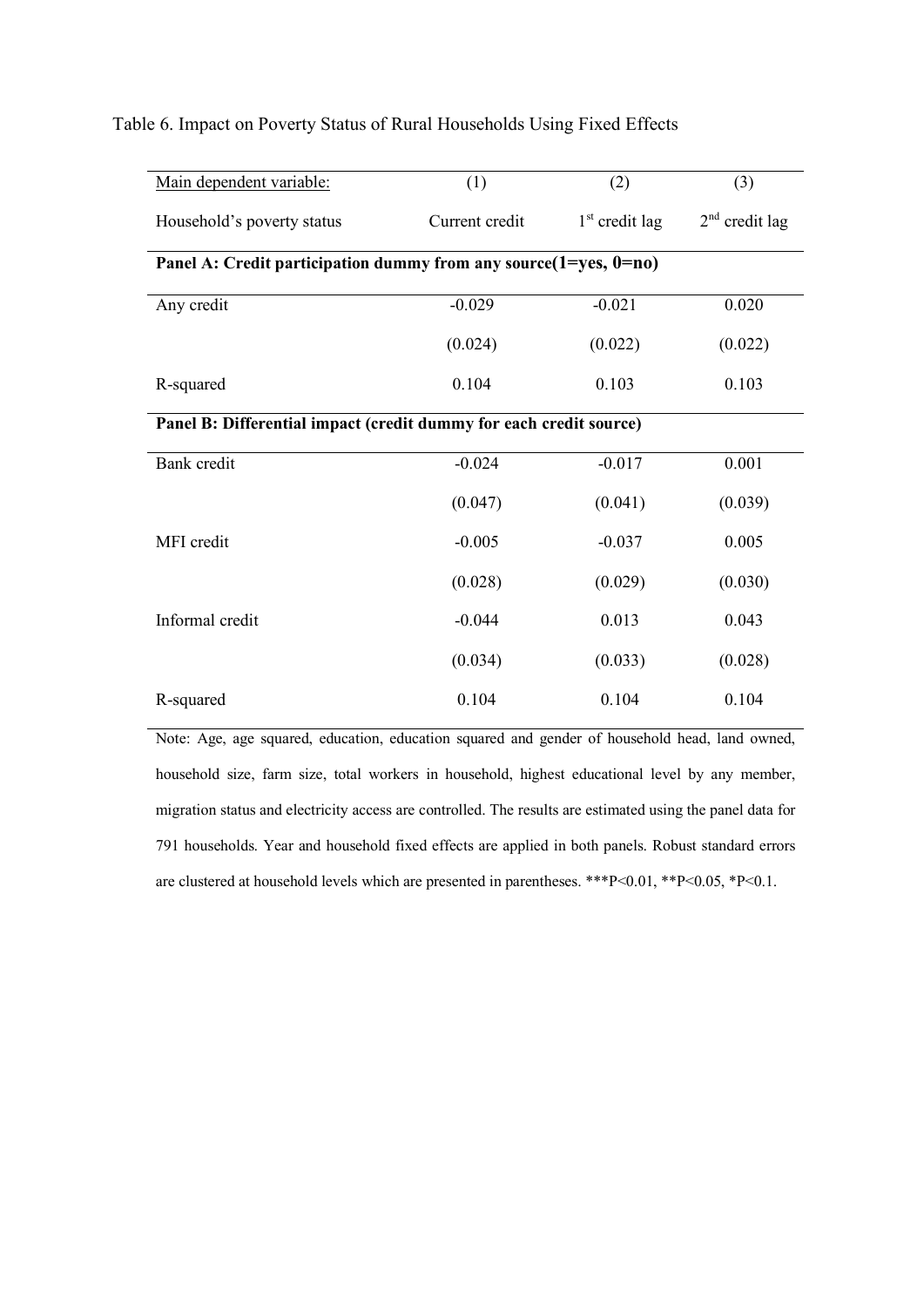During the survey period (1988-2014) the rural poverty status was reduced from 0.60 to 0.38 where poor is given the value of one and non-poor is given the value of 0. Whether credit access played any role in reducing poverty during the study period is necessary to be analyzed. Column one of the fixed effect regression demonstrates that the current year access to any type of credit reduces household poverty, albeit not significantly. In addition, credit from banks, MFIs, or informal sources (panel B) do not assist rural households in relieving them of poverty. In columns two and three, the longer-term impact (first and second credit lags) estimates are presented. Similar to household income, credit access in the longer term does not reduce poverty significantly, not only for any credit but also for banks, MFIs, and informal sources. For short-and long-term banks, informal credit is not established to significantly reduce poverty.

Our findings are consistent with that of the previous experimental studies on microfinance, which did not determine any positive impact on poverty reduction (Angelucci, Karlan, & Zinman, 2015; Attanasio et al., 2015; Augsburg et al., 2012; . Banerjee et al., 2015; Crépon et al., 2015; Karlan & Zinman 2011). Diagne & Zeller (2001) & Shaw (2004) also indicated similar results using non-experimental data.

#### *Impact on children's school enrollment*

Children's school attendance is related to household income, distance to school and many other factors. Due to government and non-government initiatives regarding compulsory primary education, there has been a significant improvement in children's schooling outcomes for both boys and girls. In particular, the girls' education scenario changed substantially over the study period. Table 7 summarizes the results of both girls' and boys' school enrolment. Access to any credit increases girls' school enrolment by around five percent. Boys' school enrolment decreased by two percent, although the difference was not statistically significant.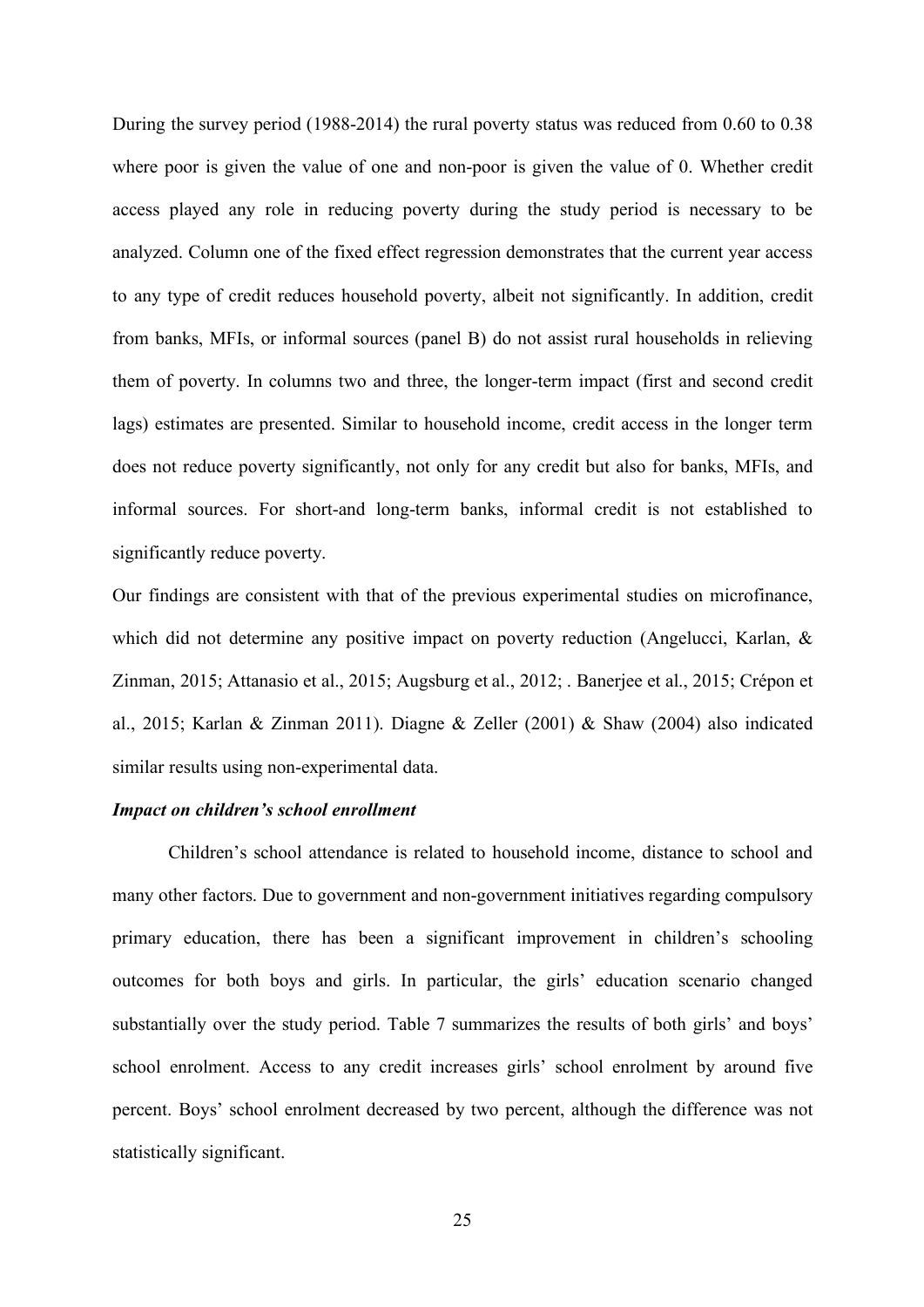#### Table 7. Impact on Children School Enrollment Using Fixed Effects

| Main dependent variable:                                          |                                                                    |             |                  |             | $2^{nd}$ | credit lag  |  |  |
|-------------------------------------------------------------------|--------------------------------------------------------------------|-------------|------------------|-------------|----------|-------------|--|--|
| School enrollment rate for boys                                   | Current credit                                                     |             | $1st$ credit lag |             |          | (5)         |  |  |
| and girls aged 6-10 years                                         | (1)                                                                | (2)         | (3)              | (4)         |          | (6)         |  |  |
|                                                                   | Girls                                                              | <b>Boys</b> | Girls            | <b>Boys</b> | Girls    | <b>Boys</b> |  |  |
| Panel A: Credit participation dummy from any source (1=yes, 0=no) |                                                                    |             |                  |             |          |             |  |  |
| Log of total credit                                               | 4.909**                                                            | $-2.116$    | $-1.919$         | $-2.905$    | $-2.905$ | 0.086       |  |  |
|                                                                   | (2.460)                                                            | (4.498)     | (2.389)          | (4.526)     | (2.057)  | (3.549)     |  |  |
| R-squared                                                         | 0.088                                                              | 0.091       | 0.078            | 0.093       | 0.081    | 0.090       |  |  |
|                                                                   | Panel B: Differential impact (credit dummy for each credit source) |             |                  |             |          |             |  |  |
| Bank credit (log)                                                 | 10.528*                                                            | $-2.473$    | $-3.019$         | 3.710       | $-3.467$ | 0.530       |  |  |
|                                                                   | (5.396)                                                            | (5.418)     | (2.137)          | (4.876)     | (4.290)  | (3.120)     |  |  |
| MFI credit (log)                                                  | 3.410                                                              | $-2.068$    | $-1.172$         | $-4.317$    | $-2.995$ | $-3.115$    |  |  |
|                                                                   | (3.228)                                                            | (5.801)     | (3.241)          | (6.157)     | (3.239)  | (4.943)     |  |  |
| Informal credit (log)                                             | 5.619                                                              | $-0.556$    | $-2.744$         | $-4.908$    | $-1.402$ | 1.799       |  |  |
|                                                                   | (3.462)                                                            | (6.265)     | (3.070)          | (7.240)     | (1.954)  | (5.158)     |  |  |
| R-squared                                                         | 0.096                                                              | 0.091       | 0.079            | 0.098       | 0.081    | 0.093       |  |  |

Note: Household and village characteristics such as age, age squared, education, education squared and gender of household head, land owned, household size, farm size, total workers in household, highest educational level by any member, migration status and electricity access are controlled. The results are estimated using the panel data for 791 households. Year and household fixed effects are applied in both panels. Robust standard errors are clustered at household levels which are presented in parentheses. \*\*\*P<0.01, \*\*P<0.05, \*P<0.1.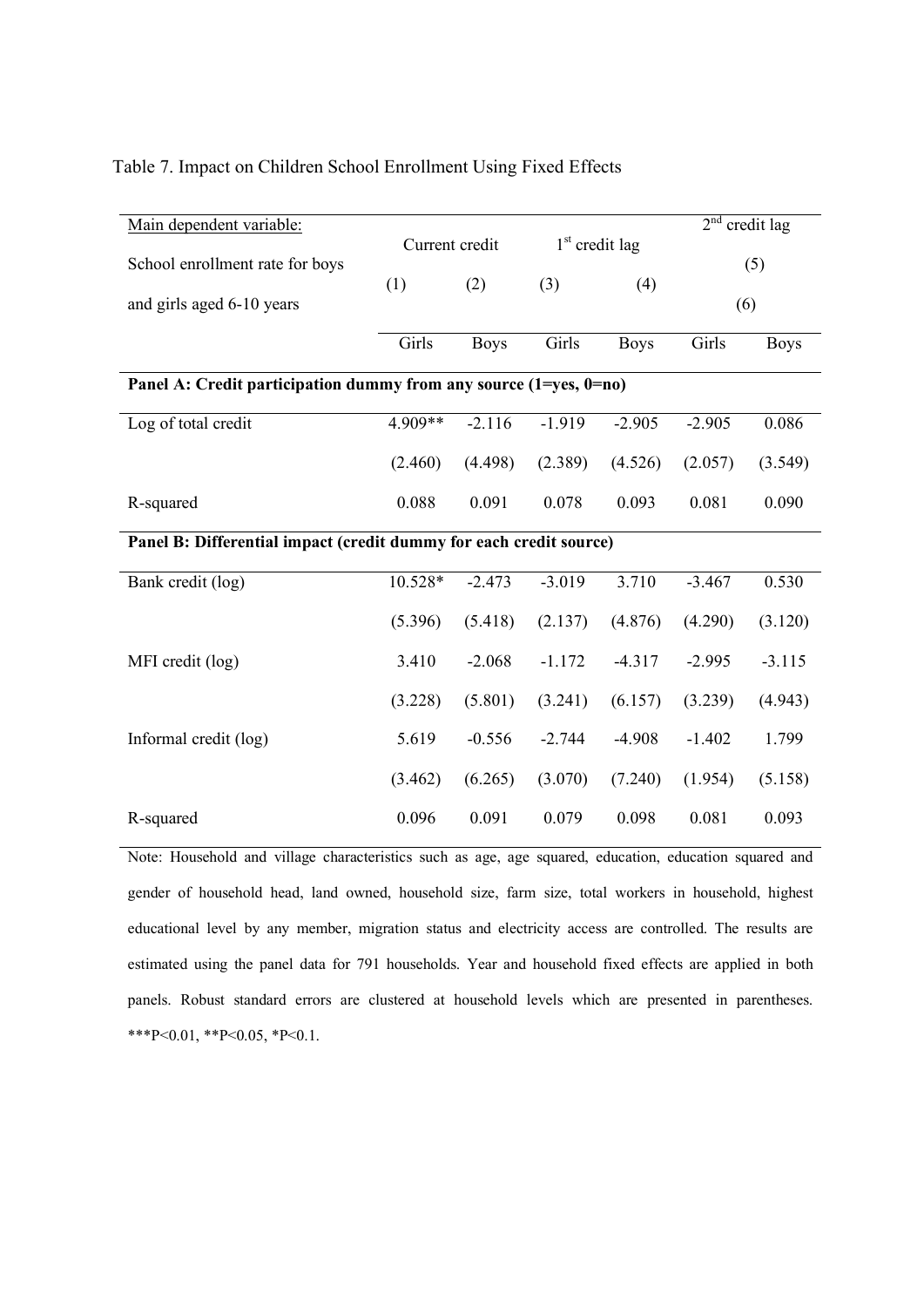After the first or second round of the survey, changes in access to credit did not change school enrollment significantly for both boys and girls.

However, the differential impact of various credit sources (panel B) indicates that only borrowing from formal banking institutions influences girls' school enrollment rate (10%), whereas MFI and other informal credit participation do not. This is consistent with previous microfinance studies (Banerjee et al., 2015; Morduch, 2011),which did not establish any significant impact. Moreover, this article includes the additional concepts of longer-term impact of microfinance, banks and informal credit on children's school enrollment. Using household-level fixed effects, we observe that changes in credit access from any source did not change the enrollment rate for both boys and girls.

#### *Dynamic incentives of microfinance*

Microfinance participation has been increasing since its inception and unlike others, we do not locate any convincing evidence of increasing household welfare. We studied all major sources of borrowing and noted that commercial banks and informal borrowers are unstable in progressive credit taking, while microcredit clients adhere to the same source. When a borrower does not default on the current loan and adheres to the same source to obtain a large loan in the future, it is known as a dynamic incentive. Shapiro (2015) develops a new model on dynamic incentives of microfinance, where he determines that the borrower's expectation of future loans does not assist with loan repayment, and that it may have a negative effect in the case of double-dipping.

Using the five rounds (1988-2014) MH dataset, we estimated the dynamic incentives of MFI credit. Whether the household's previous year credit access from microfinance has any significant impact on next rounds of borrowing is estimated by using cross-sectional datasets and the following equation:

27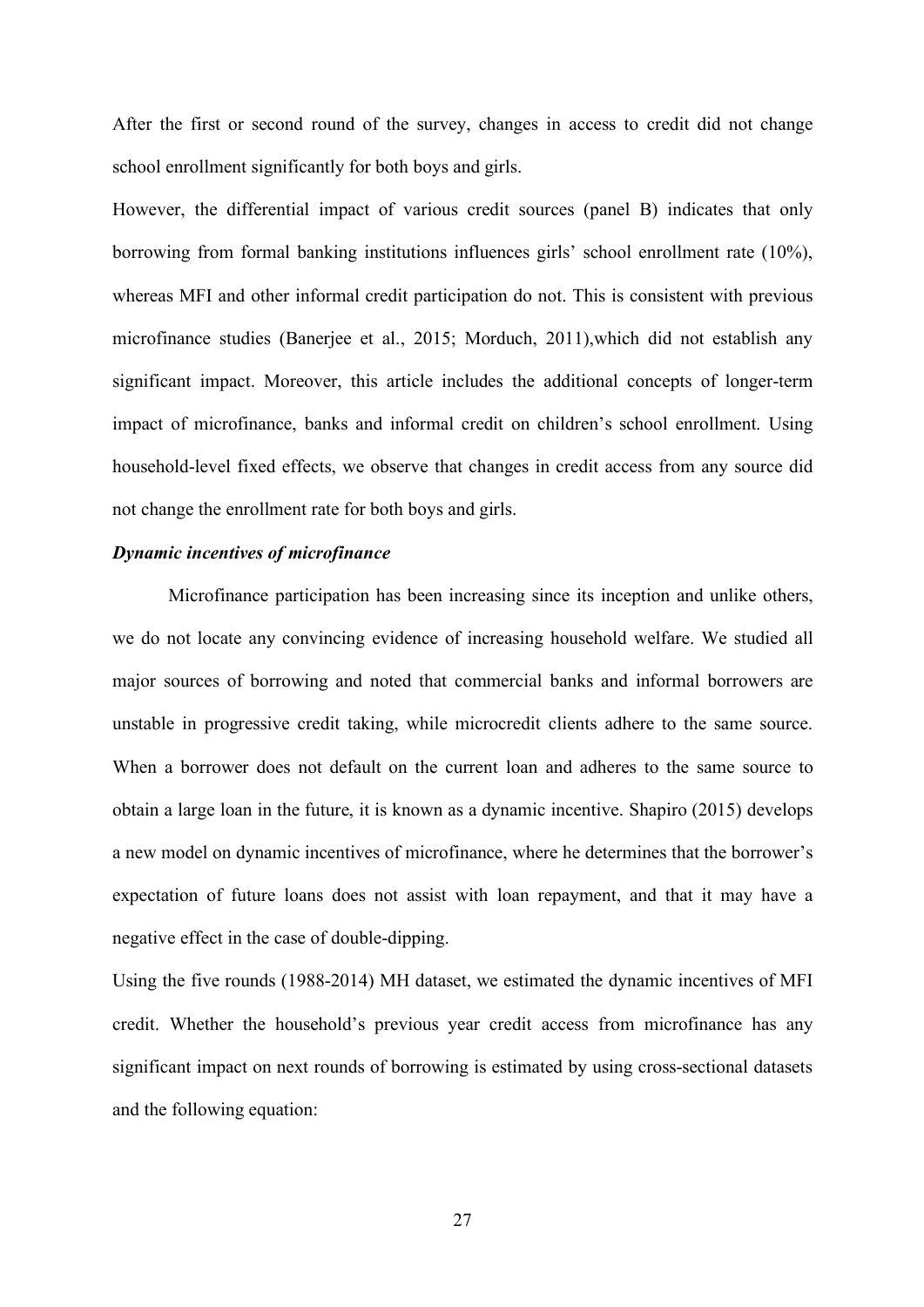$$
C_{ijk} = \beta_0 + \beta_1 \sum_{k=2}^{k=5} C_{ij(k-1)} + \beta_2 X_{ij} + \varepsilon_{ij}
$$
 (3)

where  $\overline{C_{ijk}}$  indicates access to MFI credit (borrowers=1 and non-borrowers=0) for household i in village j at survey year k. Here, k represents second to fifth rounds (1988, 2000, 2004, 2008, and 2014). Thus,  $\overline{C_{ij(k-1)}}$  is the previous round that takes access. If k takes the value of 2014 (fifth round), then k-1 is the previous round that is 2008 (fourth round).  $X_{ij}$  is a vector of household level observed characteristics with the relevant control variables,  $\beta_1$  measure the effect of the last rounds of MFI credit access on the current MFI credit-taking decisions and  $\epsilon_{ij}$  is the error term.

In 1988, only a few households (9% of the borrowing households) participated in the microcredit program, which is the reason for first-round credit access not providing an adequate rationale for the following round. However, households who participated in the MFI program in 2000 had 29% more probability than others to borrow credit from any MFI in 2004, 19% in 2008 and 12% in 2014. MFI credit access in 2004 and 2008 resulted in the same significant outcome for the subsequent rounds. This establishes that the progressive lending concept that borrowers keep borrowing from the same sources and do not default due to their expectation of obtaining continuous and larger loans in the future.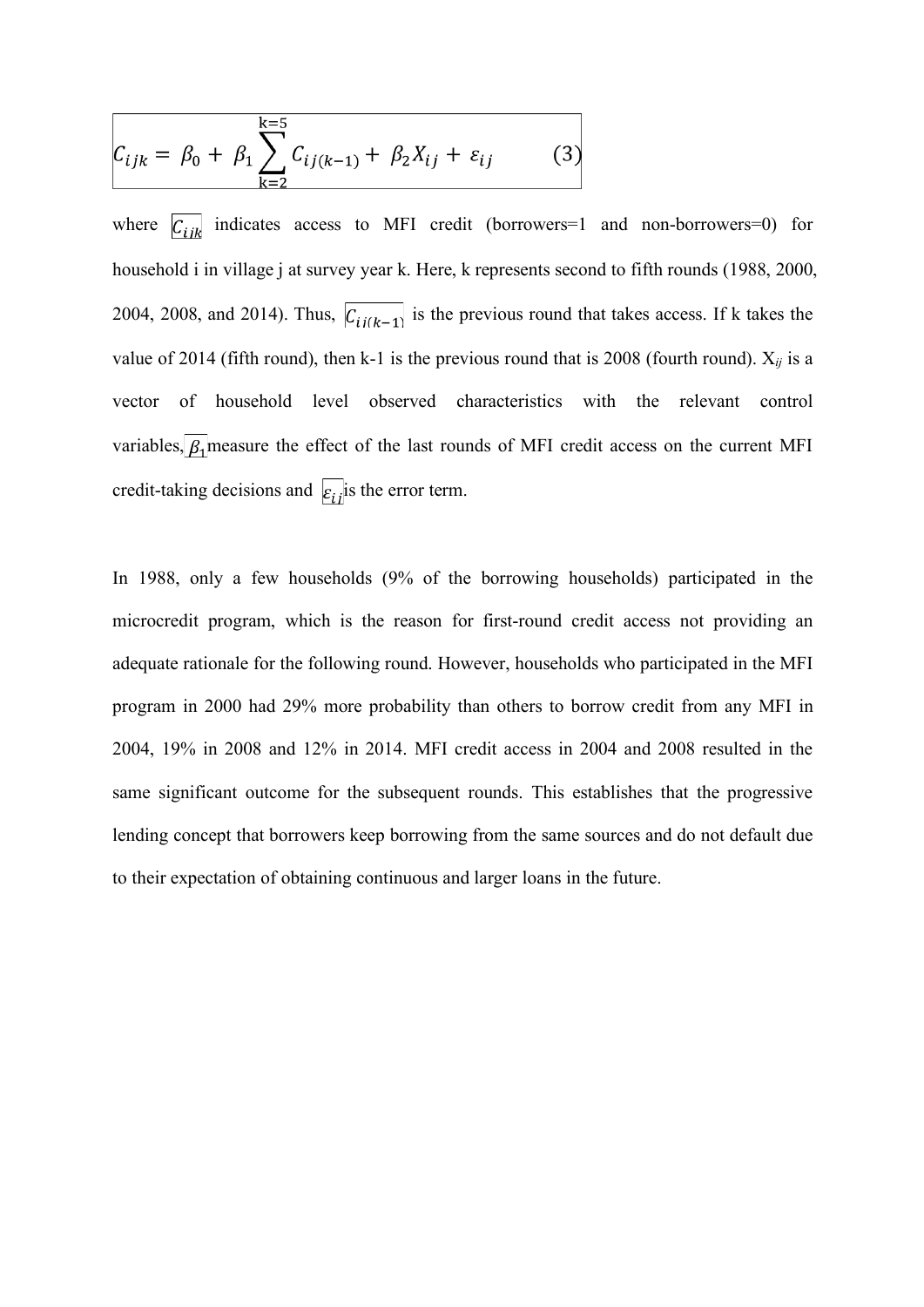|                               | 2000   | 2004      | 2008      | 2014      |
|-------------------------------|--------|-----------|-----------|-----------|
| <b>Independent variables:</b> |        |           |           |           |
| MFI credit in 1988            | 0.00   | $-0.02$   | 0.03      | 0.16      |
|                               | (0.07) | (0.08)    | (0.07)    | (0.11)    |
| MFI credit in 2000            |        | $0.29***$ | $0.19***$ | $0.12**$  |
|                               |        | (0.05)    | (0.05)    | (0.05)    |
| MFI credit in 2004            |        |           | $0.34***$ | $0.18***$ |
|                               |        |           | (0.04)    | (0.05)    |
| MFI credit in 2008            |        |           |           | $0.23***$ |
|                               |        |           |           | (0.04)    |
|                               |        |           |           |           |

Table 8. Impact of Previous Microfinance access on Next Round MFI Credit Access

Note: Household and village characteristics are controlled. The results are estimated using the panel data for 791 households. Robust standard errors are clustered at village levels. \*\*\*P<0.01, \*\*P<0.05, \*P<0.1.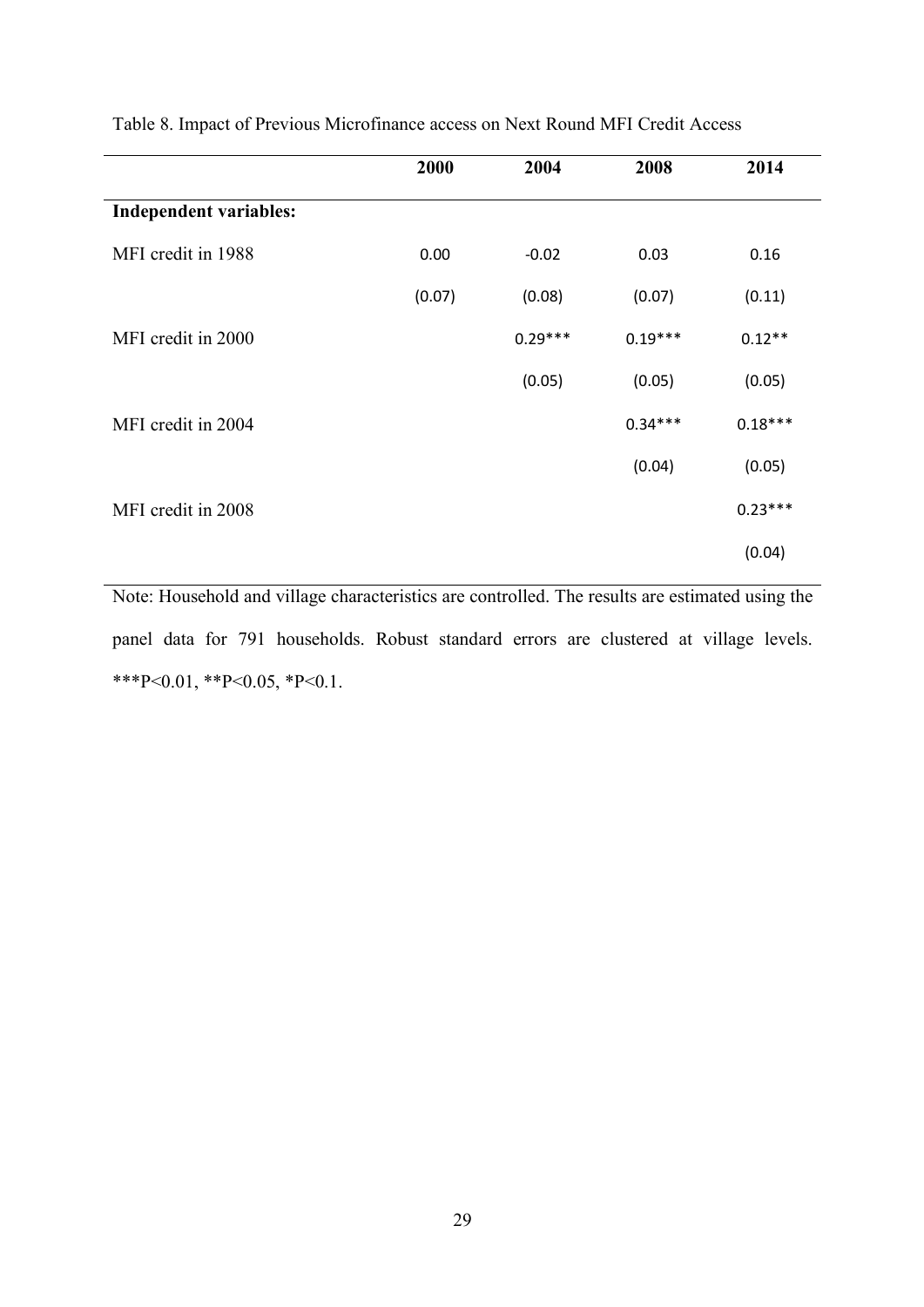#### *Robustness check*

The impact of rural credit participation on household welfare outcomes does not depend solely on previous credit access. Present credit participation from different sources may also be a significant cause that should be controlled to identify the segregated impact of both present and past estimators. For more robust results, we control for present credit access, where time and household fixed effects are also applied. Using the first credit lag (Annex Table 3) and second credit lag (Annex Table 4), we find no consistent results demonstrating the long-term impact of any credit participation that may improve household welfare. Though rented-in land and rice yield indicate negative coefficients, the first credit lag is used; however, this does not persist when we use the second credit lag.

In addition, we use an unbalanced panel dataset for all rounds (2,885 observations), with the same household-level fixed effect estimation (Annex Table 5). The results suggest that the previous year's access (second credit lag) to any credit does not have an impact on any of the welfare indicators. These results are consistent with our main estimation. MFI credit appears to decrease the household income in the long term; however, the results are not consistent when different lags of credit are used. Therefore, in the longer term, rural credit access cannot contribute to the livelihoods of rural households by increasing income, reducing poverty, or any other improvement in the household welfare indicators.

Moreover, in addition to first and second credit lags, we also use third and fourth credit lags for the longer term impact analysis. Using third lag, in annex table 6, we see results are consistent with previous analysis except reduction in rented in land and boys' school enrolment rate by informal credit participation. Impact estimates of fourth credit lag (Annex table 7) also do not confirm long term sustainable impact of different credit sources on household welfare. So in the longer term, rural credit access cannot contribute to livelihoods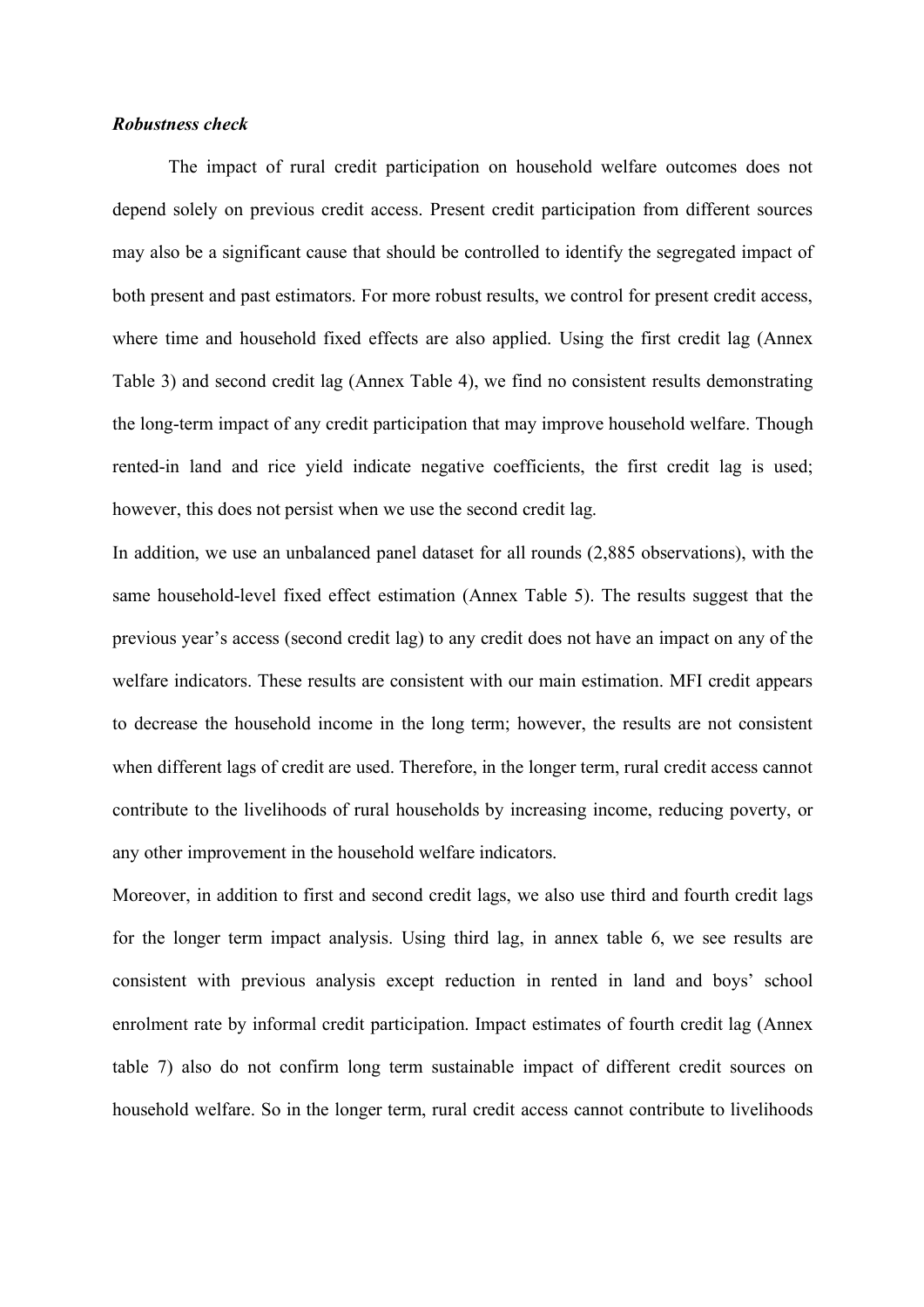of the rural households by increasing income, reducing poverty or any other improvement of household welfare indicators.

#### **6. Summary and Conclusion**

The rural credit market of Bangladesh has changed significantly over the past decade with the central bank's directive regarding agricultural loans and rural branches, as well as microfinance innovation, especially for the poor. We study the impact of various credit sources, including credit accessibility, for the appropriate formal or informal sources on the different household welfare indicators. The study attempted to contribute to the ongoing debate on the impact of microcredit on different outcomes and to estimate the long-term effect of rural credit access from different sources using a true-panel dataset. A five-round longitudinal survey (1988-2014) for a period of 25 years has been used. We apply a household-level panel fixed effect to examine the changes in the household welfare indicators within households, whose credit participation changes over time.

The results of credit access are inconclusive. Overall, credit access does not have any significant impact on the total household income, poverty status, boy's school enrollment and rice yield in the short term. The current year access to bank credit increases households rented-in land, rice yield and girls' school enrollment; while microfinance may increase the income from agriculture and business. Using credit access lags (first and second credit lags), we estimate the long-term impact, which is the main objective of our study. The previous round of overall credit access does not increase the rural household welfare in the long term. When different sources of rural credit are used as explanatory variables, we note that there is no significant evidence to improve the livelihoods of rural households. Finally, microfinance tends to have dynamic incentives for borrowers, as long-term associations have been determined between households and MFIs.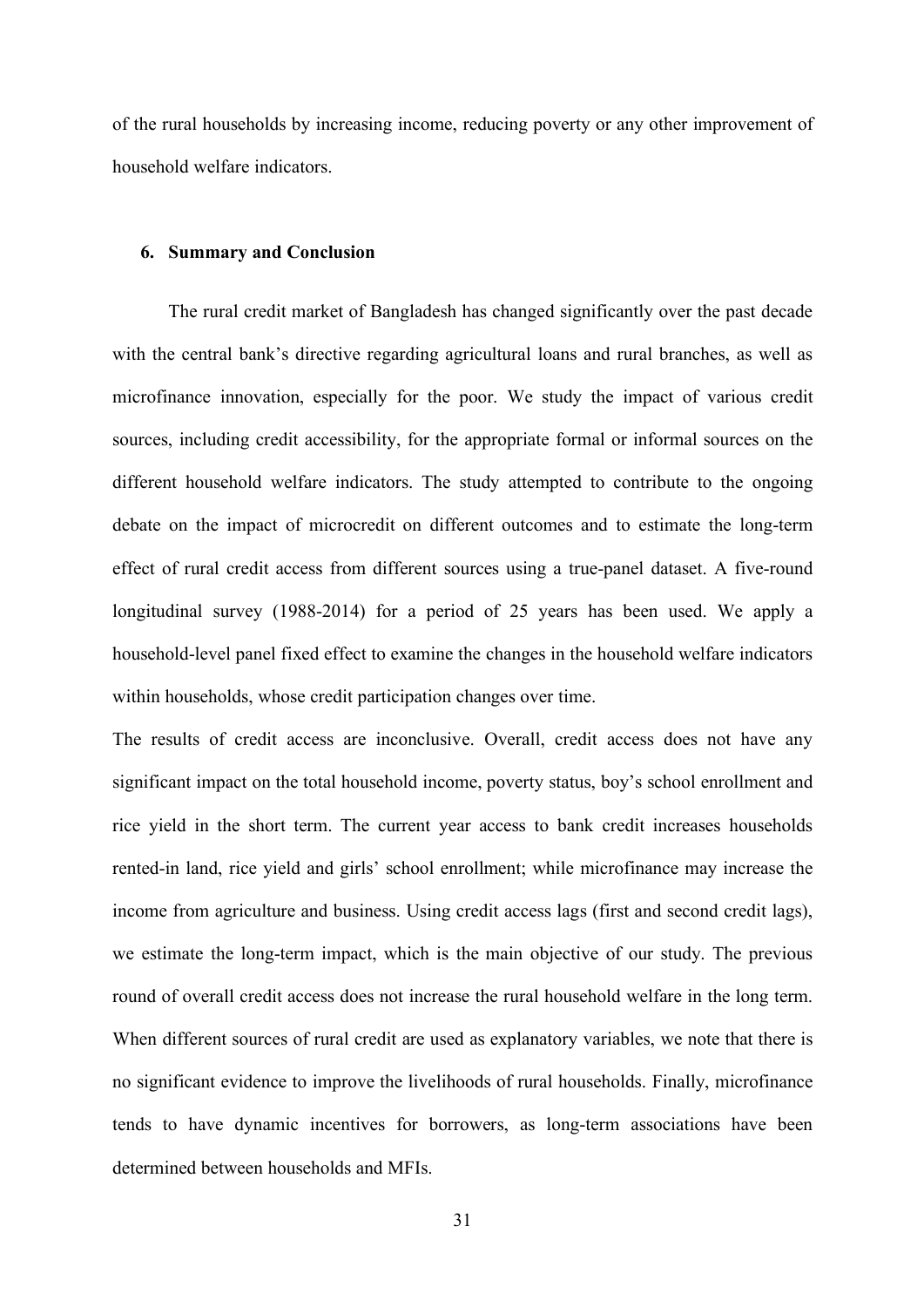Microfinance impacts were established to be consistent with all previous experimental studies (Angelucci, Karlan, & Zinman 2015; Attanasio et al. 2015; Banerjee et al. 2015; Crépon et al., 2015; Hossain et al., 2019; Karlan & Zinman 2011). It is not feasible to conduct longterm experimental studies on microfinance; however, most of the short-term experimental studies conducted thus far have not found a significant positive impact on total income, poverty, or consumption. In this context, the optimistic expectation of microfinance supporters regarding the increase in household welfare has been defined as overvalued by (A. Banerjee, Karlan, & Zinman 2015).

One important indicator of household economic performance is consumption; however, owing to the lack of consistent and detailed expenditure related data for all survey periods, this study could not locate an impact on consumption. Moreover, we do not determine a timevarying proper instrument, which is the independent variable, to estimate more robust results in the dataset. The time gap between survey periods is not consistent, which may contribute to inaccuracy in the average impact. The longest gap was 12 years between the first and second rounds, whereas the smallest was four years.

Identifying the credit demand of rural households and institutional credit innovations to maximize household welfare is required to be a policy concern and it is crucial to identify the underlying factors for which credit is unable to contribute to in the long term. Certainly, rural households generate short-term benefits from credit access; however, they probably do not reinvest for productive purposes or consume the gains, which may be a potential rationale for the absence of long-term impact.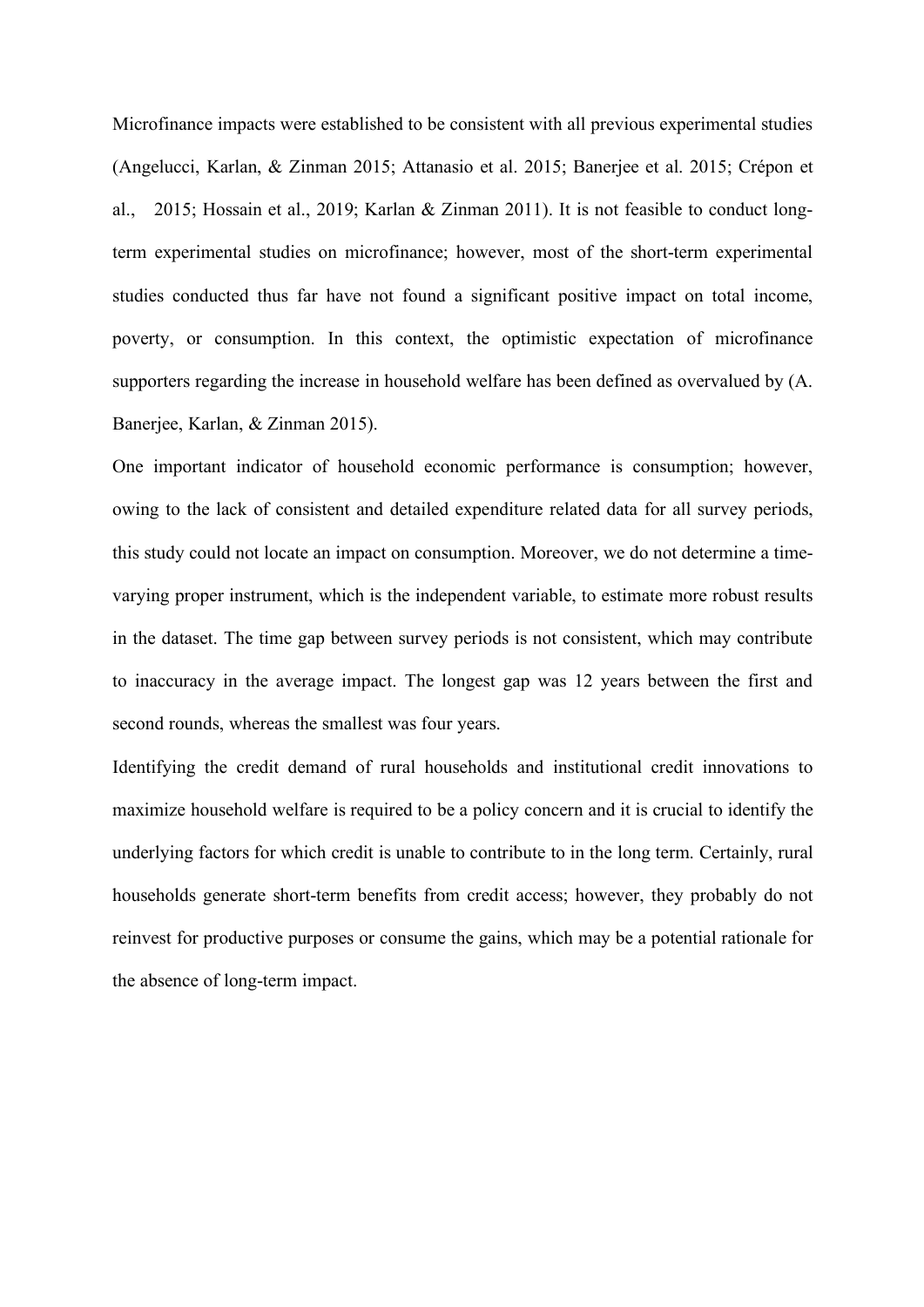#### **References**

- Abate, G.T.,Shahidur, R., Borzaga, C.,&Getnet, K. (2016). Rural finance and agricultural technology adoption in Ethiopia: Does the institutional design of lending organizations matter?*World Development,84*,235–53. https://doi.org/10.1016/j.worlddev.2016.03.003
- Abdulai, A.,&Huffman. W.E. (2005). The diffusion of new agricultural technologies: The case of crossbred-cow technology in Tanzania. American Journal of Agricultural Economics,87,645– 59. https://doi.org/10.1111/j.1467-8276.2005.00753.x.
- Aiko Kikkawa & Keijiro Otsuka (2020): The changing landscape of international migration: evidence from rural households in Bangladesh, 2000–2014, Oxford Development Studies, DOI: 10.1080/13600818.2020.1790509.
- Joseph V. Balagtasa, Humnath Bhandarib, Ellanie R. Cabrerac, Samarendu Mohantyc, Mahabub Hossain (2014). Did the commodity price spike increase rural poverty? Evidence from a longrun panel in Bangladesh. Agricultural Economics 45 (2014) 303–312.
- Hossain, Mahabub (2007). Technological progress for sustaining food population balance: achievement and challenges. Agricultural Economics, 37 (S1) 161-172.
- Nargis, Nigar and Hossain, Mahabub (2006). Income dynamics and pathways out of rural poverty. Agricultural Economics 35 (Suppliment) 425-435.
- Aiko Kikkawa, Tomoya Matsumoto & Keijiro Otsuka (2018): An Inquiry into the Heterogeneous Outcomes of International Migration: Evidence from Rural Households in Bangladesh, The Journal of Development Studies, DOI: 10.1080/00220388.2018.1539476.
- Anang, B. T., Bäckman, S.,&Sipiläinen. T. (2016).Agricultural Microcredit and Technical Efficiency. (Online), date retrieved. https://helda.helsinki.fi/handle/10138/233240
- Manuela, A., Karlan, D.,&Zinman. J. (2015.) Microcredit impacts: Evidence from a randomized microcredit program placement experiment by compartamos banco.*American Economic Journal: Applied Economics,7*, 151–82. https://doi.org/10.1257/app.20130537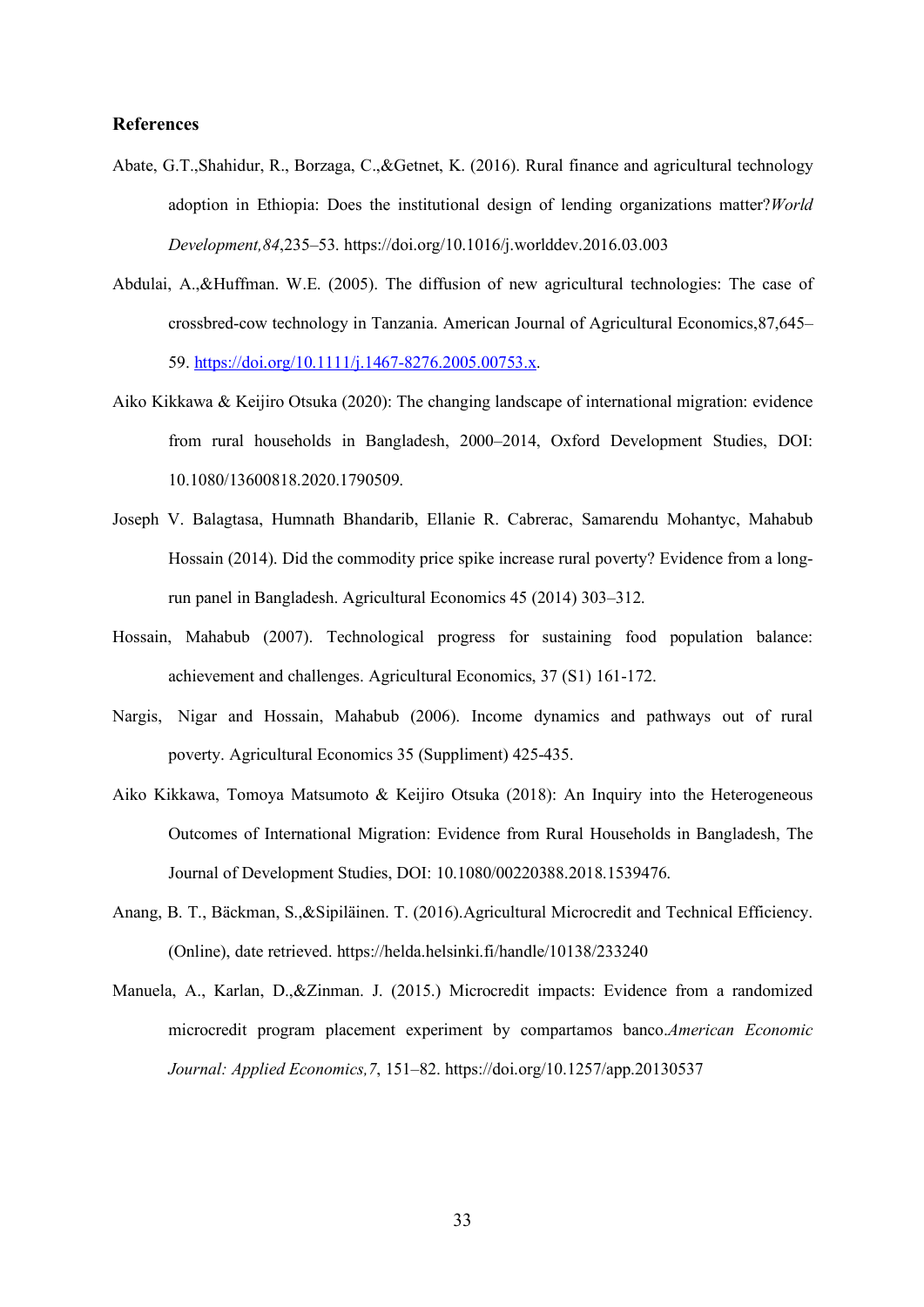- Augsburg, B., De Haas, R.,Harmgart, H.,&Meghir. C. (2012).Microfinance at the Margin: Experimental Evidence from Bosnia and Herzegovina. SSRN Scholarly Paper ID 2021005. https://papers.ssrn.com/abstract=2021005
- Banerjee, A., Duflo, E., Glennerster, R.,&Kinnan. C. (2015). The miracle of microfinance? Evidence from a randomized evaluation.*American Economic Journal: Applied Economics,7*, 22–53. https://doi.org/10.1257/app.20130533
- Banerjee, A., Karlan, D.,&Zinman,J. (2015). Six randomized evaluations of microcredit: Introduction and further steps.*American Economic Journal: Applied Economics,7*, 1–21. https://doi.org/10.1257/app.20140287
- Banerjee, A.V. (2013). Microcredit under the microscope: What have we learned in the past two decades, and what do we need to know?*Annual Review of Economics,5*, 487–519. https://doi.org/10.1146/annurev-economics-082912-110220
- Bangladesh Bank Website. (2021). date retrieved January 31, 2021.https://www.bb.org.bd/en/index.php/financialactivity/bankfi
- Bao, D.P.,&Izumida. Y.(2002).Rural development finance in Vietnam: A microeconometric analysis of household surveys.*World Development,30*, 319–35. https://doi.org/10.1016/S0305- 750X(01)00112-7
- Berg, C. M.,&Shilpi. S.E.F. (2013).Microfinance and Moneylenders: Long-Run Effects of MFIs on Informal Credit Market in Bangladesh. Policy Research Working Papers. The World Bank. https://doi.org/10.1596/1813-9450-6619
- Binam, J.N., Kalilou, S., Diarra, I.,&Nyambi,G.(2003).Factors affecting technical efficiency among coffee farmers in Côte d'Ivoire: Evidence from the Centre West Region.*African Development Review,15*,66–76. https://doi.org/10.1111/1467-8268.00063
- Chandio, A.A., Jiang, Y., Wei, F.,&Guangshun,X. (2018). Effects of agricultural credit on wheat productivity of small farms in Sindh, Pakistan.*Agricultural Finance Review,78*,592–610. https://doi.org/10.1108/AFR-02-2017-0010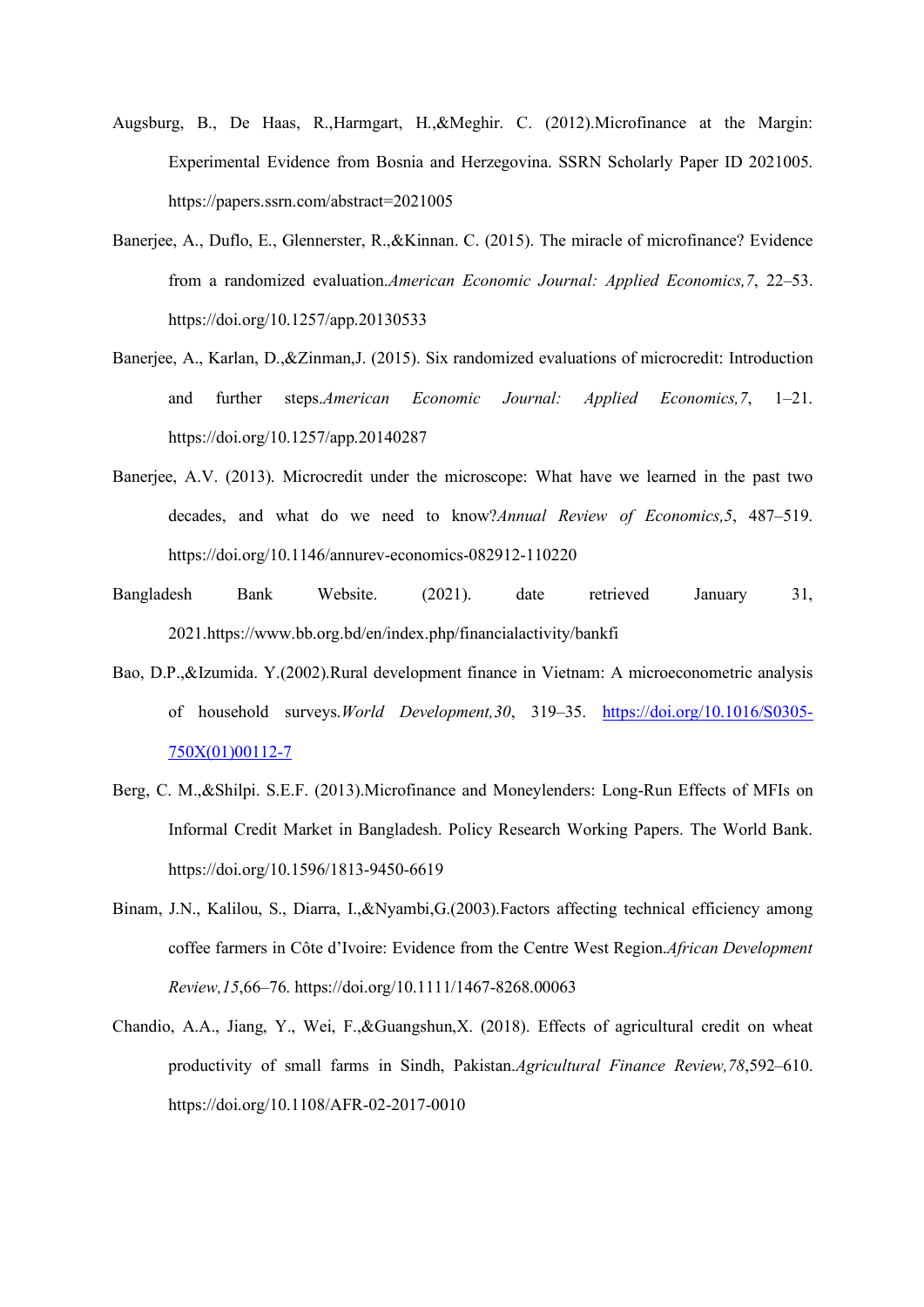- Crépon, B., Devoto, F., Duflo, E.,&Parienté,W.(2015).Estimating the impact of microcredit on those who take it up: Evidence from a randomized experiment in Morocco.*American Economic Journal: Applied Economics,7*,123–50. https://doi.org/10.1257/app.20130535.
- Croppenstedt, A., Demeke, M.,&Meschi,M.M. (2003).Technology adoption in the presence of constraints: The case of fertilizer demand in Ethiopia.*Review of Development Economics,7*,58–70. https://doi.org/10.1111/1467-9361.00175.
- de Aghion, B.A., Armendáriz, B.,&Morduch, J.(2007).*The economics of microfinance*. London MIT Press.
- Diagne, A.,& Zeller,M. (2001).*Access to credit and its impact on welfare in Malawi.*Washington, D.C. International Food Policy Research Institute.
- Girabi, F.,&Mwakaje,A.E.G.(2013).Impact of microfinance on smallholder farm productivity in Tanzania: The case of Iramba District.*Asian Economic and Financial Review*, 227-242 .
- González, C. R. (2014).*Can micro-finance help small farmers in developing countries improve their livelihoods? A systematic review.Florida:Florida International University.*
- Hossain, M., Rahman, M., & Estudillo, J. P. (2009). Poverty dynamics in Rural Bangladesh. In K. Otsuka, J. P. Estudillo, & Y. Sawada (Eds.), Rural poverty and income dynamics in Asia and Africa (pp. 94–117). London: Routledge.
- Hossain, M., Malek, M.A., Hossain, M.A., Reza, M.H.,&Ahmed,M.S. (2019). Agricultural microcredit for tenant farmers: Evidence from a field experiment in Bangladesh.*American Journal of Agricultural Economics,101*,692–709. https://doi.org/10.1093/ajae/aay070.
- Hulme, D. (2000). Impact assessment methodologies for microfinance: Theory, experience and better practice.*World Development,28*,79–98. https://doi.org/10.1016/S0305-750X(99)00119-9
- Imai, K.S.,&Azam,M.D.S.(2012).Does microfinance reduce poverty in Bangladesh? New evidence from household panel data.*The Journal of Development Studies,48*,633–53. https://doi.org/10.1080/00220388.2012.661853
- Isham, J. (2002). The effect of social capital on fertilizer adoption: Evidence from rural Tanzania. *Journal of African Economies,11*, 39–60. https://doi.org/10.1093/jae/11.1.39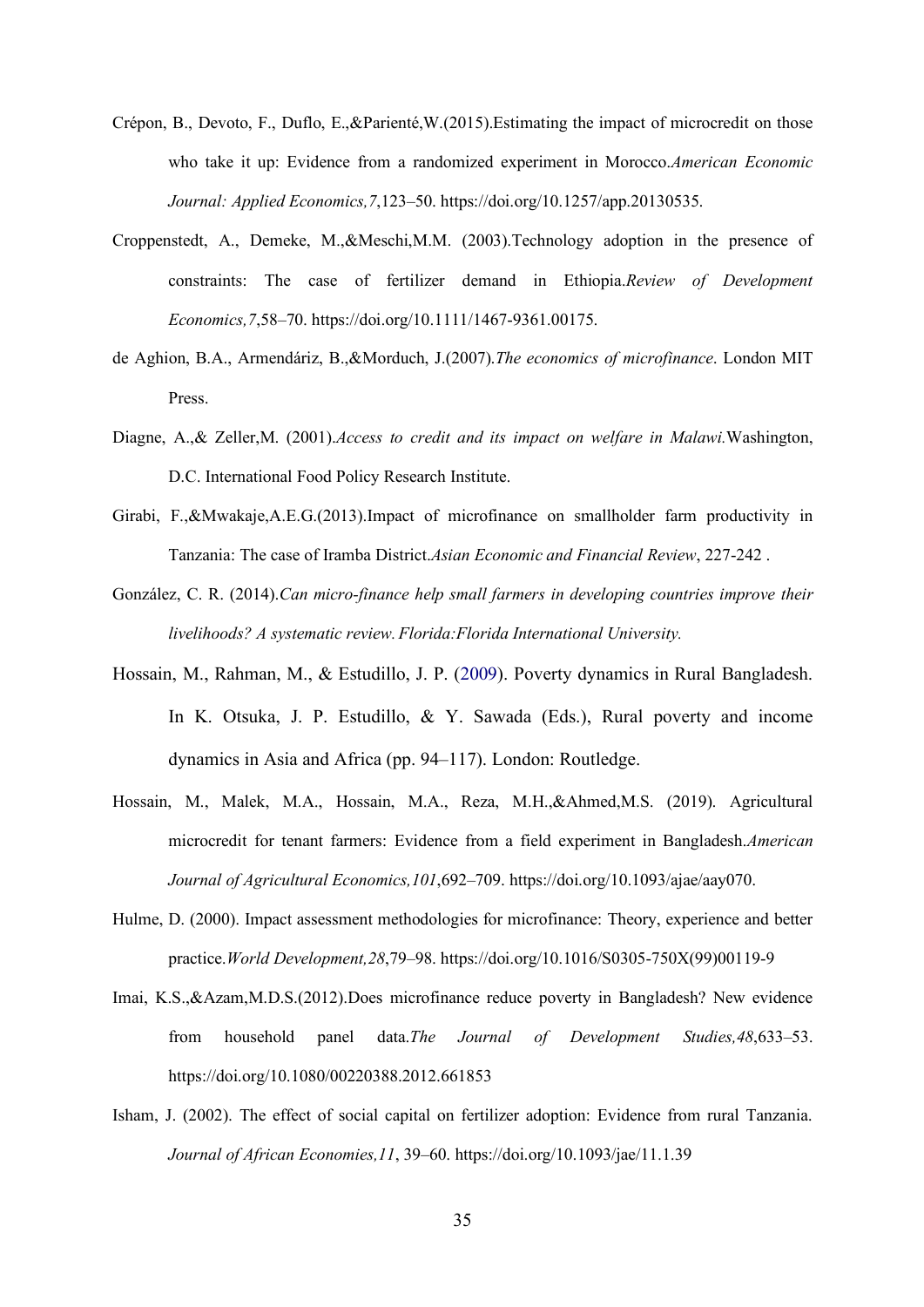- Islam, A. (2011). Medium- and long-term participation in microcredit: An Evaluation using a new panel dataset from Bangladesh. *American Journal of Agricultural Economics,93*,847–66. https://doi.org/10.1093/ajae/aar012
- Islam, E.,&Mamun,S.A.(2011).Financial Inclusion: The Role of Bangladesh Bank. Working Paper WP1101.Research Department, Bangladesh Bank, Dhaka, 21.
- Islam, Z.K.M., Sumelius, J.,& Bäckman, S. (2012). Do differences in technical efficiency explain the adoption rate of HYV rice? Evidence from Bangladesh. *Agricultural Economics Review,*13(389-2016-23491), 93-110. https://doi.org/10.22004/ag.econ.253500
- Javed, S., Hassan, S., Adil, S.A., Ahmad, A.S., Chattah, W.A.,&Nawaz,Z. (2006). Impact assessment of micro-credit programme of PRSP on crop productivity.*Pak. J Agri. Sci*, *43*(3-4), 209-212.
- Kabeer, N. (2005). Is microfinance a 'Magic bullet' for women's empowerment? Analysis of findings from South Asia.*Economic and Political Weekly,40*, 4709–4718.
- Karlan, D.,&Zinman,J. (2011). Microcredit in theory and practice: Using randomized credit scoring for impact evaluation.*Science,332*, 1278–1284. https://doi.org/10.1126/science.1200138
- Khalily, M.A.B. (2004). Quantitative approach to impact analysis of microfinance programmes in Bangladesh—What have we learned?*Journal of International Development,16*, 331–353. https://doi.org/10.1002/jid.1081
- Khandker, S. R. (1998). Fighting Poverty with Microcredit: Experience in Bangladesh.Fighting Poverty with Microcredit: Experience in Bangladesh.(Online), date retrieved.https://www.cabdirect.org/cabdirect/abstract/19991800156
- Khandker, S.F.,&Rashidur, R. (1999).The Impact of Farm Credit in Pakistan. Policy Research Working Papers. The World Bank.(Online), date retrieved. https://doi.org/10.1596/1813- 9450-2653
- Khandker, S.R. (2005).Microfinance and poverty: Evidence using panel data from Bangladesh.*The World Bank Economic Review,19*, 263–286. https://doi.org/10.1093/wber/lhi008
- LaLonde, R.J. (1986).Evaluating the econometric evaluations of training programs with experimental data.*The American Economic Review,76*, 604–620.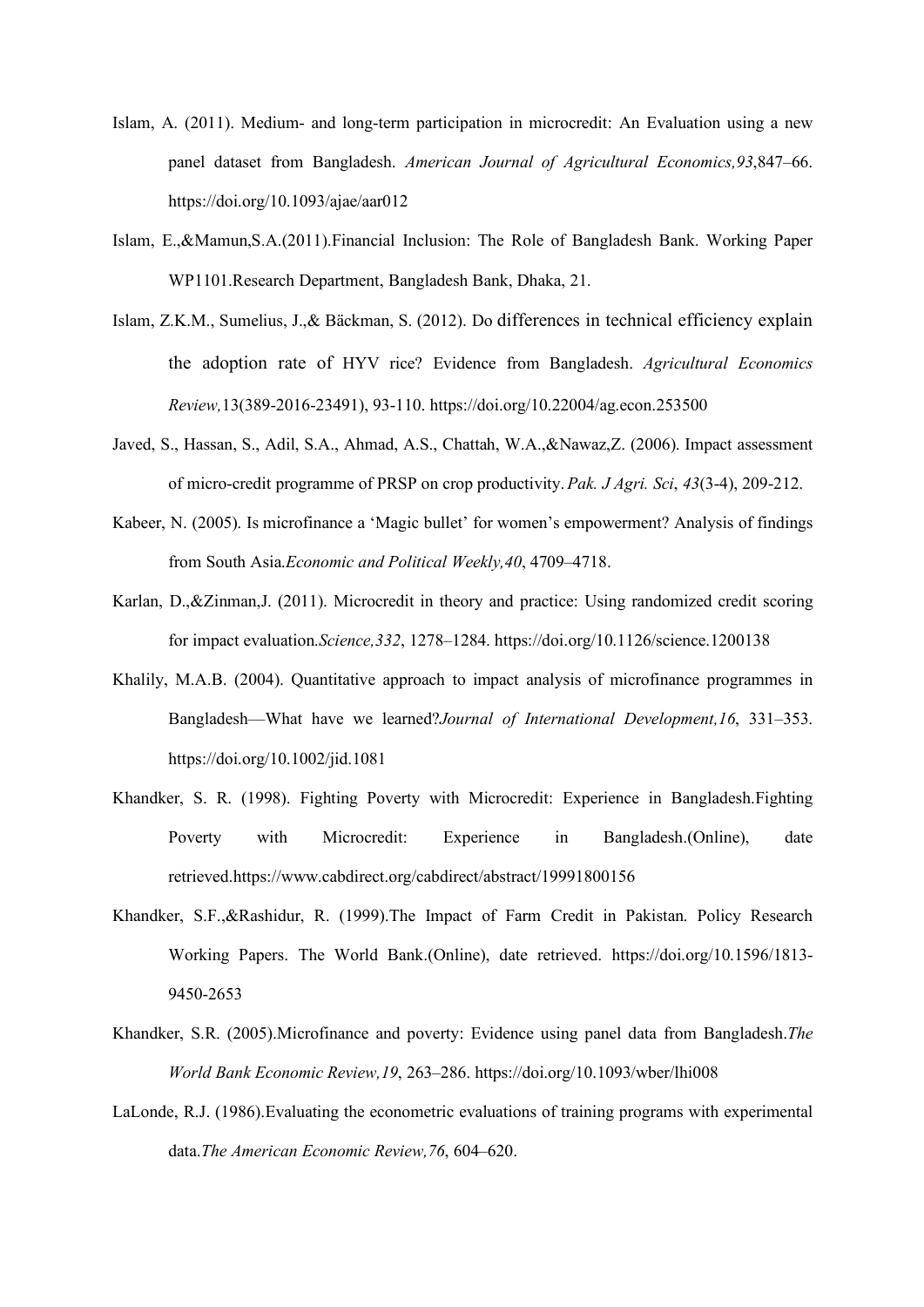- Lin, L., Wang, W., Gan, C.,&Nguyen, Q.T.T. (2019). Credit constraints on farm household welfare in rural China: Evidence from Fujian Province.*Sustainability,11*,3221.https://doi.org/10.3390/su11113221
- Madhur, G.,&Faruqee, R. (2016). *Dynamics of rural growth in Bangladesh: Sustaining poverty reduction*.Washington, DC World Bank Publications.
- Mallick, D. (2012).Microfinance and moneylender interest rate: Evidence from Bangladesh. *World Development*, *40*, 1181–1189.
- Manig, W. (1996).The importance of the informal financial market for rural development financing in developing countries: The example of Pakistan. *The Pakistan Development Review*, *35*(3),229–239.
- Miah, M.A., Kabir, A. K. M., Alam, A.,& Rahman,A.(2006).Impact of agricultural credit on MV Boro rice cultivation in Bangladesh.*Journal of Agriculture & Rural Development,4*,161–168. https://doi.org/10.3329/jard.v4i1.784
- Morduch, J. (2011). Does Microfinance Really Help the Poor? New Evidence on Flagship Programs in Bangladesh. In Readings in Microfinance: *Reach and Impact*. University Press Limited, 323-349.
- Orazio, A., Augsburg, B., De Haas, R., Fitzsimons, E.,& Harmgart, H. (2015).The impacts of microfinance: Evidence from joint-liability lending in Mongolia. *American Economic Journal: Applied Economics,7*, 90–122. https://doi.org/10.1257/app.20130489
- Pitt, M.M.,& Khandker, S.R. (1996). World Bank.Household and Intrahousehold Impact of the Grameen Bank and Similar Targeted Credit Programs in Bangladesh. World Bank Discussion Papers. The World Bank. (Online), date retrieved.https://doi.org/10.1596/0-8213-3594-4
- Pitt, M.M.,&Khandker,S.R. (1998).The impact of group-Based credit programs on poor households in Bangladesh: Does the gender of participants matter?*Journal of Political Economy,106*,958– 996. https://doi.org/10.1086/250037
- Quach, M.H., Mullineux, A.W.,&Murinde,V.(2005).Access to credit and household poverty reduction in rural Vietnam: A cross-sectional study. *A Cross-Sectional Study. The Birmingham Business School, The University of Birmingham Edgbaston,* 1–40.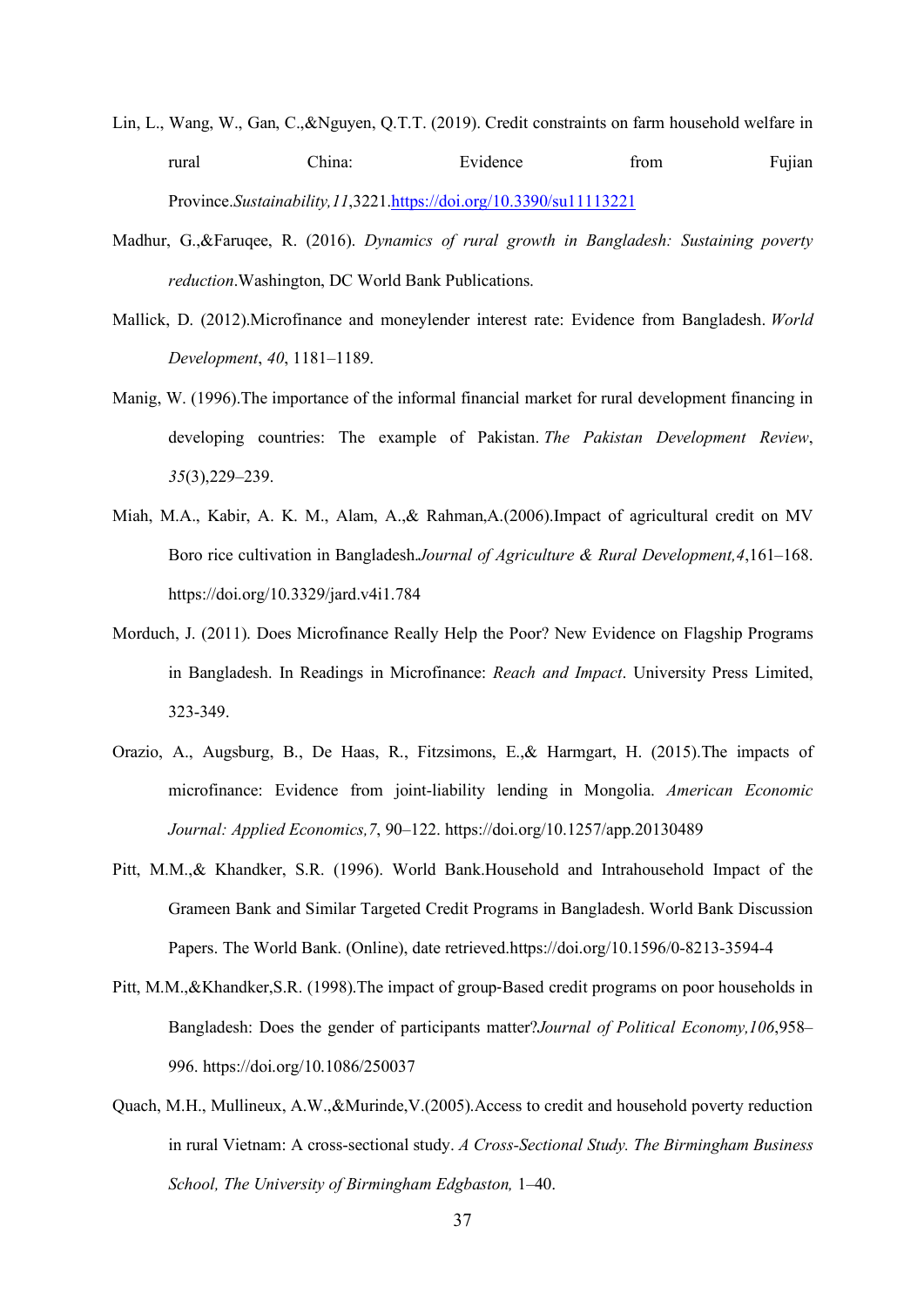- Rahman, Z. H., & Hossain, M. (1995). Study coverage and methodology. In M. Hossain, B. Sen, & H. Z. Rahman (Eds.), Rethinking rural poverty: Bangladesh as a case study (pp. 28–38). New Delhi: Sage Publication.
- Rahman, M.W. (2011).Policies and Performances of Agricultural/Rural Credit in Bangladesh: What Is the Influence on Agricultural Production? SSRN Scholarly Paper ID 1976233. Rochester, NY: Social Science Research Network. https://papers.ssrn.com/abstract=1976233
- Robinson, M.S. (2001).The Microfinance Revolution. The World Bank. (Online), date retrieved.https://doi.org/10.1596/0-8213-4524-9.
- Rui, L.,&Xi, Z. (2010). Econometric analysis of credit constraints of Chinese rural households and welfare loss.*Applied Economics,42*,1615–1625. https://doi.org/10.1080/00036840701721604
- Shapiro, D. A. (2015).Microfinance and dynamic incentives.*Journal of Development Economics,115*, 73–84. https://doi.org/10.1016/j.jdeveco.2015.03.002
- Shaw, J. (2004). Microenterprise occupation and poverty reduction in microfinance programs: Evidence from Sri Lanka.*World Development,32*, 1247–1264. https://doi.org/10.1016/j.worlddev.2004.01.009
- Talukder, D., &Chile,L. (2014). Characteristics of rice cultivation and rural rice market in Bangladesh: Evidence from a survey.*Agricultural Economics Review*,*15,* 68- 84https://doi.org/10.22004/ag.econ.253683
- Tarozzi, A., Desai, J.,&Johnson,K.(2013).On the Impact of Microcredit: Evidence from a Randomized Intervention in Rural Ethiopia.(Online), date retrieved. http://repositori.upf.edu/handle/10230/21806
- Tedeschi, G.A. (2008).Overcoming selection bias in microcredit impact assessments: A case studyin Peru.*The Journal of Development Studies,44*, 504–518. https://doi.org/10.1080/00220380801980822
- Zaman, H. (1999).*Assessing the poverty and vulnerability impact of micro-credit in Bangladesh*:...*A case study of BRAC.* World Bank, Development Economics, Office of the Senior Vice President and Chief Economist, 50.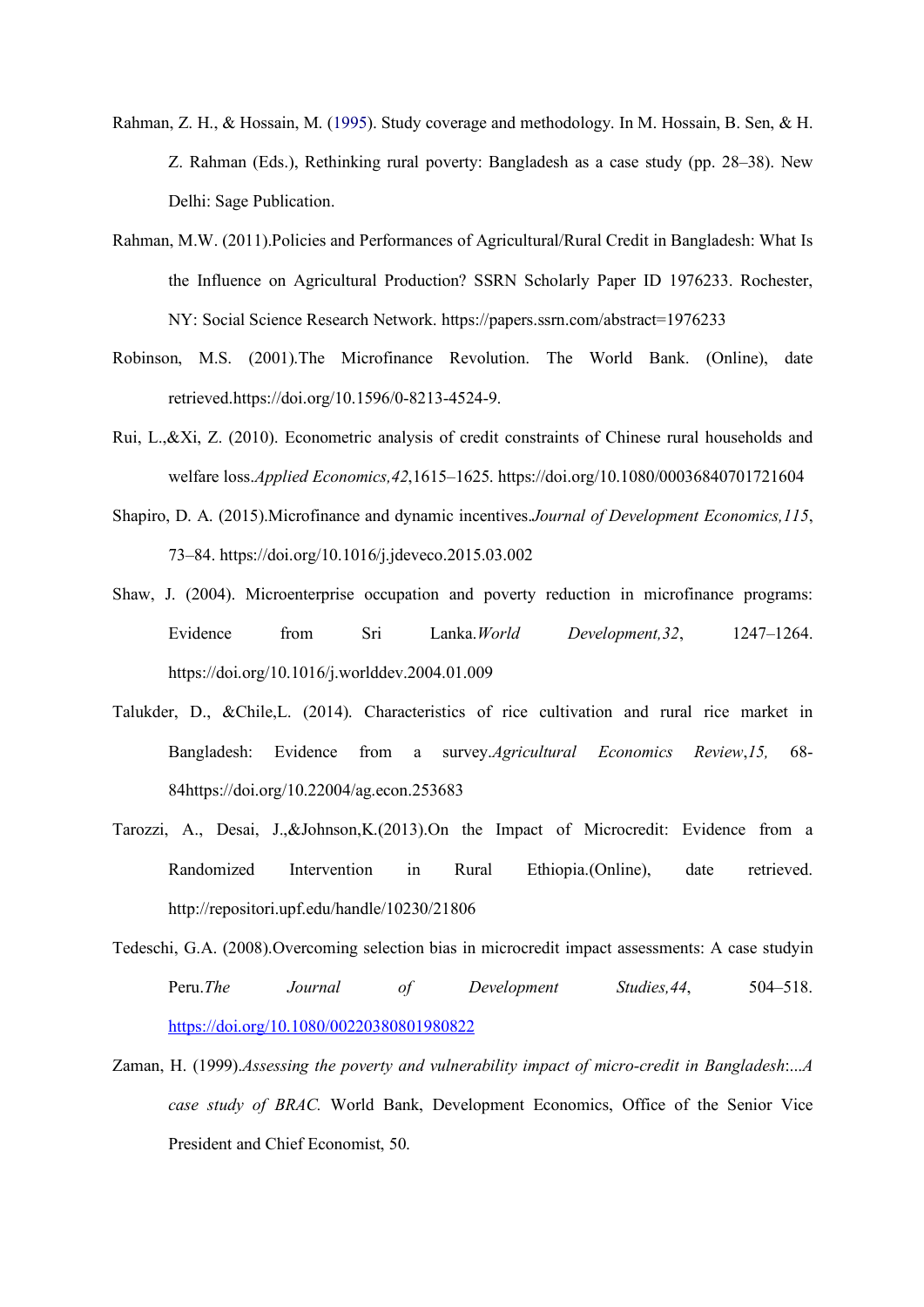# **Annex Figure 1. Disbursement of Loans through theRural and Urban Branches, 2000-**



Source: Banking Regulation and Policy Department, and Statistics Department, Bangladesh Bank.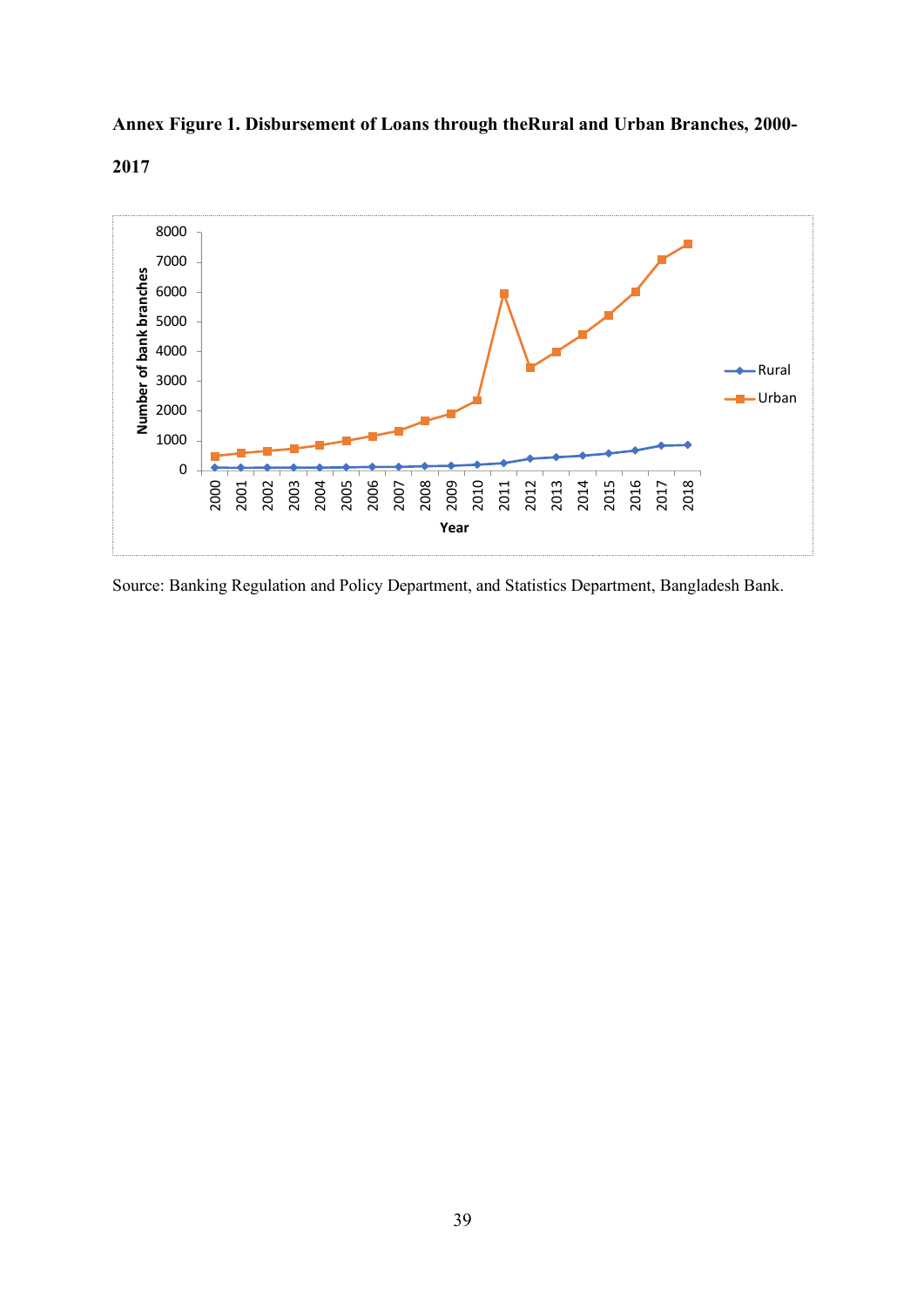

**Annex Figure 2. Microcredit Disbursement by MRA Registered Institutions, 2013-2017**

Source: MRA-MIS Database- 2017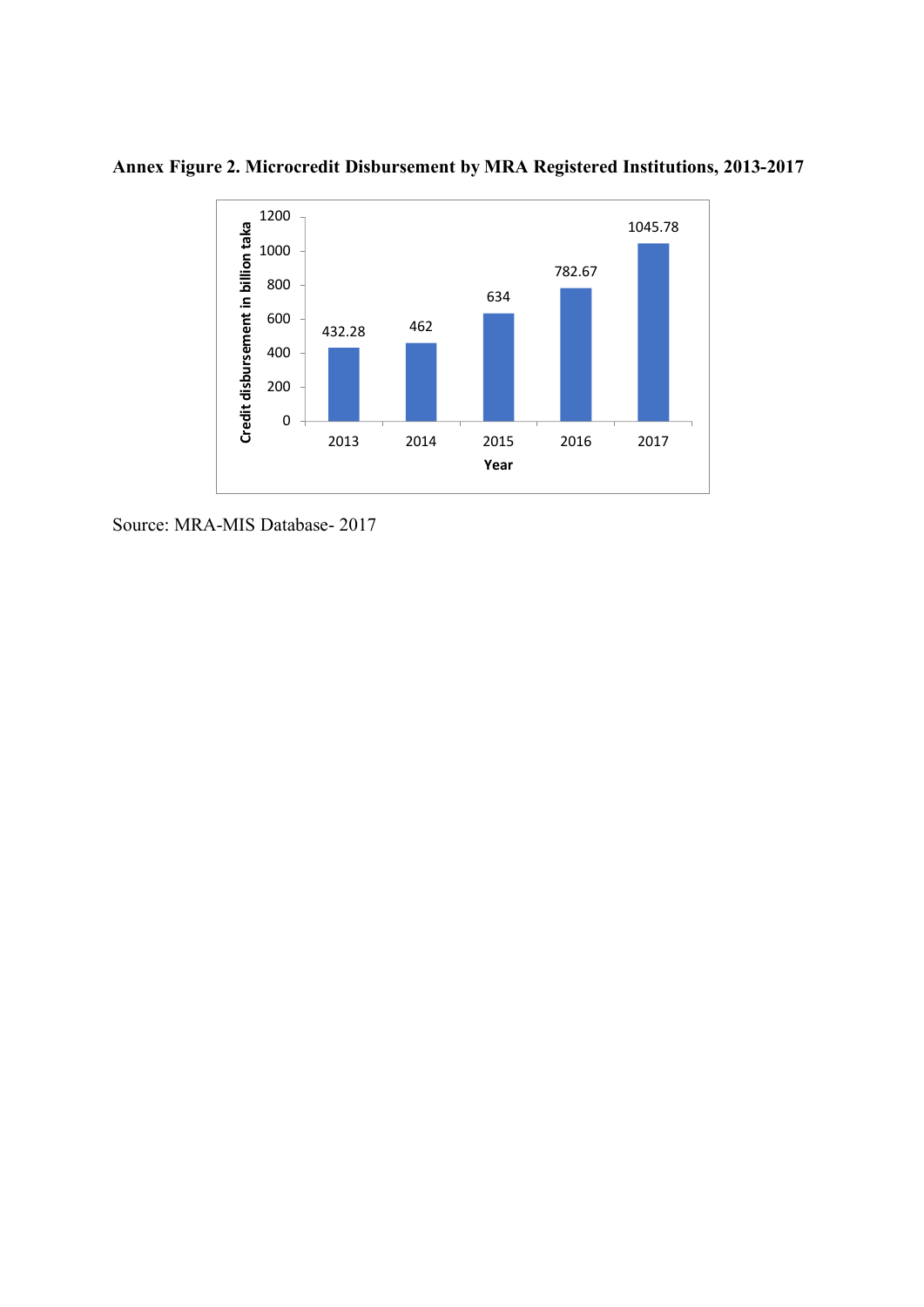|  | Annex Table 1: Estimates of the Poverty Line from 1988 to 2014 |  |  |  |  |
|--|----------------------------------------------------------------|--|--|--|--|
|--|----------------------------------------------------------------|--|--|--|--|

| Reference year of survey | Estimated income poverty line (current Taka) |
|--------------------------|----------------------------------------------|
| 1988                     | 4,609                                        |
| 2000                     | 7,023                                        |
| 2004                     | 8,332                                        |
| 2008                     | 15,194                                       |
| 2014                     | 24,522                                       |

Note: Poverty line estimation figures are taken from Hossain and Bayes (2015, 2018).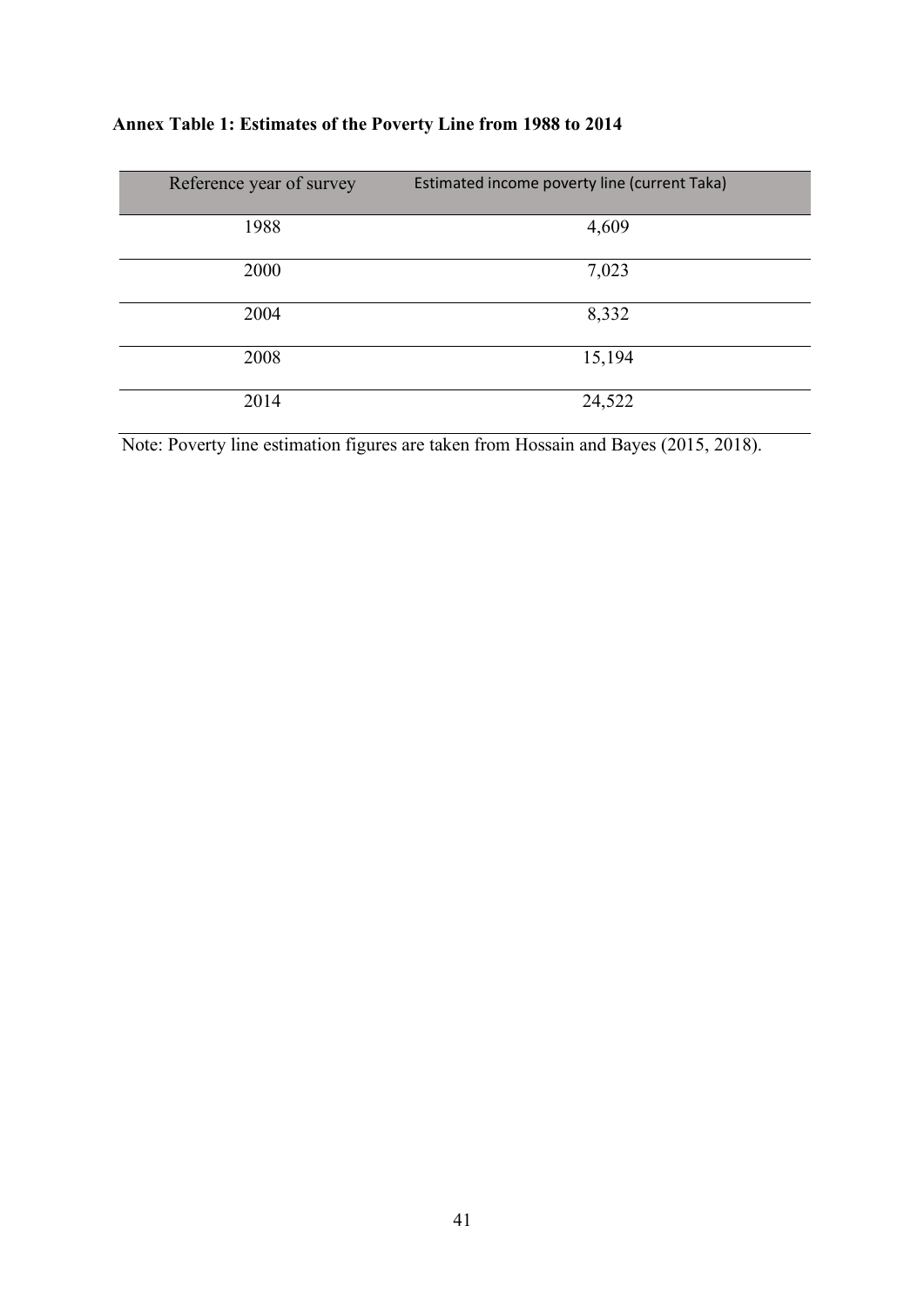|                                                           | (1)                                         | (2)      | (3)       | (4)             | (5)        |  |
|-----------------------------------------------------------|---------------------------------------------|----------|-----------|-----------------|------------|--|
|                                                           | Crop                                        | Non-crop | Wage      | <b>Business</b> | Remittance |  |
|                                                           | Panel A. Access to any credit (1=yes, 0=no) |          |           |                 |            |  |
| Current credit                                            | $0.284**$                                   | 0.178    | 0.050     | $0.825***$      | $-0.080**$ |  |
|                                                           | (0.127)                                     | (0.117)  | (0.228)   | (0.212)         | (0.036)    |  |
| 1st credit lag                                            | $-0.133$                                    | 0.019    | $-0.085$  | $-0.157$        | $0.055*$   |  |
|                                                           | (0.132)                                     | (0.112)  | (0.220)   | (0.230)         | (0.032)    |  |
| 2nd credit lag                                            | $-0.156$                                    | $-0.150$ | $0.413**$ | $-0.392*$       | $-0.026$   |  |
|                                                           | (0.123)                                     | (0.108)  | (0.208)   | (0.214)         | (0.034)    |  |
| Differential impact (credit dummy for each credit source) |                                             |          |           |                 |            |  |
|                                                           | Panel B: Bank credit dummy (1=yes, 0=no)    |          |           |                 |            |  |
| Current credit                                            | 0.047                                       | $-0.084$ | $-0.240$  | 0.376           | $-0.026$   |  |
|                                                           | (0.214)                                     | (0.238)  | (0.459)   | (0.460)         | (0.071)    |  |
| 1st credit lag                                            | 0.254                                       | 0.123    | 0.003     | 0.157           | 0.051      |  |
|                                                           | (0.204)                                     | (0.186)  | (0.381)   | (0.397)         | (0.047)    |  |
| 2nd credit lag                                            | 0.095                                       | $-0.175$ | $0.726**$ | 0.257           | $-0.084$   |  |
|                                                           | (0.165)                                     | (0.153)  | (0.336)   | (0.406)         | (0.056)    |  |
|                                                           | Panel C: MFI credit dummy (1=yes, 0=no)     |          |           |                 |            |  |
| Current credit                                            | $0.297*$                                    | $0.232*$ | 0.074     | $1.250***$      | $-0.052$   |  |
|                                                           | (0.156)                                     | (0.131)  | (0.266)   | (0.261)         | (0.036)    |  |
| 1st credit lag                                            | $-0.121$                                    | 0.030    | $-0.059$  | 0.019           | 0.041      |  |
|                                                           | (0.165)                                     | (0.150)  | (0.272)   | (0.288)         | (0.040)    |  |
| 2nd credit lag                                            | $-0.394**$                                  | $-0.136$ | 0.193     | $-0.507*$       | 0.043      |  |
|                                                           | (0.182)                                     | (0.162)  | (0.295)   | (0.283)         | (0.040)    |  |

# **Annex Table 2: Impact of Credit on Various Components of Household Income Using Panel Fixed Effects**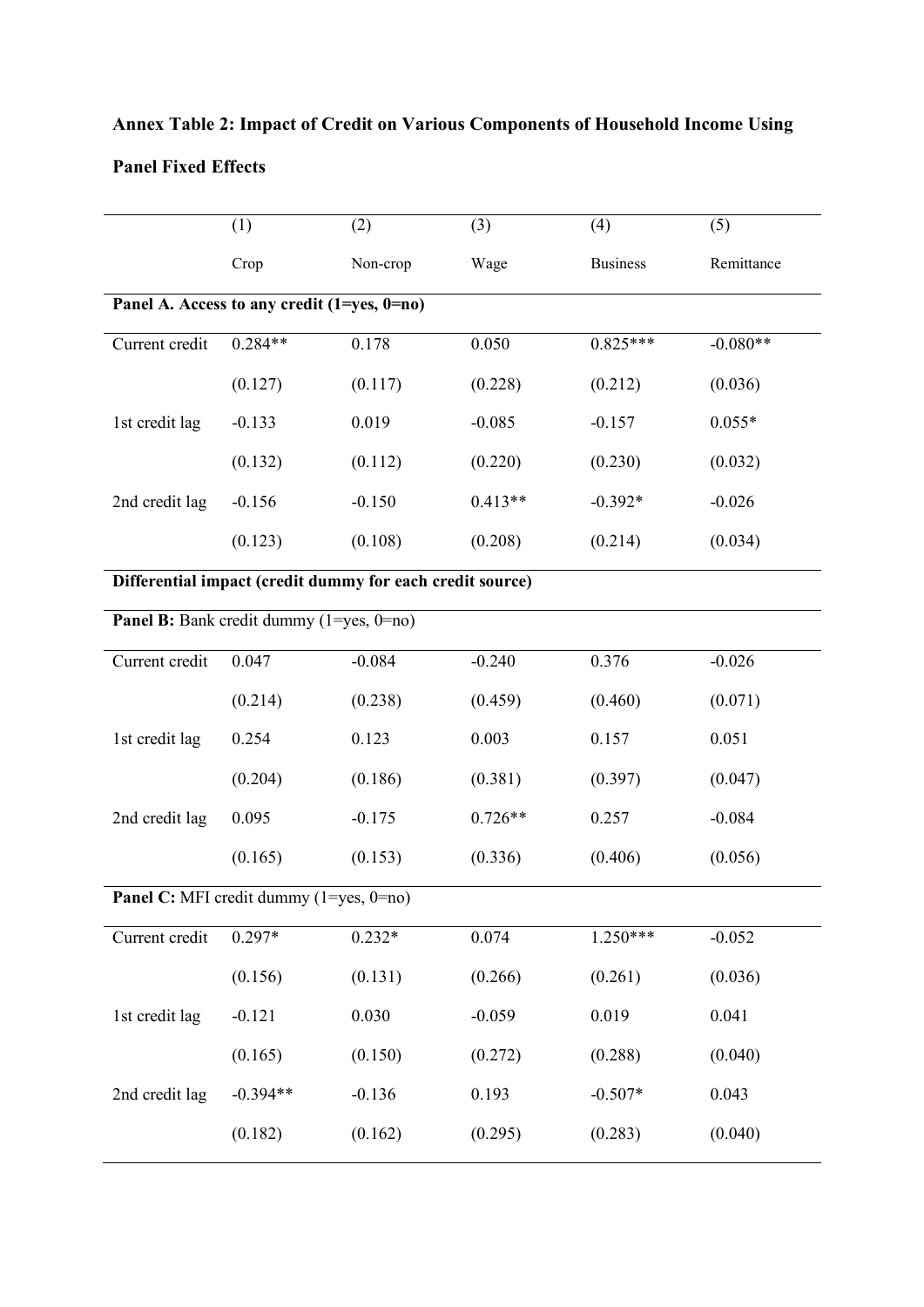| Current credit | 0.238    | 0.068    | 0.372    | 0.014    | $-0.084$ |
|----------------|----------|----------|----------|----------|----------|
|                | (0.179)  | (0.171)  | (0.323)  | (0.280)  | (0.053)  |
| 1st credit lag | $-0.252$ | $-0.172$ | $-0.231$ | $-0.346$ | $0.096*$ |
|                | (0.192)  | (0.162)  | (0.307)  | (0.343)  | (0.050)  |
| 2nd credit lag | 0.062    | $-0.023$ | 0.283    | $-0.438$ | $-0.028$ |
|                | (0.164)  | (0.131)  | (0.251)  | (0.280)  | (0.044)  |

**Panel D:** Informal credit dummy (1=yes, 0=no)

Note: Household and village characteristics are controlled. Year and household fixed effects are applied in both panels. Robust standard errors are clustered at household levels which are presented in parentheses. \*\*\*P<0.01, \*\*P<0.05, \*P<0.1. Number of observations for all panels are 2,373.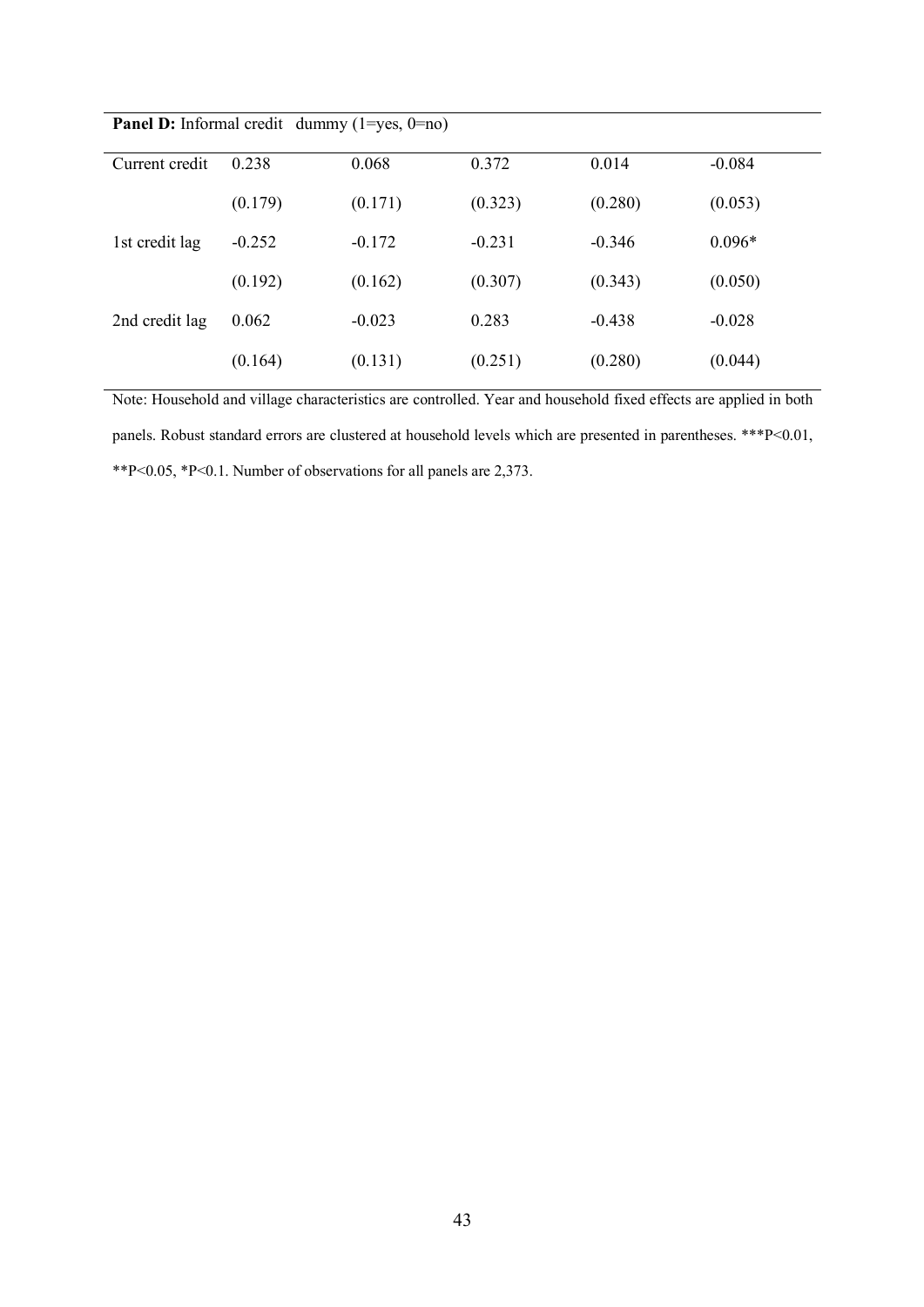| Main household welfare indicators   | (1)        | (2)         | (3)        | (4)             |
|-------------------------------------|------------|-------------|------------|-----------------|
|                                     | Any credit | <b>Bank</b> | <b>MFI</b> | <b>Informal</b> |
| Rented-in land (log), in decimal    | $-0.175*$  | 0.050       | $-0.122$   | $-0.349**$      |
|                                     | (0.098)    | (0.188)     | (0.119)    | (0.137)         |
| Total rice yield (log), in kilogram | $-0.322**$ | $-0.167$    | $-0.237$   | $-0.414*$       |
|                                     | (0.1616)   | (0.345)     | (0.195)    | (0.231)         |
| Total household income (log),       | 0.050      | 0.056       | $0.077*$   | 0.002           |
| <b>BDT</b>                          | (0.033)    | (0.060)     | (0.039)    | (0.050)         |
| Poverty status (poor=1, non-poor=0) | $-0.033$   | $-0.027$    | $-0.040$   | $-0.002$        |
|                                     | (0.023)    | (0.043)     | (0.030)    | (0.034)         |
| Girls school enrollment rate (6-10) | $-0.342$   | $-0.113$    | $-0.205$   | $-1.207$        |
| years)                              | (2.614)    | (2.808)     | (3.543)    | (3.286)         |
| Boys school enrollment rate (6-10)  | $-4.412$   | 4.572       | $-5.551$   | $-5.857$        |
| years)                              | (4.697)    | (3.497)     | (6.479)    | (7.631)         |

**Annex Table 3. Lagged Credit first lag) Impact on Household Welfare Controlling Current Credit Access**

Note: Household and village characteristics are used as control variables in all regressions with year and household fixed effects. Robust standard errors are clustered at household levels. (\*\*\*P<0.01, \*\*P<0.05, \*P<0.1). No. of observations for all outcomes are 2373 except educational outcome (girls enrollment-772, boys enrollment 570).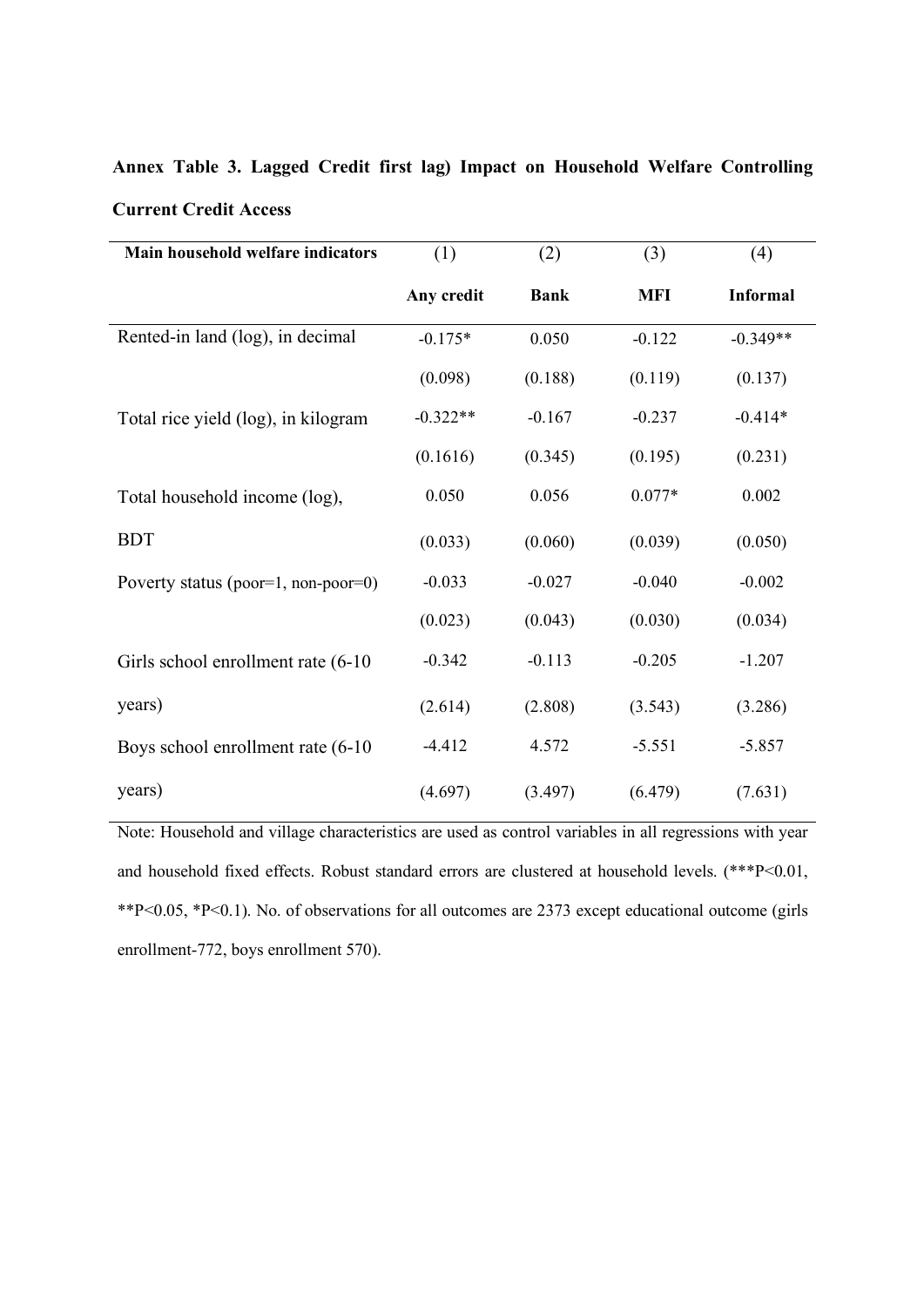| Main household welfare              | (1)        | (2)         | (3)        | (4)             |  |
|-------------------------------------|------------|-------------|------------|-----------------|--|
| indicators                          | Any credit | <b>Bank</b> | <b>MFI</b> | <b>Informal</b> |  |
| Rented-in land (log)                | $-0.066$   | $-0.085$    | $-0.318**$ | $0.232**$       |  |
|                                     | (0.090)    | (0.159)     | (0.126)    | (0.112)         |  |
| Total rice yield (log)              | $-0.063$   | $-0.104$    | $-0.339$   | 0.266           |  |
|                                     | (0.150)    | (0.256)     | (0.216)    | (0.181)         |  |
| Total household income (log)        | $-0.031$   | 0.042       | $-0.032$   | $-0.071*$       |  |
|                                     | (0.034)    | (0.065)     | (0.043)    | (0.039)         |  |
| Poverty status (poor=1, non-poor=0) | 0.015      | $-0.001$    | 0.004      | 0.038           |  |
|                                     | (0.022)    | (0.040)     | (0.031)    | (0.028)         |  |
| Girls school enrolment rate (6-10)  | $-2.236$   | $-1.798$    | $-2.905$   | $-0.743$        |  |
| years)                              | (2.003)    | (4.060)     | (3.318)    | (1.896)         |  |
| Boys school enrolment rate (6-10    | 0.203      | 0.458       | $-2.924$   | 1.767           |  |
| years)                              | (3.494)    | (3.255)     | (5.155)    | (5.143)         |  |

**Annex Table 4: Lagged Credit (second Lag) Impact on Household Welfare Controlling Current Credit Access**

Note: Household and village characteristics are used as control variables in all regressions with year and household fixed effects. Robust standard errors are clustered at household levels.(\*\*\*P<0.01, \*\*P<0.05, \*P<0.1). No. of observations for all outcomes are 2373 except for educational outcome (girls enrolment-772, boys enrolment 570).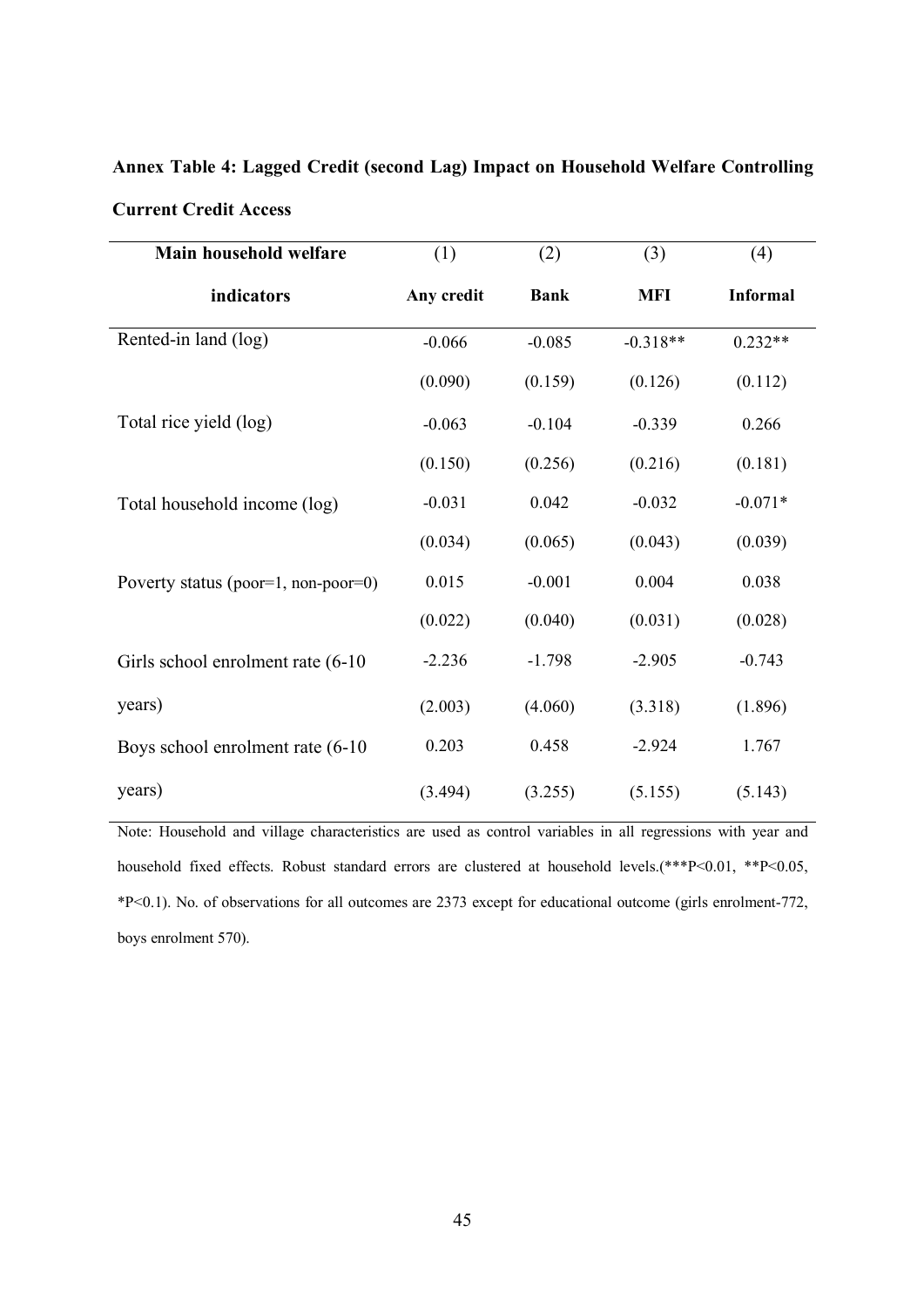|                                                                    | Rented in  | Total rice | Income    | Poverty | School enrolment rate |          |  |
|--------------------------------------------------------------------|------------|------------|-----------|---------|-----------------------|----------|--|
|                                                                    | land       | yield      |           |         | Girls                 |          |  |
|                                                                    |            |            |           |         | <b>Boys</b>           |          |  |
| Panel A. Access to any credit (lagged credit)                      |            |            |           |         |                       |          |  |
| Any credit                                                         | $-0.074$   | 0.018      | $-0.039$  | 0.025   | $-2.631$              | $-0.104$ |  |
|                                                                    | (0.082)    | (0.139)    | (0.032)   | (0.021) | (1.916)               | (3.404)  |  |
| Observations                                                       | 2,885      | 2,885      | 2,885     | 2,885   | 915                   | 685      |  |
| R-squared                                                          | 0.119      | 0.102      | 0.206     | 0.109   | 0.076                 | 0.084    |  |
| Panel B: Differential impact (lagged credit dummy for each source) |            |            |           |         |                       |          |  |
| <b>Bank</b> credit                                                 | $-0.144$   | 0.008      | 0.024     | 0.006   | $-3.153$              | 0.150    |  |
|                                                                    | (0.147)    | (0.245)    | (0.060)   | (0.038) | (3.772)               | (3.035)  |  |
| MFI credit                                                         | $-0.30***$ | $-0.294$   | $-0.071*$ | 0.017   | $-2.793$              | $-3.107$ |  |
|                                                                    | (0.116)    | (0.196)    | (0.040)   | (0.029) | (3.115)               | (4.808)  |  |
| Informal credit                                                    | $0.170*$   | 0.299*     | $-0.040$  | 0.034   | $-1.346$              | 1.258    |  |
|                                                                    | (0.101)    | (0.168)    | (0.037)   | (0.026) | (1.799)               | (4.796)  |  |
| Observations                                                       | 2,885      | 2,885      | 2,885     | 2,885   | 915                   | 685      |  |
| R-squared                                                          | 0.124      | 0.105      | 0.206     | 0.109   | 0.076                 | 0.086    |  |

## **Annex Table 5: Lagged Credit Impact on Welfare Indicators Using Unbalanced Panel**

Note: Household and village characteristics are used as control variables in all regressions with year and household fixed effects. Robust standard errors are clustered at household levels. (\*\*\*P<0.01, \*\*P<0.05, \*P<0.1). Second lag of credit access is used to see longer term impact.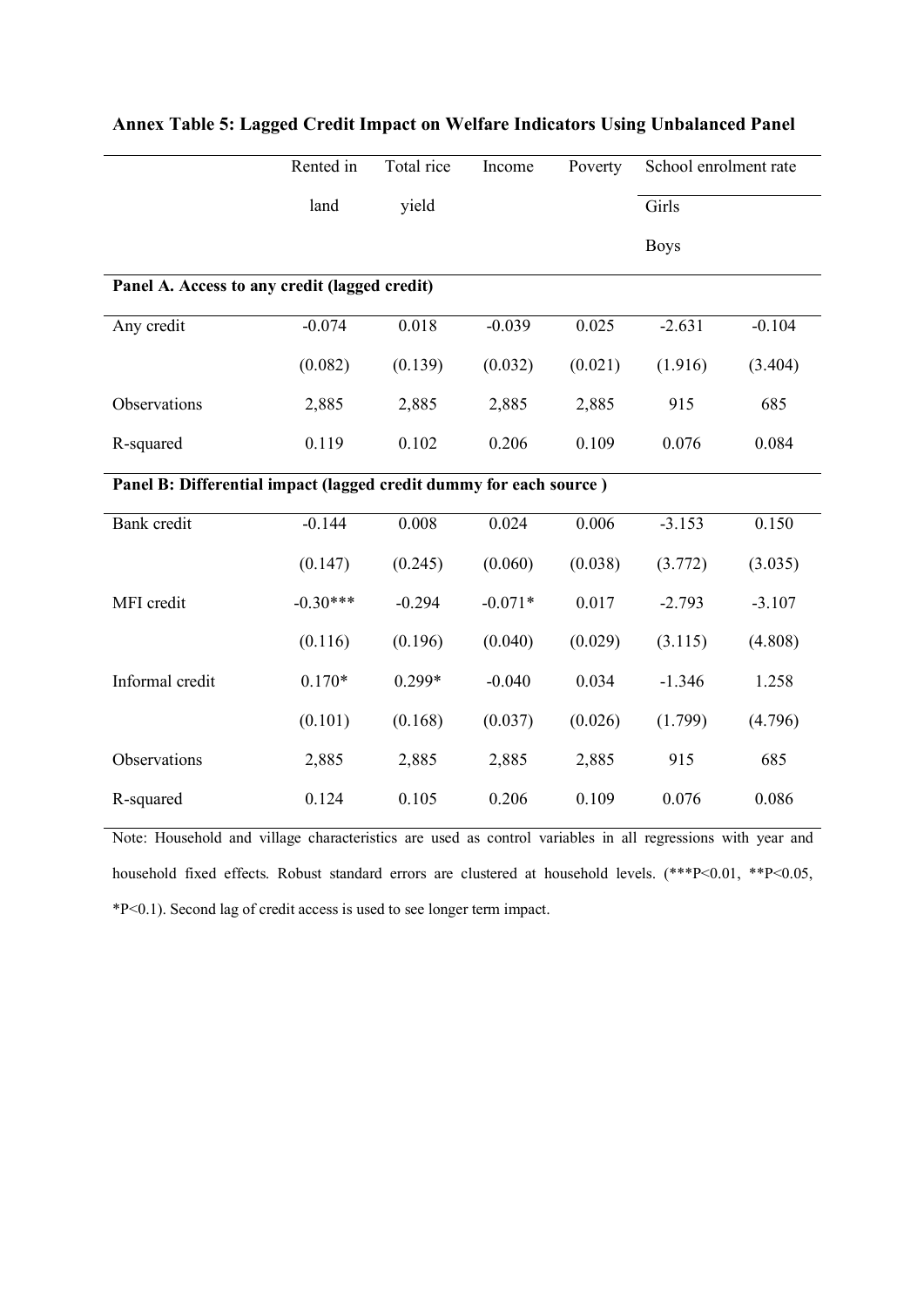|                                                                    | Rented in  | Total rice | Income   | Poverty | School enrolment rate |             |  |  |
|--------------------------------------------------------------------|------------|------------|----------|---------|-----------------------|-------------|--|--|
|                                                                    | land       | yield      |          |         | Girls                 |             |  |  |
|                                                                    |            |            |          |         | <b>Boys</b>           |             |  |  |
| Panel A. Access to any credit (lagged credit)                      |            |            |          |         |                       |             |  |  |
| Any credit                                                         | $-0.194*$  | $-0.194$   | $-0.052$ | 0.045   | 1.696                 | $-7.090$    |  |  |
|                                                                    | (0.107)    | (0.191)    | (0.048)  | (0.031) | (3.103)               | (8.746)     |  |  |
| Observations                                                       | 1,582      | 1,582      | 1,582    | 1,582   | 509                   | 353         |  |  |
| R-squared                                                          | 0.318      | 0.216      | 0.213    | 0.142   | 0.125                 | 0.397       |  |  |
| Panel B: Differential impact (lagged credit dummy for each source) |            |            |          |         |                       |             |  |  |
| Bank credit                                                        | 0.170      | 0.009      | 0.034    | 0.019   | $-2.036$              | 0.560       |  |  |
|                                                                    | (0.173)    | (0.362)    | (0.108)  | (0.054) | (3.280)               | (14.708)    |  |  |
| MFI credit                                                         | $-0.187$   | $-0.458$   | $-0.038$ | 0.024   | 5.560                 | 16.310      |  |  |
|                                                                    | (0.163)    | (0.284)    | (0.065)  | (0.046) | (5.039)               | (18.307)    |  |  |
| Informal credit                                                    | $-0.342**$ | $-0.081$   | $-0.037$ | 0.006   | $-0.310$              | $-25.343**$ |  |  |
|                                                                    | (0.137)    | (0.254)    | (0.056)  | (0.039) | (3.582)               | (10.311)    |  |  |
| Observations                                                       | 1,582      | 1,582      | 1,582    | 1,582   | 509                   | 353         |  |  |
| R-squared                                                          | 0.323      | 0.218      | 0.212    | 0.140   | 0.134                 | 0.504       |  |  |

## **Annex Table 6: Credit Impact on Welfare Indicators Using Third Credit Lag**

Note: Household and village characteristics are used as control variables in all regressions with year and household fixed effects. Robust standard errors are clustered at household levels. (\*\*\*P<0.01, \*\*P<0.05, \*P<0.1). Third lag of credit access is used to see longer term impact.